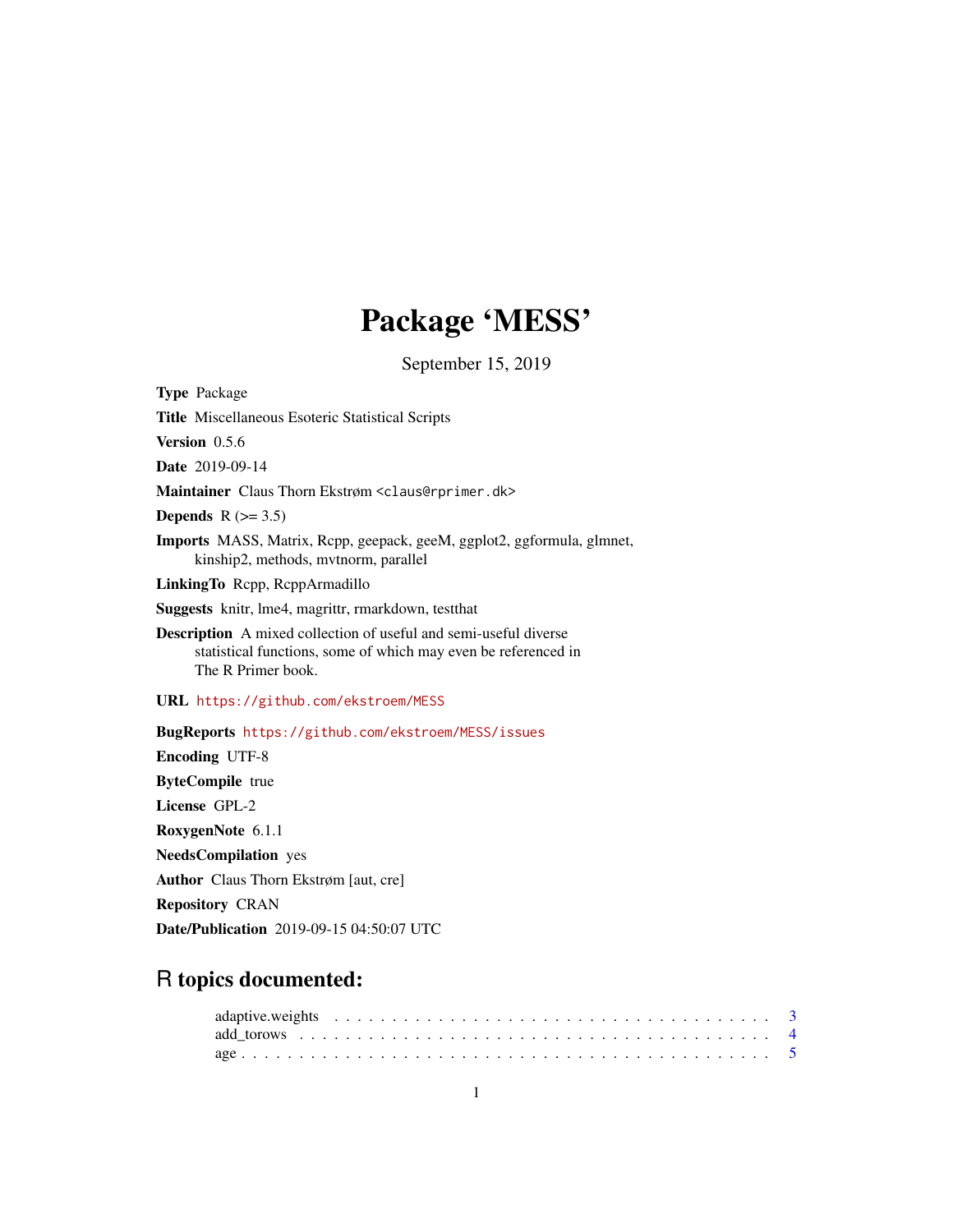|                                                                                                           | 6              |
|-----------------------------------------------------------------------------------------------------------|----------------|
| hdstat                                                                                                    | $\overline{7}$ |
|                                                                                                           | 8              |
|                                                                                                           | 9              |
|                                                                                                           | 10             |
|                                                                                                           | 11             |
|                                                                                                           | 12             |
|                                                                                                           | 13             |
|                                                                                                           | 13             |
|                                                                                                           | 14             |
|                                                                                                           | 15             |
|                                                                                                           | 16             |
|                                                                                                           | 17             |
|                                                                                                           | 18             |
|                                                                                                           | 19             |
|                                                                                                           | 20             |
|                                                                                                           | 21             |
| expand table $\ldots \ldots \ldots \ldots \ldots \ldots \ldots \ldots \ldots \ldots \ldots \ldots \ldots$ | 22             |
|                                                                                                           | 22             |
|                                                                                                           | 24             |
|                                                                                                           | 24             |
|                                                                                                           | 26             |
|                                                                                                           |                |
|                                                                                                           | 27             |
|                                                                                                           | 29             |
|                                                                                                           | 30             |
|                                                                                                           | 31             |
|                                                                                                           | 32             |
|                                                                                                           | 33             |
|                                                                                                           | 33             |
|                                                                                                           | 34             |
|                                                                                                           | 35             |
|                                                                                                           | 35             |
|                                                                                                           | 36             |
|                                                                                                           | 37             |
|                                                                                                           | 37             |
|                                                                                                           | 38             |
|                                                                                                           | 39             |
|                                                                                                           | 40             |
|                                                                                                           | 41             |
|                                                                                                           | 42             |
|                                                                                                           | 43             |
|                                                                                                           | 44             |
|                                                                                                           | 45             |
|                                                                                                           | 46             |
|                                                                                                           | 46             |
|                                                                                                           | 47             |
|                                                                                                           | 49             |
|                                                                                                           | 50             |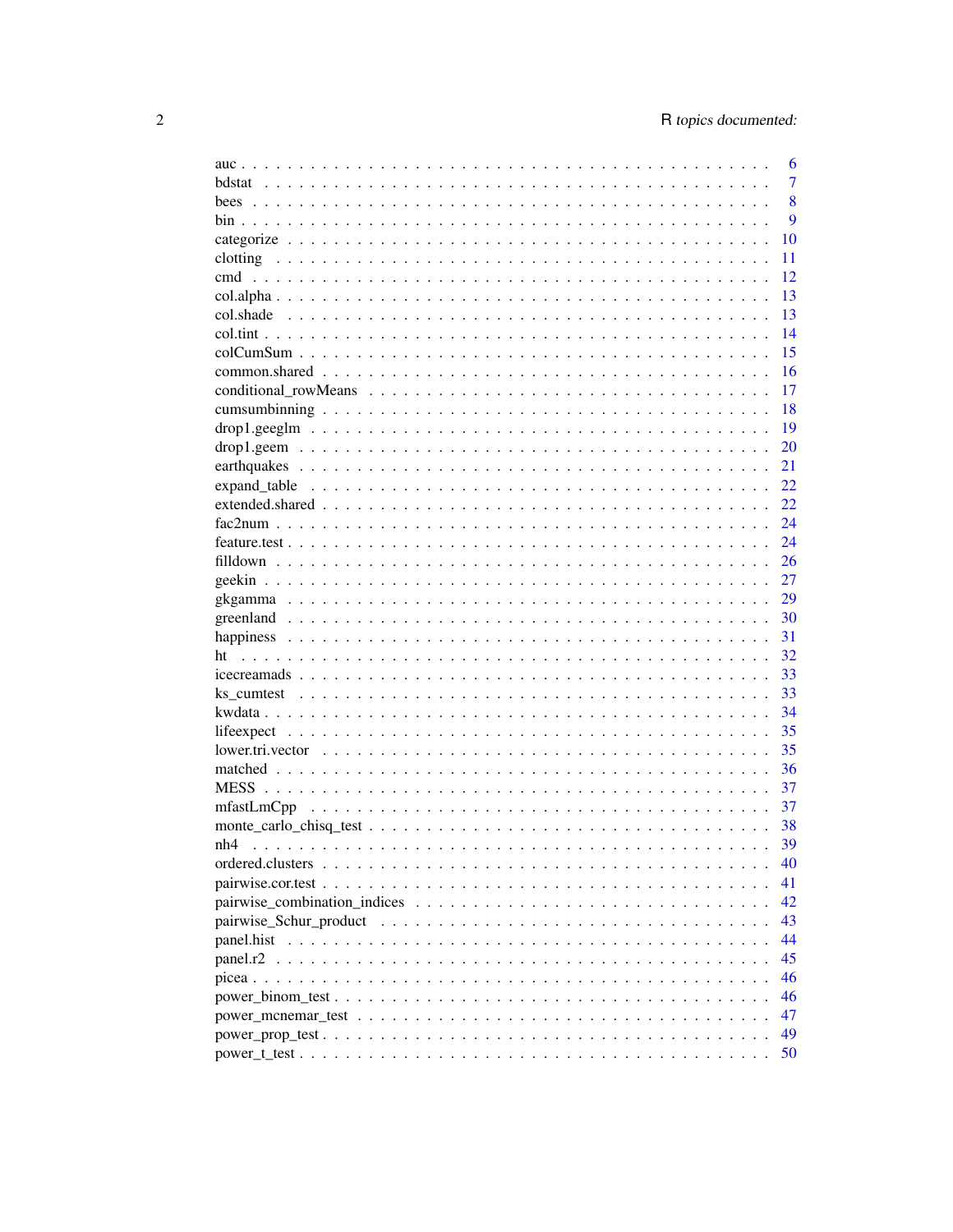<span id="page-2-0"></span>

| Index |       | 79  |
|-------|-------|-----|
|       |       | -77 |
|       |       | 75  |
|       |       | 75  |
|       |       | 74  |
|       |       | 73  |
|       |       | 72  |
|       |       | 72  |
|       |       | 71  |
|       |       | 70  |
|       |       |     |
|       |       | 68  |
|       |       | -67 |
|       |       | -66 |
|       |       | 65  |
|       |       | -64 |
|       |       | 63  |
|       |       | 61  |
|       |       | 59  |
|       |       | 58  |
|       |       | 57  |
|       |       | 56  |
|       |       | 55  |
|       |       | -54 |
|       | gdiag |     |
|       |       |     |

adaptive.weights *Compute weights for use with adaptive lasso.*

# Description

Fast computation of weights needed for adaptive lasso based on Gaussian family data.

# Usage

```
adaptive.weights(x, y, nu = 1, weight.method = c("multivariate","univariate"))
```
# Arguments

| X             | input matrix, of dimension nobs x nvars; each row is an observation vector.                                                                                   |
|---------------|---------------------------------------------------------------------------------------------------------------------------------------------------------------|
| У             | response variable.                                                                                                                                            |
| nu            | non-negative tuning parameter                                                                                                                                 |
| weight.method | Should the weights be computed for multivariate regression model (only possi-<br>ble when the number of observations is larger than the number of parameters) |
|               | or by individual marginal/"univariate" regression coefficients.                                                                                               |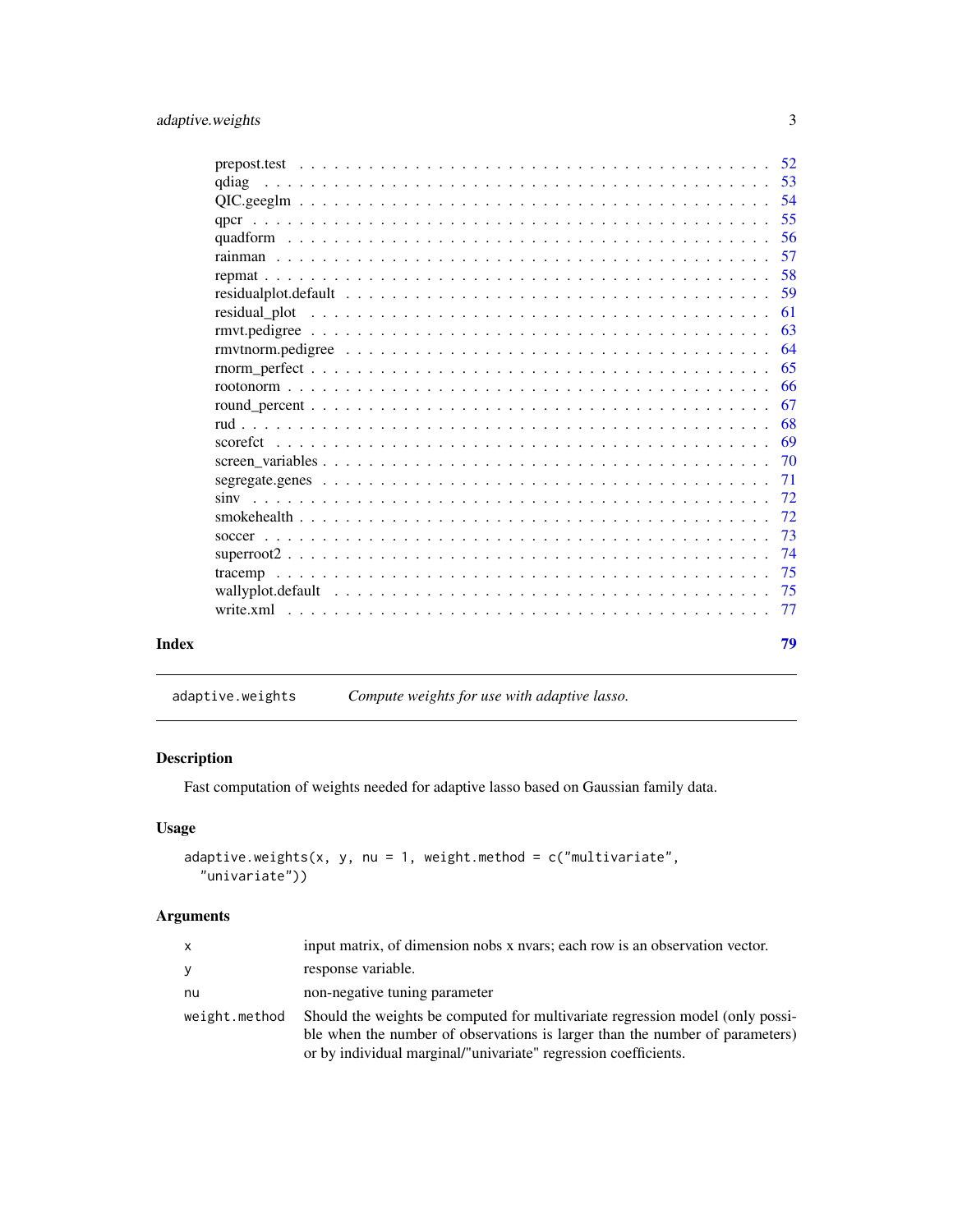# <span id="page-3-0"></span>Details

The weights returned are 1/abs(beta\_hat)^nu where the beta-parameters are estimated from the corresponding linear model (either multivariate or univariate).

#### Value

Returns a list with two elements:

| weights | the computed weights                      |
|---------|-------------------------------------------|
| nu      | the value of nu used for the computations |

# Author(s)

Claus Ekstrom <claus@rprimer.dk>

#### References

Xou, H (2006). The Adaptive Lasso and Its Oracle Properties. JASA, Vol. 101.

# See Also

glmnet

# Examples

```
set.seed(1)
x <- matrix(rnorm(50000), nrow=50)
y \leftarrow \text{norm}(50, \text{mean}=\times[, 1])weights <- adaptive.weights(x, y)
if (requireNamespace("glmnet", quietly = TRUE)) {
    res <- glmnet::glmnet(x, y, penalty.factor=weights$weights)
    head(res)
}
```

| add_torows | Fast addition of vector to each row of matrix |  |
|------------|-----------------------------------------------|--|
|------------|-----------------------------------------------|--|

# Description

Fast addition of vector to each row of a matrix. This corresponds to  $t(t(x) + v)$ 

#### Usage

add\_torows(x, v)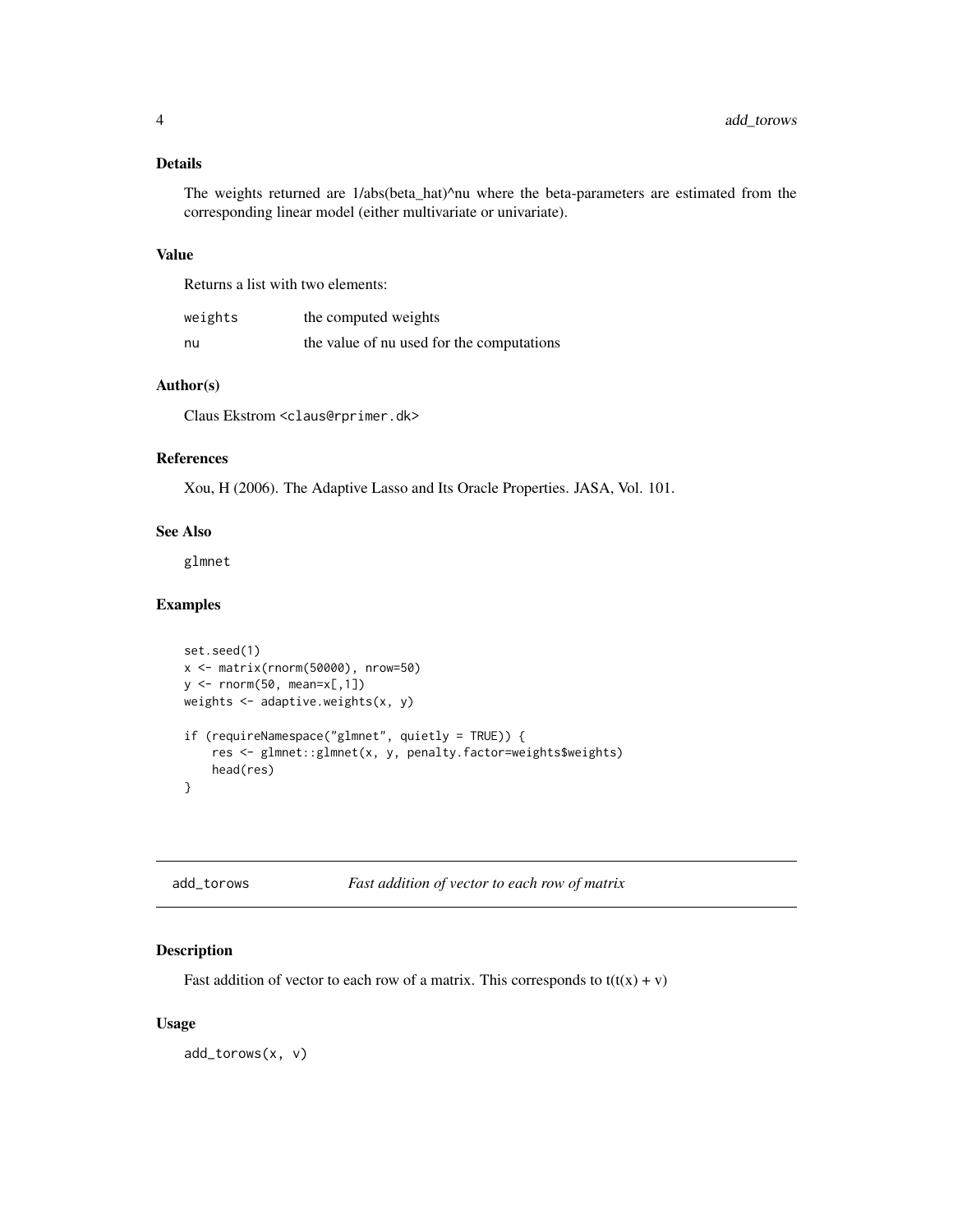<span id="page-4-0"></span>age  $\sim$  5

# Arguments

| A matrix with dimensions n <sup>*</sup> k. |
|--------------------------------------------|
| A vector of length k.                      |

# Value

A matrix of dimension n\*k where v is added to each row of x

# Author(s)

Claus Ekstrom <claus@rprimer.dk>

#### Examples

 $A \leftarrow matrix(1:12, ncol=3)$  $B \leftarrow c(1, 2, 3)$ add\_torows(A, B)

age *Compute the age of a person from two dates.*

#### Description

Compute the age in years of an individual based on the birth date and another date

#### Usage

age(from, to)

#### Arguments

| from | a vector of dates (birth dates) |
|------|---------------------------------|
| to   | a vector of current dates       |

#### Details

For linear interpolation the auc function computes the area under the curve using the composite trapezoid rule. For area under a spline interpolation, auc uses the splinefun function in combination with the integrate to calculate a numerical integral. The auc function can handle unsorted time values, missing observations, ties for the time values, and integrating over part of the area or even outside the area.

# Value

A vector of ages (in years)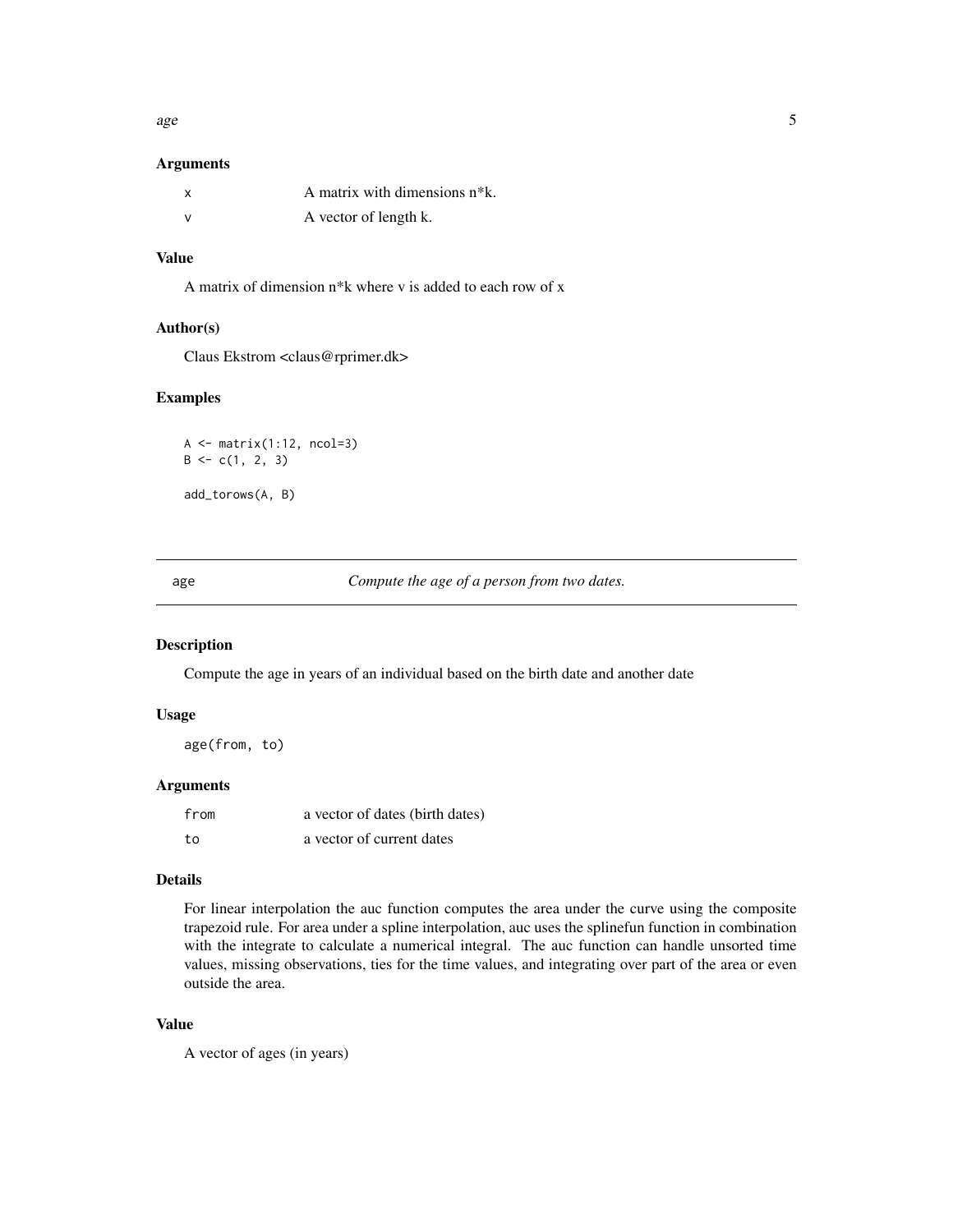# <span id="page-5-0"></span>Author(s)

Claus Ekstrom <claus@rprimer.dk>

#### See Also

[as.POSIXlt](#page-0-0)

# Examples

```
born <- c("1971-08-18", "2000-02-28", "2001-12-20")
check <- c("2016-08-28")
age(born, check)
```
auc *Compute the area under the curve for two vectors.*

# Description

Compute the area under the curve using linear or natural spline interpolation for two vectors where one corresponds to the x values and the other corresponds to the y values.

#### Usage

```
\text{auc}(x, y, \text{ from } = \text{min}(x, \text{ na.rm } = \text{TRUE}), \text{ to } = \text{max}(x, \text{ na.rm } = \text{TRUE}),type = c("linear", "spline"), absolutearea = FALSE,
   subdivisions = 100, ...)
```
# Arguments

| $\mathsf{x}$ | a numeric vector of x values.                                                                                                                                                                                                                                                     |
|--------------|-----------------------------------------------------------------------------------------------------------------------------------------------------------------------------------------------------------------------------------------------------------------------------------|
| y            | a numeric vector of y values of the same length as x.                                                                                                                                                                                                                             |
| from         | The value from where to start calculating the area under the curve. Defaults to<br>the smallest x value.                                                                                                                                                                          |
| to           | The value from where to end the calculation of the area under the curve. Defaults<br>to the greatest x value.                                                                                                                                                                     |
| type         | The type of interpolation. Defaults to "linear" for area under the curve for linear<br>interpolation. The value "spline" results in the area under the natural cubic spline<br>interpolation.                                                                                     |
| absolutearea | A logical value that determines if negative areas should be added to the total area<br>under the curve. By default the auc function subtracts areas that have negative<br>y values. Set absolutearea=TRUE to _add_ the absolute value of the negative<br>areas to the total area. |
| subdivisions | an integer telling how many subdivisions should be used for integrate (for non-<br>linear approximations)                                                                                                                                                                         |
| $\cdots$     | additional arguments passed on to approx (for linear approximations). In partic-<br>ular rule can be set to determine how values outside the range of x is handled.                                                                                                               |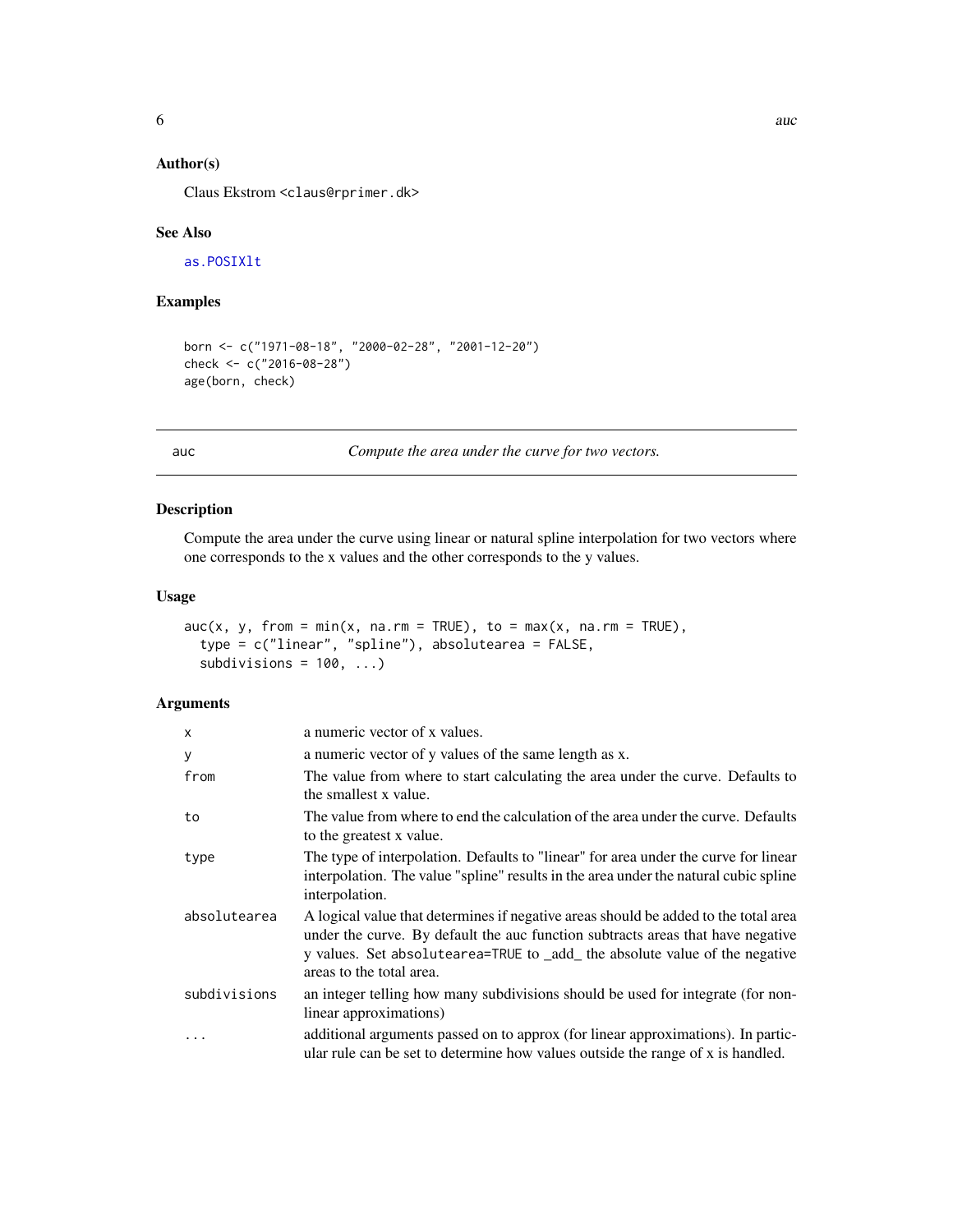#### <span id="page-6-0"></span>bdstat 7 apr 2012 i 1922 i 1922 i 1922 i 1922 i 1922 i 1922 i 1922 i 1922 i 1922 i 1922 i 1922 i 1922 i 1922 i

# Details

For linear interpolation the auc function computes the area under the curve using the composite trapezoid rule. For area under a spline interpolation, auc uses the splinefun function in combination with the integrate to calculate a numerical integral. The auc function can handle unsorted time values, missing observations, ties for the time values, and integrating over part of the area or even outside the area.

#### Value

The value of the area under the curve.

#### Author(s)

Claus Ekstrom <claus@rprimer.dk>

#### See Also

[approx](#page-0-0), [splinefun](#page-0-0), [integrate](#page-0-0)

#### Examples

```
x \le -1:4y \leq -c(0, 1, 1, 5)auc(x, y)# AUC from 0 to max(x) where we allow for extrapolation
auc(x, y, from=0, rule=2)# Use value 0 to the left
auc(x, y, from=0, rule=2, yleft=0)# Use 1/2 to the left
auc(x, y, from=0, rule=2, yleft=.5)
# Use 1/2 to the left with spline interpolation
auc(x, y, from=0, rule=2, yleft=0)
```
bdstat *Danish live births and deaths*

#### Description

Monthly live births and deaths in Denmark from January 1901 to March 2013.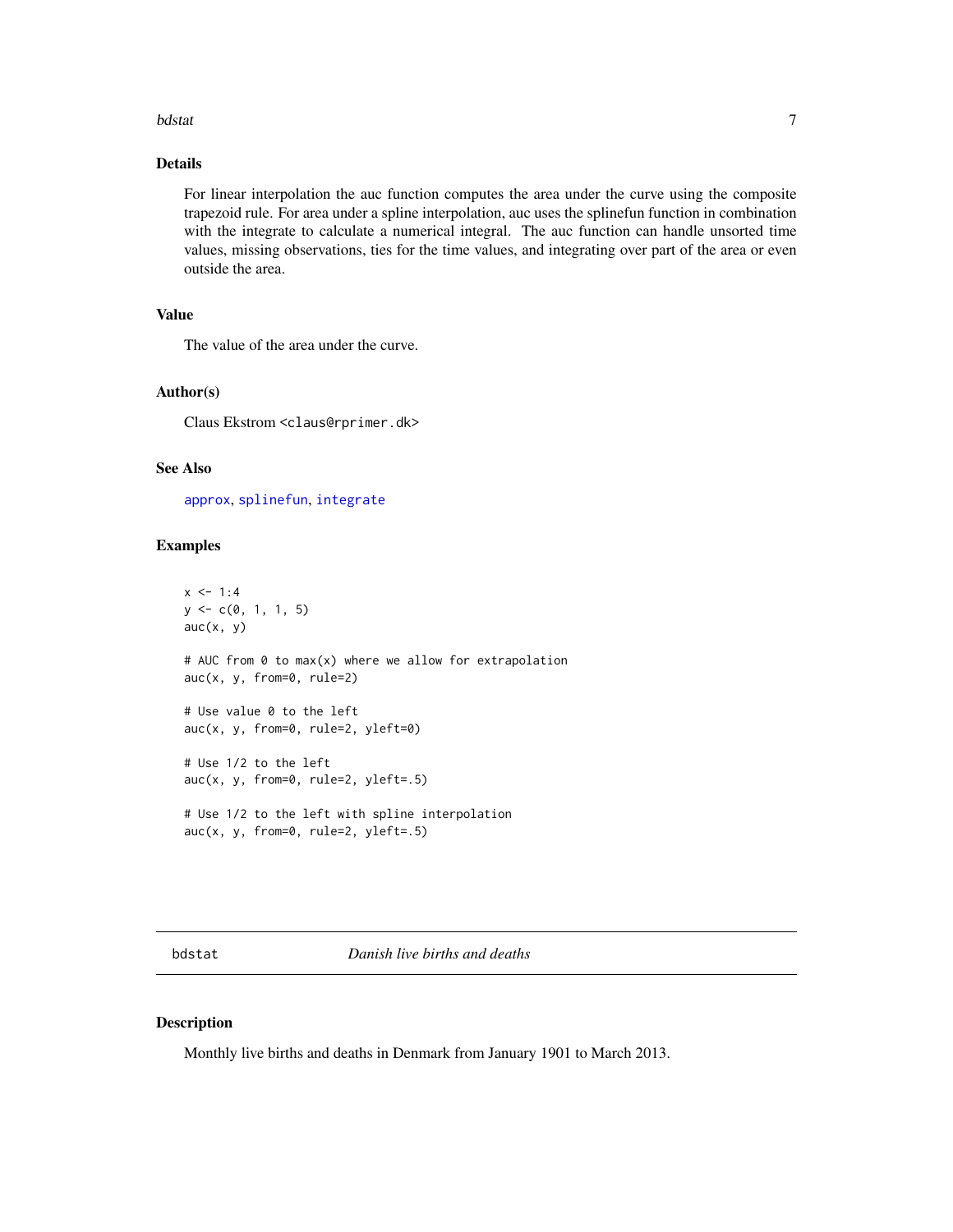# <span id="page-7-0"></span>Format

A data frame with 1356 observations on the following 4 variables.

year a numeric vector giving the month

month a numeric vector giving the year

births a numeric vector. The number of births for the given month and year

dead a numeric vector. The number of deaths for the given month and year

# Source

Data were obtained from the StatBank from Danmarks Statistik, see <http://www.statbank.dk>.

#### Examples

```
data(bdstat)
plot(bdstat$year + bdstat$month/13, bdstat$birth, type="l")
# Create a table of births
# Remove year 2013 as it is incomplete
btable <- xtabs(births ~ year + month, data=bdstat, subset=(year<2013))
# Compute yearly birth frequencies per month
btable.freq <- prop.table(btable, margin=1)
```
bees *Bee data. Number of different types of bees caught.*

#### Description

Number of different types of bees caught in plates of different colours. There are four locations and within each location there are three replicates consisting of three plates of the three different colours (yellow, white and blue). Data are collected at 5 different dates over the summer season. Only data from one date available until data has been published.

# Format

A data frame with 72 observations on the following 7 variables.

Locality a factor with levels Havreholm Kragevig Saltrup Svaerdborg. Four different localities in Denmark.

Replicate a factor with levels A B C

Color a factor with levels Blue White Yellow. Colour of plates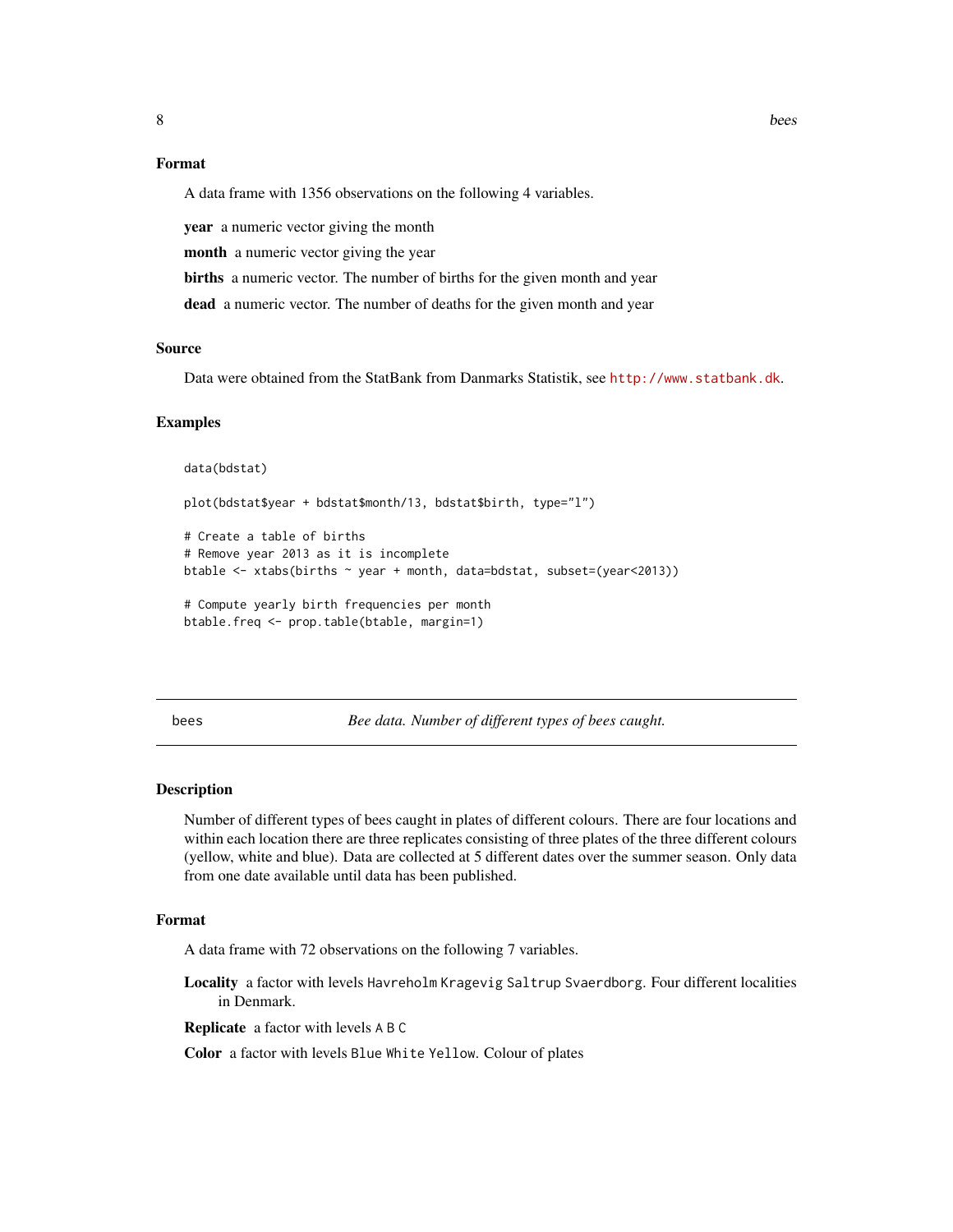- <span id="page-8-0"></span>Time a factor with levels july1 july14 june17 june3 june6. Data collected at different dates in summer season. Only one day is present in the current data frame until the full data has been released.
- Type a factor with levels Bumblebees Solitary. Type of bee.

Number a numeric vector. The response variable with number of bees catched.

id a numeric vector. The id of the clusters (each containg three plates).

# Source

Data were kindly provided by Casper Ingerslev Henriksen, Department of Agricultural Sciences, KU-LIFE. Added by Torben Martinussen <tma@life.ku.dk>

# Examples

```
data(bees)
model <- glm(Number ~ Locality + Type*Color,
             family=poisson, data=bees)
```
bin *Fast binning of numeric vector into equidistant bins*

#### Description

Fast binning of numeric vector into equidistant bins

# Usage

 $bin(x, width, origin = 0, missinglast = FALSE)$ 

#### Arguments

| $\mathsf{x}$ | A matrix of regressor variables. Must have the same number of rows as the<br>length of y.                           |
|--------------|---------------------------------------------------------------------------------------------------------------------|
| width        | The width of the bins                                                                                               |
| origin       | The starting point for the bins. Any number smaller than origin will be disre-<br>garded                            |
| missinglast  | Boolean. Should the missing observations be added as a separate element at the<br>end of the returned count vector. |

# Details

Missing values (NA, Inf, NaN) are added at the end of the vector as the last bin returned if missinglast is set to TRUE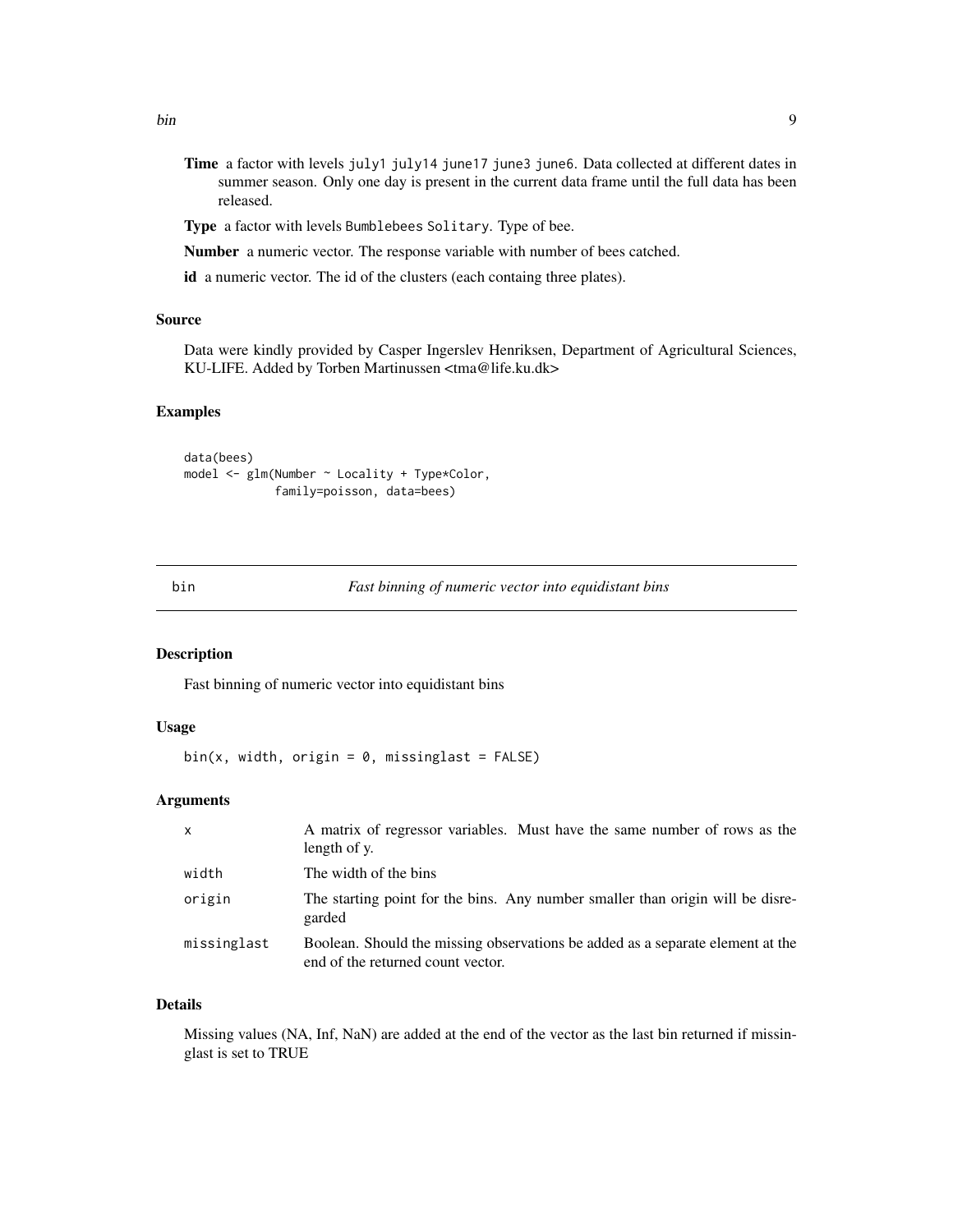#### Value

An list with elements counts (the frequencies), origin (the origin), width (the width), missing (the number of missings), and last\_bin\_is\_missing (boolean) telling whether the missinglast is true or not.

#### Author(s)

Hadley Wickham (from SO: https://stackoverflow.com/questions/13661065/superimpose-histogramfits-in-one-plot-ggplot) - adapted here by Claus Ekstrøm <claus@rprimer.dk>

#### Examples

```
set.seed(1)
x < - sample(10, 20, replace = TRUE)
bin(x, 15)
```
#### categorize *A table function to use with magrittr pipes*

#### Description

Accepts a data frame as input and computes a contingency table for direct use in combination with the magrittr package.

#### Usage

categorize(.data, ...)

# Arguments

| .data                   | A data frame                                                                                                                                                           |
|-------------------------|------------------------------------------------------------------------------------------------------------------------------------------------------------------------|
| $\cdot$ $\cdot$ $\cdot$ | A formula (as in xtabs) or one or more objects which can be interpreted as factors<br>(including character strings), or a list (or data frame) whose components can be |
|                         | so interpreted.                                                                                                                                                        |

#### Details

categorize is a wrapper to xtabs or table such that a data frame can be given as the first argument.

# Value

A table (possibly as an xtabs class if a model formula was used)

#### Author(s)

Claus Ekstrom <claus@rprimer.dk>

<span id="page-9-0"></span>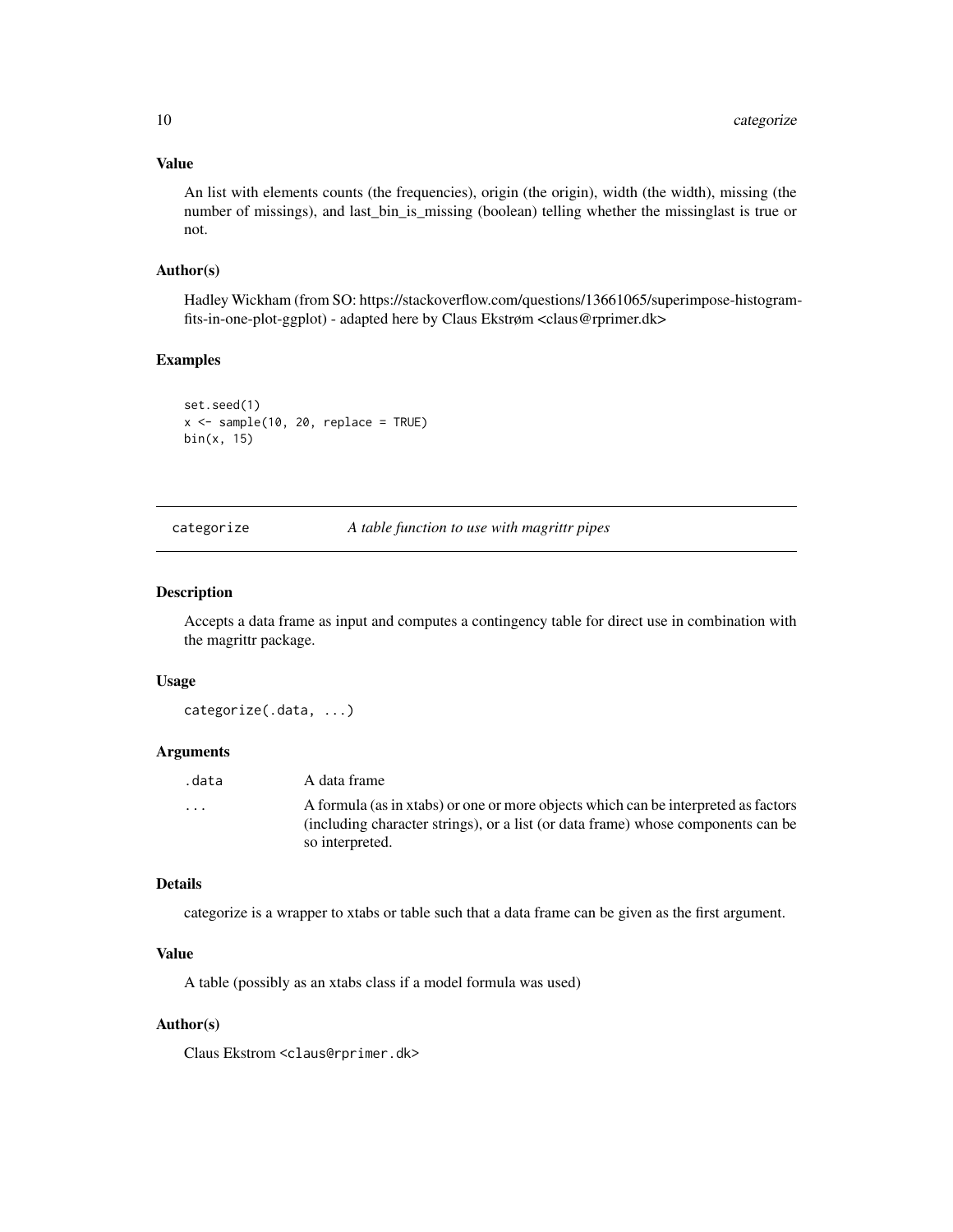#### <span id="page-10-0"></span>clotting the contract of the contract of the contract of the contract of the contract of the contract of the contract of the contract of the contract of the contract of the contract of the contract of the contract of the c

# Examples

```
if (requireNamespace("magrittr", quietly = TRUE)) {
    library(magrittr)
    esoph %>% categorize(alcgp, agegp)
    esoph %>% categorize(~ alcgp + agegp)
}
```
clotting *Blood clotting for 158 rats*

# Description

Blood clotting activity (PCA) is measured for 158 Norway rats from two locations just before (baseline) and four days after injection of an anticoagulant (bromadiolone). Normally this would cause reduced blood clotting after 4 days compared to the baseline, but these rats are known to possess anticoagulent resistence to varying extent. The purpose is to relate anticoagulent resistence to gender and location and perhaps weight. Dose of injection is, however, admistered according to weight and gender.

# Format

A data frame with 158 observations on the following 6 variables.

rat a numeric vector

locality a factor with levels Loc1 Loc2

sex a factor with levels F M

weight a numeric vector

PCA0 a numeric vector with percent blood clotting activity at baseline

PCA4 a numeric vector with percent blood clotting activity on day 4

#### Source

Ann-Charlotte Heiberg, project at The Royal Veterinary and Agricultural University, 1999. Added by Ib M. Skovgaard <ims@life.ku.dk>

```
data(clotting)
dim(clotting)
head(clotting)
day0= transform(clotting, day=0, pca=PCA0)
day4= transform(clotting, day=4, pca=PCA4)
day.both= rbind(day0,day4)
```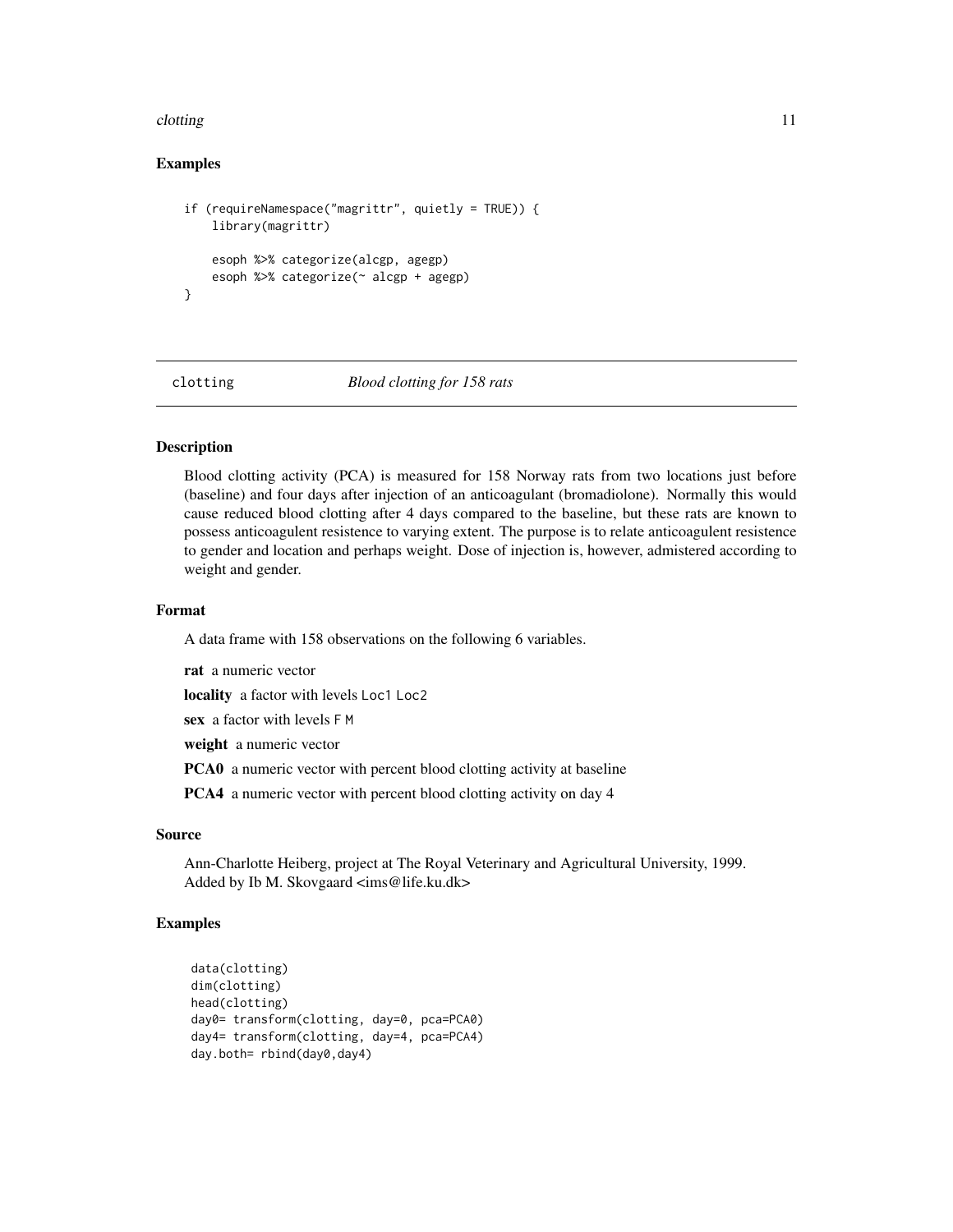```
m1 = Im(pca ~ rat + day*locality + day*sex, data=day.both)anova(m1)
summary(m1)
m2= lm(pca \sim rat + day, data=day.both)
anova(m2)
## Log transformation suggested.
## Random effect of rat.
## maybe str(clotting) ; plot(clotting) ...
```
#### cmd *Correlation matrix distance*

#### Description

Computes the correlation matrix distance between two correlation matrices

#### Usage

 $cmd(x, y)$ 

#### Arguments

| x | First correlation matrix  |
|---|---------------------------|
| у | Second correlation matrix |

# Value

Returns the correlation matrix distance, which is a value between 0 and 1. The correlation matrix distance becomes zero for equal correlation matrices and unity if they differ to a maximum extent.

# Author(s)

Claus Ekstrom <claus@rprimer.dk>

# References

Herdin, M., and Czink, N., and Ozcelik, H., and Bonek, E. (2005). *Correlation matrix distance, a meaningful measure for evaluation of non-stationary mimo channels*. IEEE VTC.

# Examples

```
m1 <- matrix(rep(1, 16), 4)
m2 <- matrix(c(1, 0, .5, .5, 0, 1, .5, .5, .5, .5, 1, .5, .5, .5, .5, 1), 4)
m3 <- matrix(c(1, 1, 0, 0, 1, 1, 0, 0, 0, 0, 1, 0, 0, 0, 0, 1), 4)
cmd(m1, m1)
cmd(m1, m2)
cmd(m2, m3)
```
<span id="page-11-0"></span>12 cmd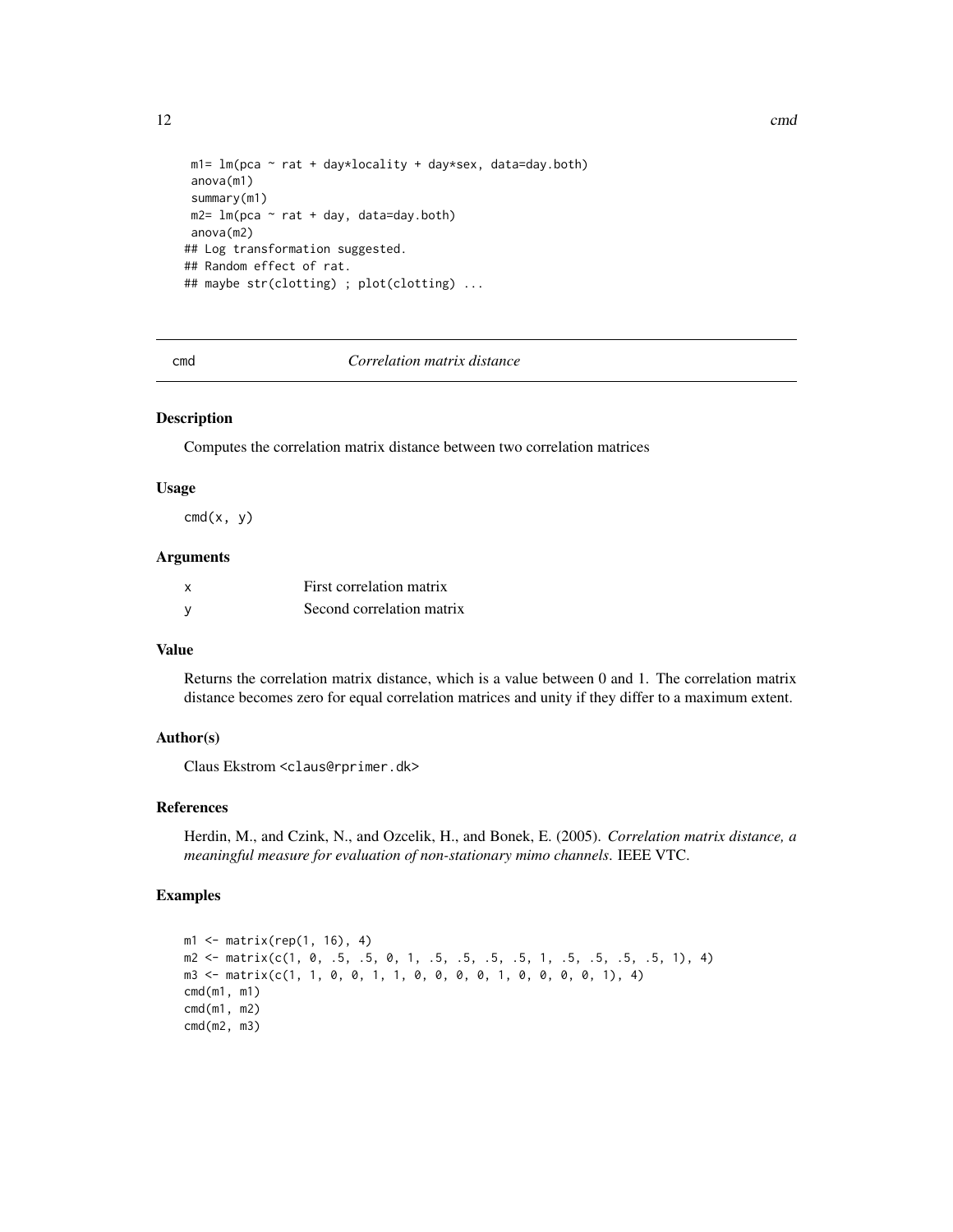<span id="page-12-0"></span>

Add and set alpha channel

# Usage

col.alpha(col, alpha = 1)

# Arguments

| col   | a vector of RGB color(s)                                                       |
|-------|--------------------------------------------------------------------------------|
| alpha | numeric value between 0 and 1. Zero results fully transparent and 1 means full |
|       | opacity                                                                        |

# Details

This function adds and set an alpha channel to a RGB color

# Author(s)

Claus Ekstrom <claus@rprimer.dk>

# References

Ekstrom, CT (2011) *The R Primer*.

# Examples

newcol <- col.alpha("blue", .5)

col.shade *Shade an RGB color*

# Description

Shades an RBG color

# Usage

 $col.shape(col, shade = 0.5)$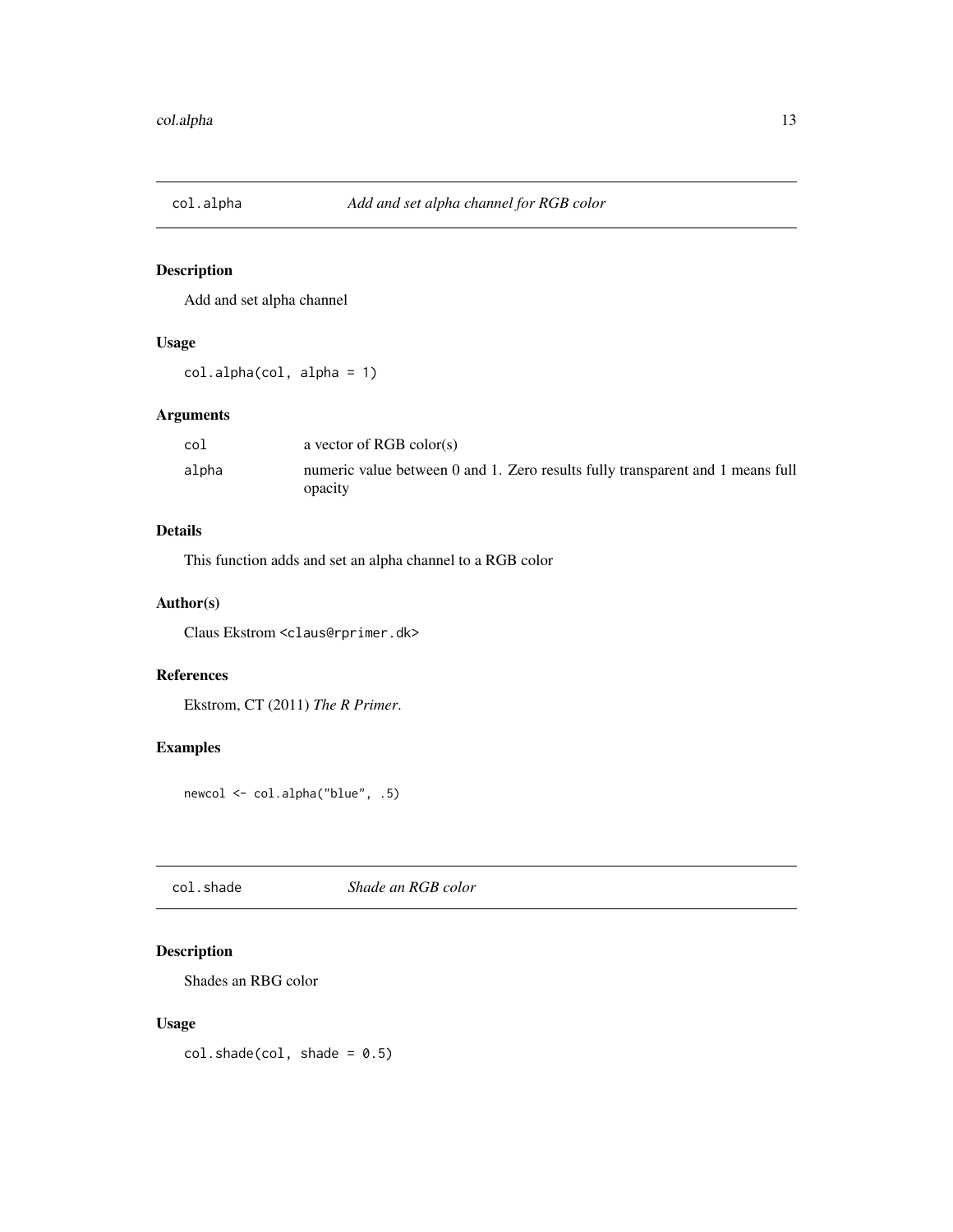<span id="page-13-0"></span>14 col.tint

#### Arguments

| col   | a vector of RGB color(s)                                                   |
|-------|----------------------------------------------------------------------------|
| shade | numeric value between 0 and 1. Zero means no change and 1 results in black |

# Details

This function shades an RGB color and returns the shaded RGB color (with alpha channel added)

# Author(s)

Claus Ekstrom <claus@rprimer.dk>

# References

Ekstrom, CT (2011) *The R Primer*.

# Examples

newcol <- col.shade("blue")

col.tint *Tint an RGB color*

# Description

Tints an RBG color

# Usage

 $col.tint(col, tint = 0.5)$ 

# Arguments

| co]  | a vector of RGB color(s)                                                   |
|------|----------------------------------------------------------------------------|
| tint | numeric value between 0 and 1. Zero results in white and 1 means no change |

# Details

This function tints an RGB color and returns the tinted RGB color (with alpha channel added)

# Author(s)

Claus Ekstrom <claus@rprimer.dk>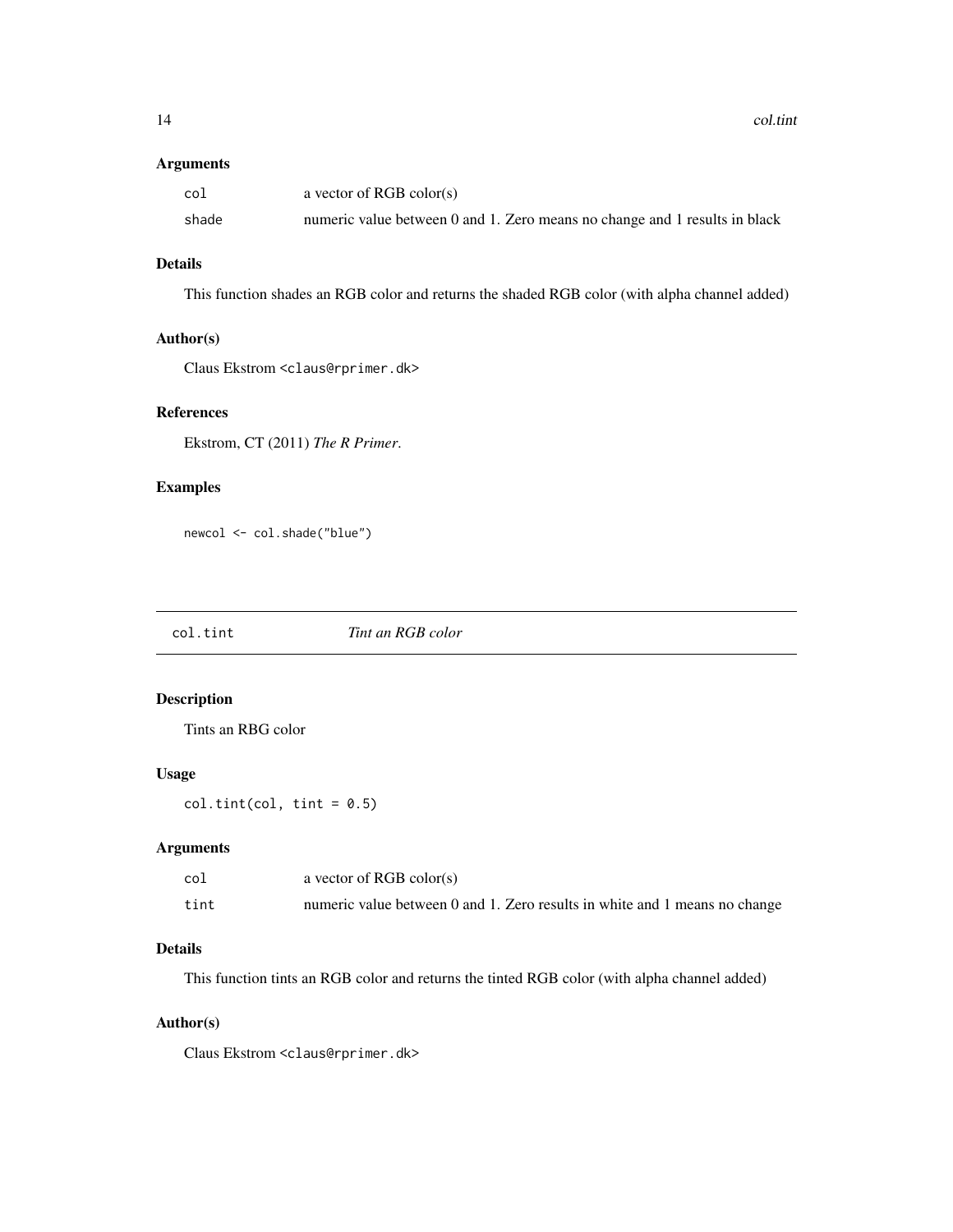# <span id="page-14-0"></span>colCumSum 15

# References

Ekstrom, CT (2011) *The R Primer*.

# Examples

```
newcol <- col.tint("blue")
```
# colCumSum *Apply cumsum to each column of matrix*

# Description

Fast computation of apply(x,2,cumsum)

#### Usage

colCumSum(m)

#### Arguments

m A matrix

# Value

A matrix the same size as m with the column-wise cumulative sums.

# Author(s)

Claus Ekstrom <claus@rprimer.dk>

```
# Generate a 100 by 10000 matrix
x <- matrix(rnorm(100*10000), nrow=100)
result <- colCumSum(x)
```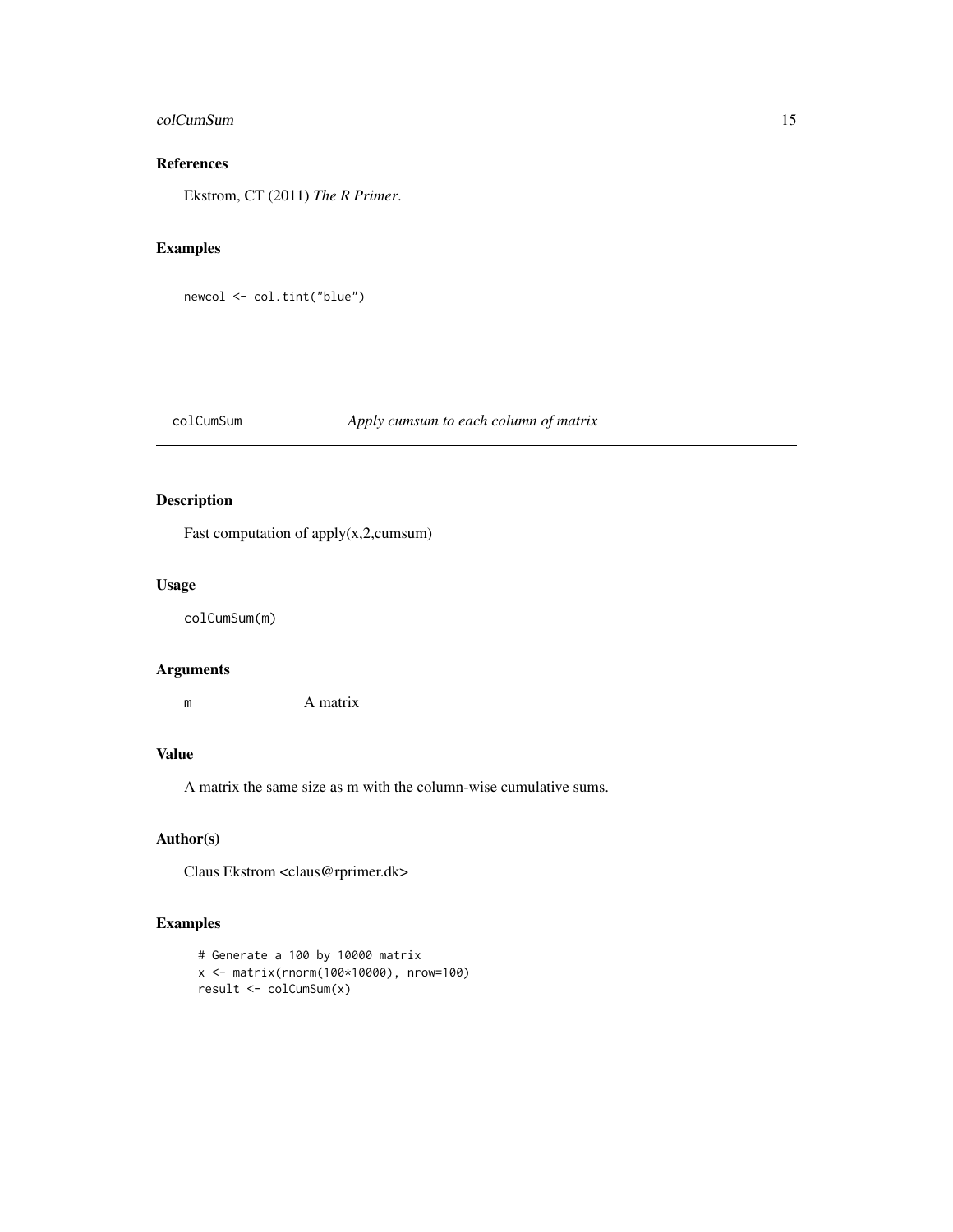<span id="page-15-0"></span>

Compute the common shared environment matrix for a set of related subjects. The function is generic, and can accept a pedigree, or pedigreeList as the first argument.

#### Usage

```
common.shared(id, ...)
## S3 method for class 'pedigreeList'
common.shared(id, ...)
## S3 method for class 'pedigree'
common.shared(id, ...)
```
# Arguments

| id       | either a pedigree object or pedigree List object         |  |
|----------|----------------------------------------------------------|--|
| $\cdots$ | Any number of optional arguments. Not used at the moment |  |

# Details

When called with a pedigreeList, i.e., with multiple families, the routine will create a blockdiagonal-symmetric 'bdsmatrix' object. Since the [i,j] value of the result is 0 for any two unrelated individuals i and j and a 'bdsmatix' utilizes sparse representation, the resulting object is often orders of magnitude smaller than an ordinary matrix. When called with a single pedigree and ordinary matrix is returned.

#### Value

a matrix of shared environment coefficients

#### Author(s)

Claus Ekstrom <claus@rprimer.dk>

# See Also

pedigree, kinship,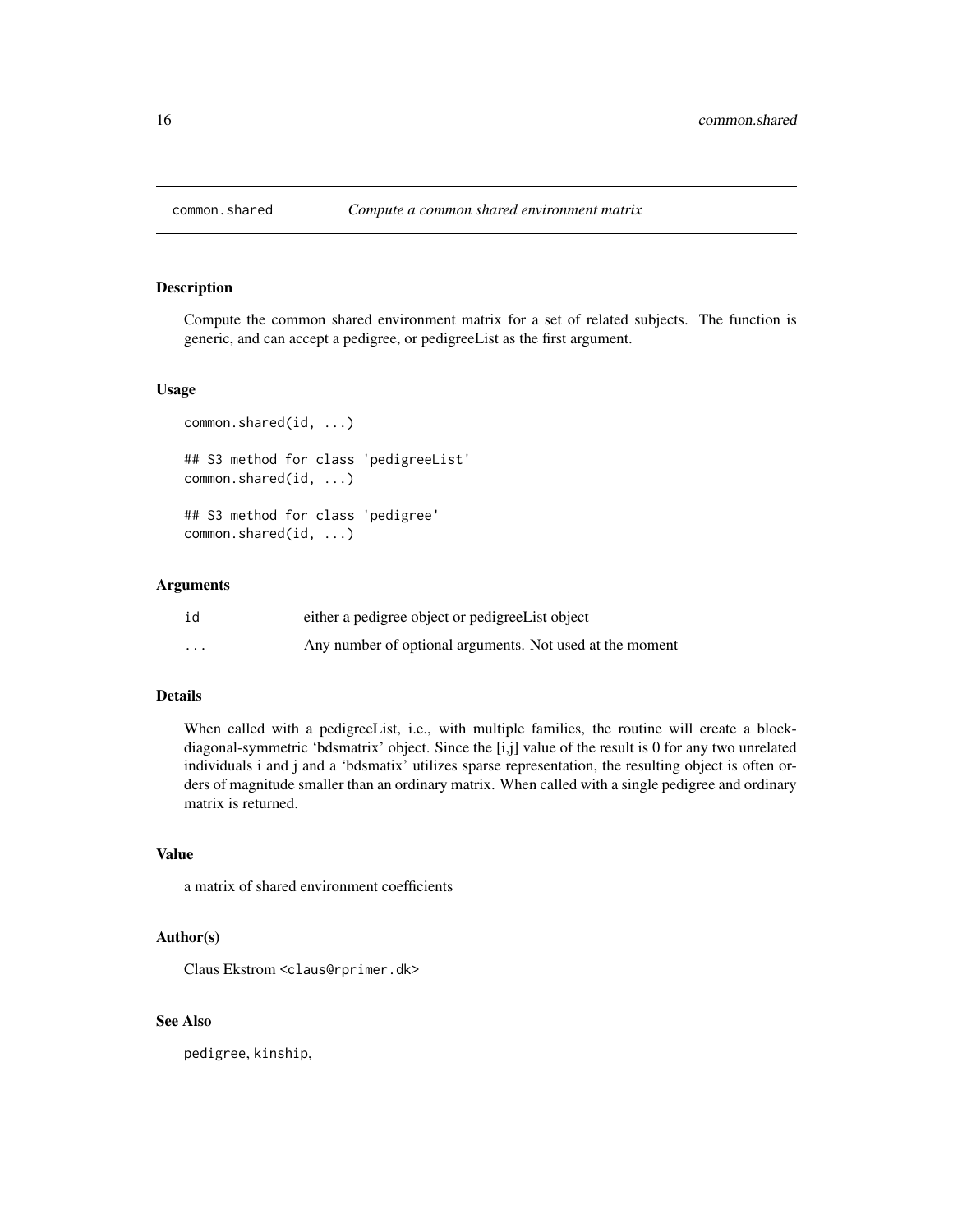# <span id="page-16-0"></span>conditional\_rowMeans 17

#### Examples

```
library(kinship2)
test1 <- data.frame(id =c(1, 2, 3, 4, 5, 6, 7, 8, 9, 10, 11, 12, 13, 14),
                    mom =c(0, 0, 0, 0, 2, 2, 4, 4, 6, 2, 0, 0, 12, 13),
                    dad =c(0, 0, 0, 0, 1, 1, 3, 3, 3, 7, 0, 0, 11, 10),
                   sex =c(1, 2, 1, 2, 1, 2, 1, 2, 1, 1, 1, 2, 2, 2))
tped <- with(test1, pedigree(id, dad, mom, sex))
common.shared(tped)
```
conditional\_rowMeans *Form row means conditional on number of non-missing*

# Description

Form row means for multiple vectors, numeric arrays (or data frames) conditional on the number of non-missing observations. NA is returned unless a minimum number of observations is observed.

#### Usage

```
conditional_rowMeans(..., minobs = 1L)
```
#### Arguments

| $\cdot$ $\cdot$ $\cdot$ | a series of numeric vectors, arrays, or data frames that have can be combined<br>with chind                       |
|-------------------------|-------------------------------------------------------------------------------------------------------------------|
| minobs                  | an integer stating the minimum number of non-NA observations necessary to<br>compute the row mean. Defaults to 1. |

#### Value

A numeric vector containing the row sums or NA if not enough non-NA observations are present

```
conditional_rowMeans(1:5, c(1:4, NA), c(1:3, NA, NA))
conditional_rowMeans(1:5, c(1:4, NA), c(1:3, NA, NA), minobs=0)
conditional_rowMeans(1:5, c(1:4, NA), c(1:3, NA, NA), minobs=2)
```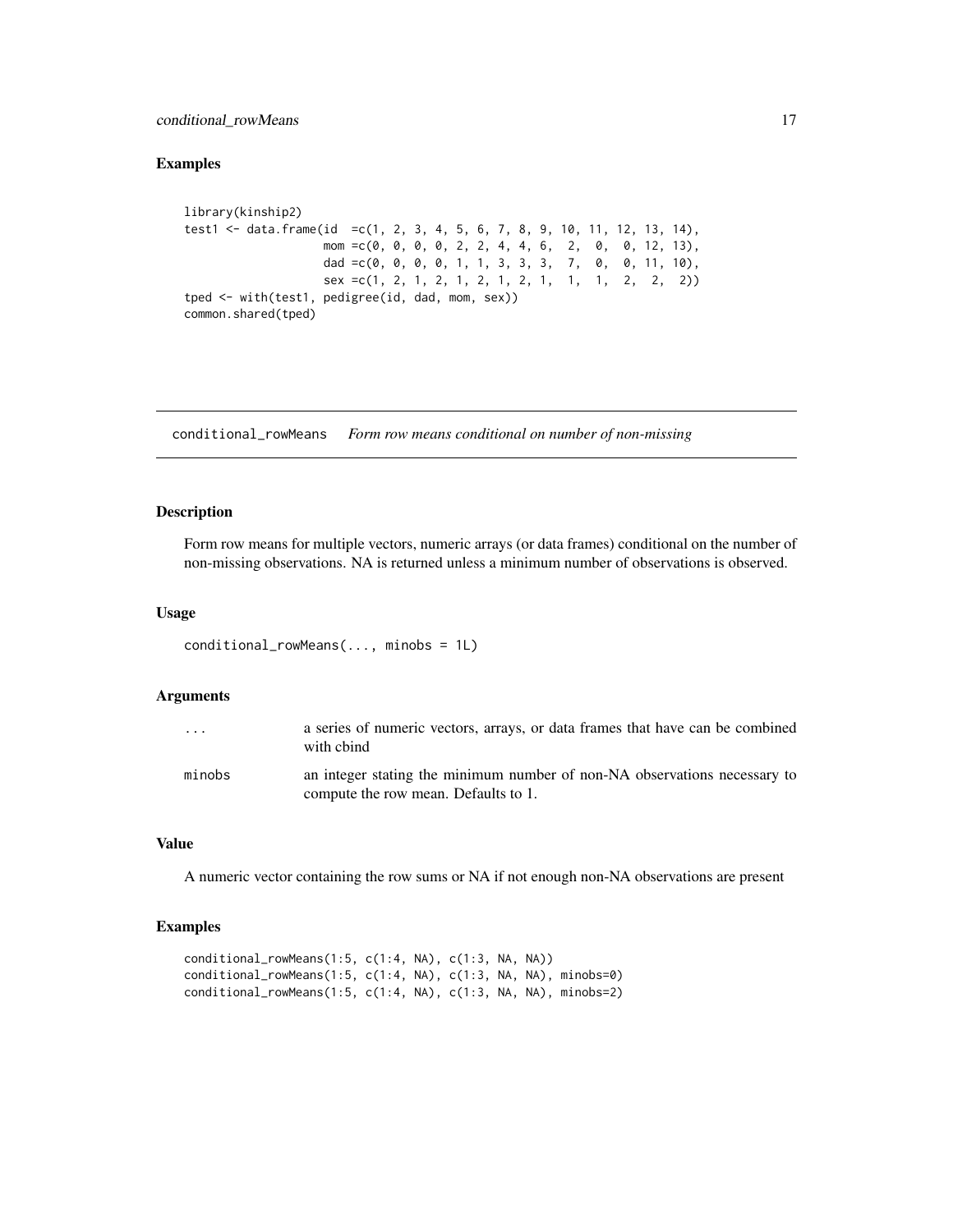<span id="page-17-0"></span>

Fast binning of cumulative vector sum with new groups when the sum passes a threshold or the group size becomes too large

#### Usage

```
cumsumbinning(x, cutoff, maxgroupsize = NULL)
```
# Arguments

| $\mathsf{x}$ | A matrix of regressor variables. Must have the same number of rows as the<br>length of y.                                 |  |
|--------------|---------------------------------------------------------------------------------------------------------------------------|--|
| cutoff       | The value of the threshold that the cumulative group sum must not cross.                                                  |  |
| maxgroupsize | An integer that defines the maximum number of elements in each group. NULL<br>(the default) corresponds to no group size. |  |

#### Details

Missing values (NA, Inf, NaN) are completely disregarded and pairwise complete cases are used f

# Value

An integer vector giving the group indices

# Author(s)

Claus Ekstrom <claus@rprimer.dk>

```
set.seed(1)
x \le - sample(10, 20, replace = TRUE)
cumsumbinning(x, 15)
cumsumbinning(x, 15, 3)
```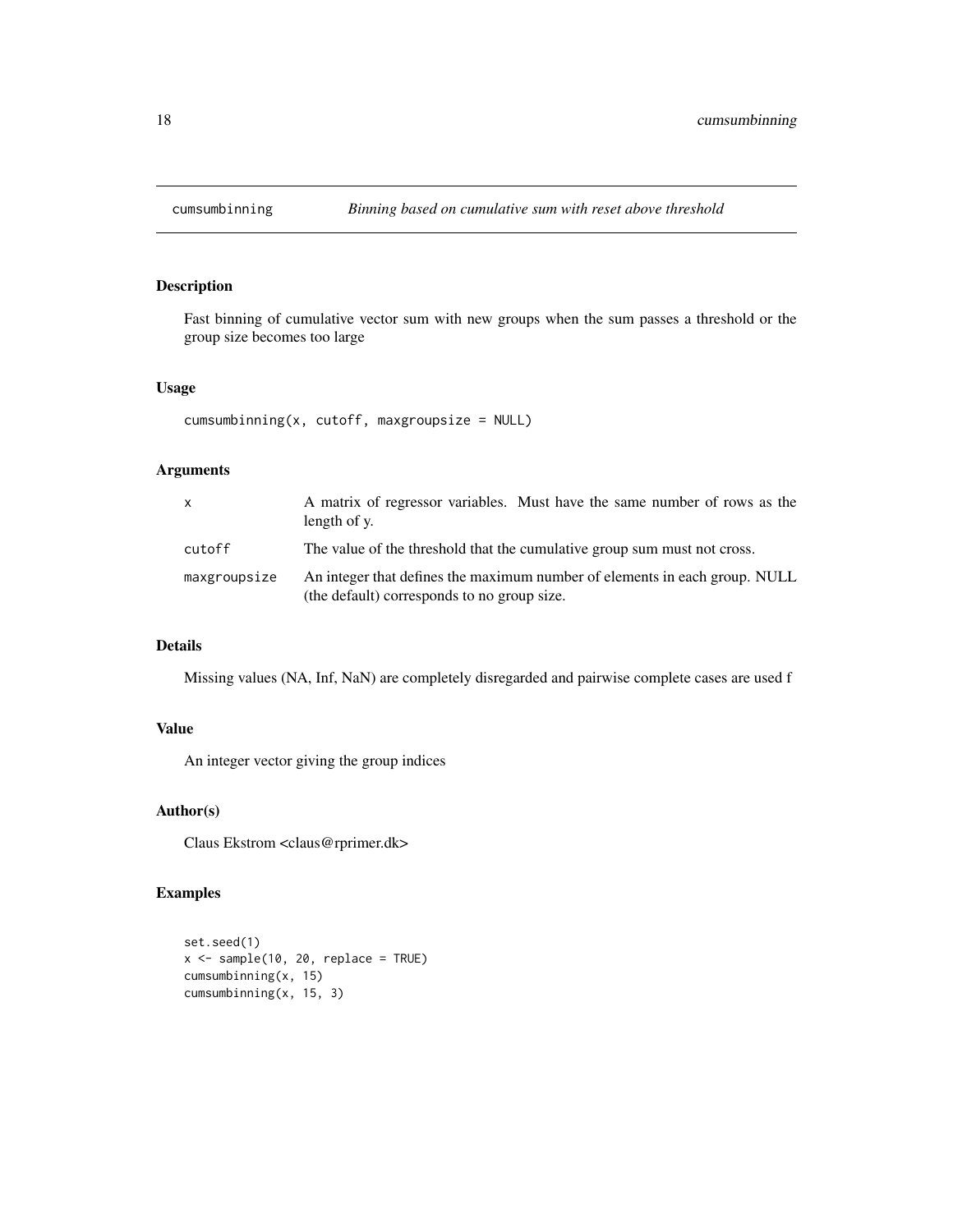<span id="page-18-0"></span>

Compute all the single terms in the scope argument that can dropped from the model, and compute a table of the corresponding Wald test statistics.

#### Usage

```
## S3 method for class 'geeglm'
drop1(object, scope, test = c("Wald", "none", "score",
  "sasscore"), method = c("robust", "naive", "sandwich"), ...
```
# Arguments

| object | a fitted object of class geese.                                                                                                                                                                                                   |
|--------|-----------------------------------------------------------------------------------------------------------------------------------------------------------------------------------------------------------------------------------|
| scope  | a formula giving the terms to be considered for adding or dropping.                                                                                                                                                               |
| test   | the type of test to include.                                                                                                                                                                                                      |
| method | Indicates which method is used for computing the standard error. robust is<br>the default and corresponds to the modified sandwich estimator, naive is the<br>classical naive cariance estimate. sandwich is an alias for robust. |
| .      | other arguments. Not currently used                                                                                                                                                                                               |
|        |                                                                                                                                                                                                                                   |

# Value

An object of class "anova" summarizing the differences in fit between the models.

#### Author(s)

Claus Ekstrom <claus@ekstroem.dk>

# See Also

[drop1](#page-0-0), geeglm, geese

```
library(geepack)
data(ohio)
fit <- geeglm(resp ~ age + smoke + age:smoke, id=id, data=ohio,
             family=binomial, corstr="exch", scale.fix=TRUE)
drop1(fit)
```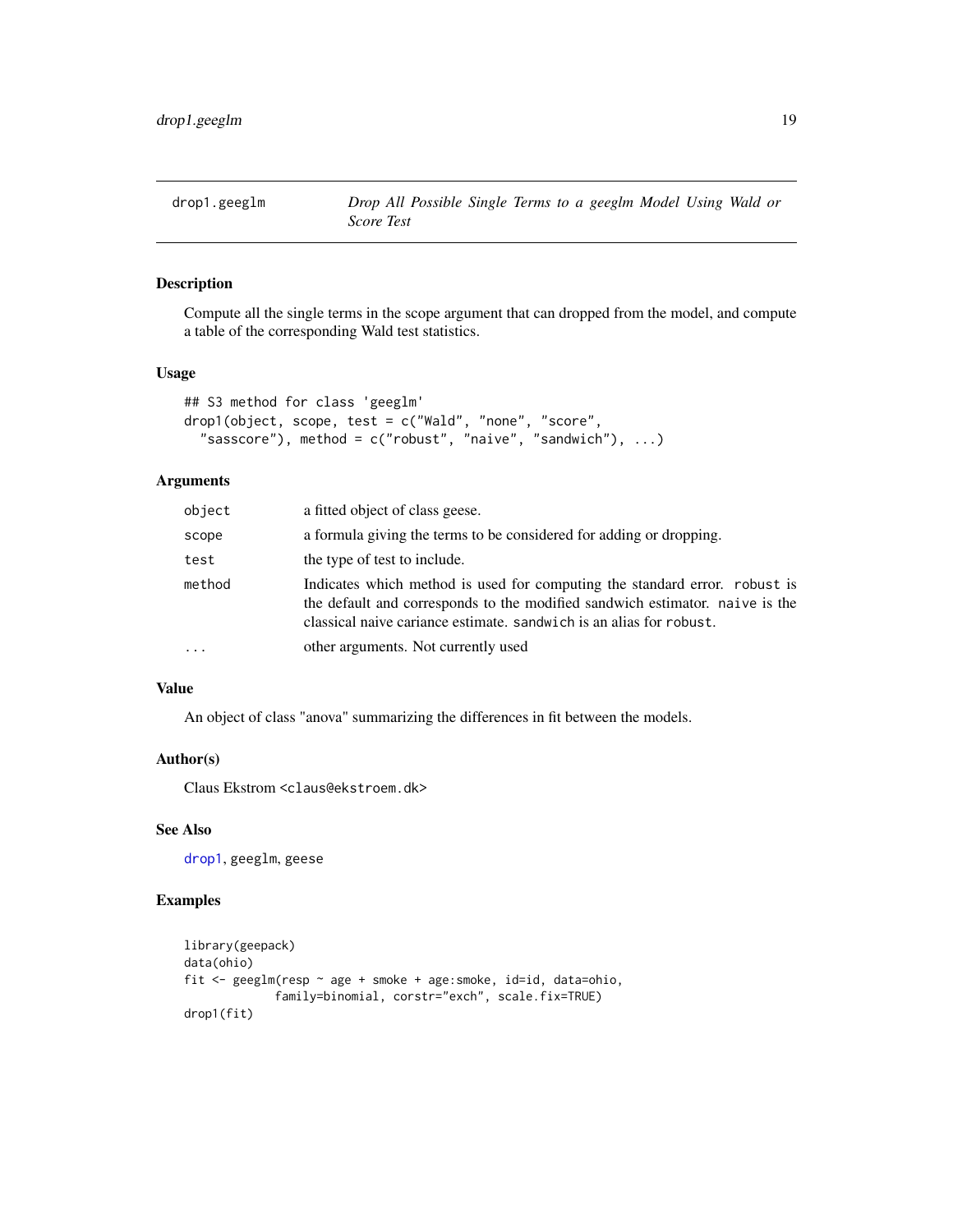<span id="page-19-0"></span>

Compute all the single terms in the scope argument that can dropped from the model, and compute a table of the corresponding Wald test statistics.

#### Usage

```
## S3 method for class 'geem'
drop1(object, scope, test = c("Wald", "none", "score",
  "sasscore"), method = c("robust", "naive", "sandwich"), ...)
```
#### Arguments

| object | a fitted object of class geese.                                                                                                                                                                                                   |
|--------|-----------------------------------------------------------------------------------------------------------------------------------------------------------------------------------------------------------------------------------|
| scope  | a formula giving the terms to be considered for adding or dropping.                                                                                                                                                               |
| test   | the type of test to include.                                                                                                                                                                                                      |
| method | Indicates which method is used for computing the standard error. robust is<br>the default and corresponds to the modified sandwich estimator, naive is the<br>classical naive cariance estimate, sandwich is an alias for robust. |
| .      | other arguments. Not currently used                                                                                                                                                                                               |
|        |                                                                                                                                                                                                                                   |

# Value

An object of class "anova" summarizing the differences in fit between the models.

#### Author(s)

Claus Ekstrom <claus@ekstroem.dk>

# See Also

[drop1](#page-0-0), geem

```
library(geeM)
library(geepack)
data(ohio)
## Not run:
fit <- geem(resp ~ age + smoke + age:smoke, id=id, data=ohio,
            family="binomial", corstr="exch", scale.fix=TRUE)
drop1(fit)
```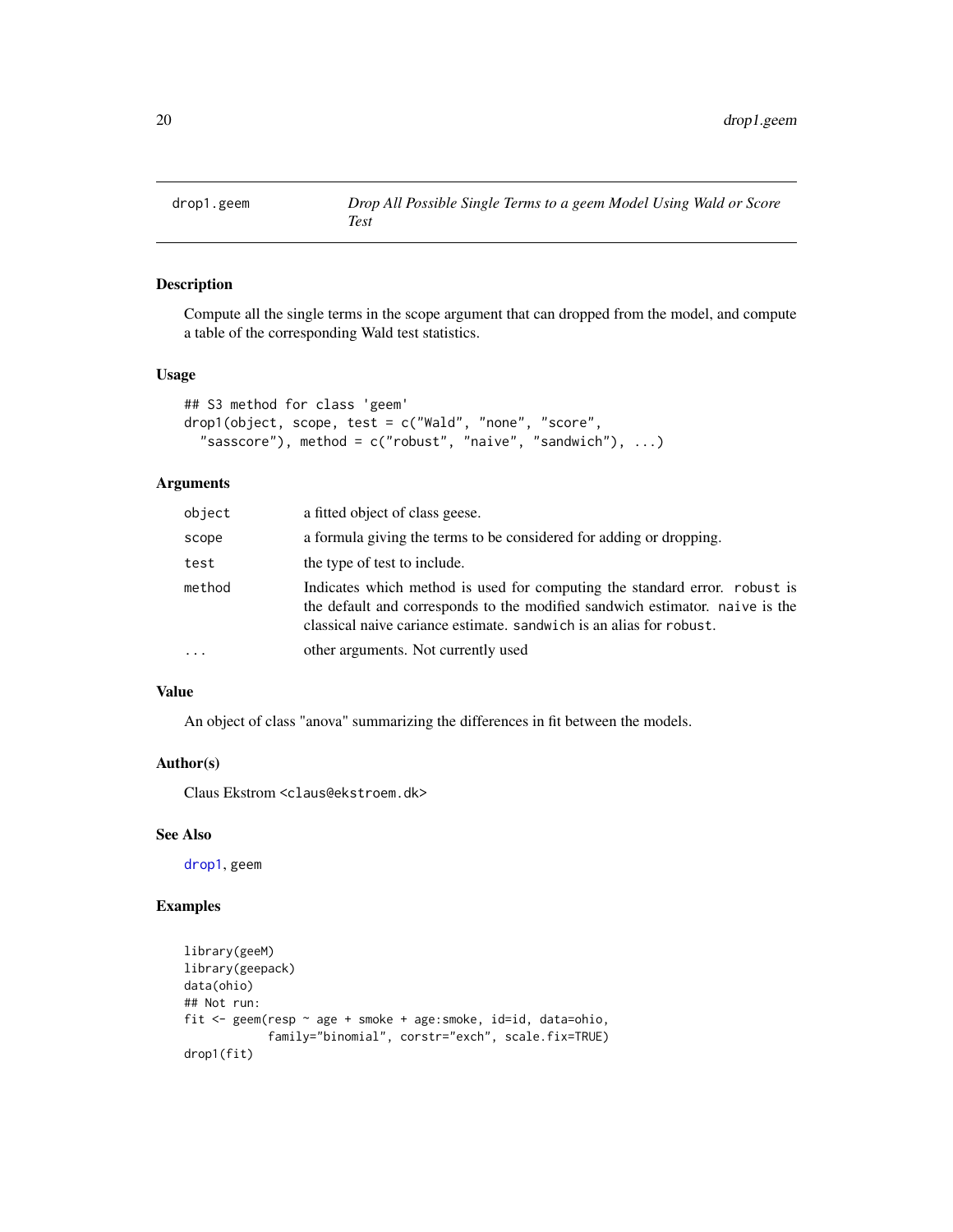# <span id="page-20-0"></span>earthquakes 21

## End(Not run)

# earthquakes *Earthquakes in 2015*

#### Description

Information on earthquakes worldwide in 2015 with a magnitude greater than 3 on the Richter scale. The variables are just a subset of the variables available at the source

#### Format

A data frame with 19777 observations on the following 22 variables.

- time a factor with time of the earthquake
- latitude a numeric vector giving the decimal degrees latitude. Negative values for southern latitudes
- longitude a numeric vector giving the decimal degrees longitude. Negative values for western longitudes
- depth Depth of the event in kilometers
- mag The magnitude for the event
- place a factor giving a textual description of named geographic region near to the event.

type a factor with levels earthquake mining explosion rock burst

#### Source

<http://earthquake.usgs.gov/>

```
data(earthquakes)
with(earthquakes, place[which.max(mag)])
```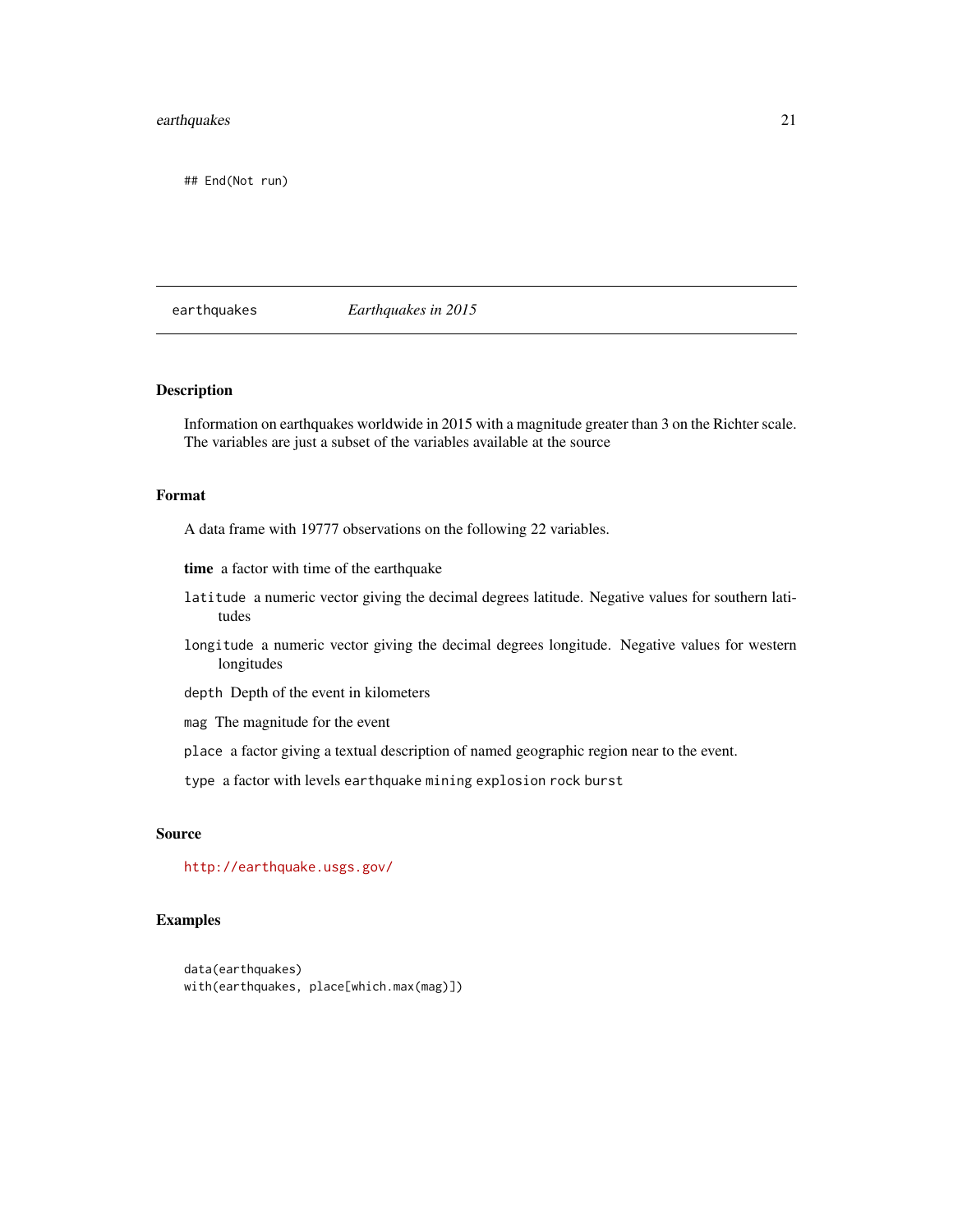<span id="page-21-0"></span>

Expands a contingency table to a data frame where each observation in the table becomes a single observation in the data frame with corresponding information for each for each combination of the table dimensions.

#### Usage

expand\_table(x)

#### Arguments

x A table or matrix

# Value

A data frame with the table or matrix expanded

# Author(s)

Claus Ekstrom <claus@rprimer.dk>

# Examples

```
expand_table(diag(3))
m \le - matrix(c(2, 1, 3, 0, 0, 2), 3)
expand_table(m)
result <- expand_table(UCBAdmissions)
head(result)
# Combine into table again
xtabs(~Admit + Gender + Dept, data=result)
```
extended.shared *Compute a common shared environment matrix*

#### Description

Compute the common shared environment matrix for a set of related subjects. The function is generic, and can accept a pedigree, or pedigreeList as the first argument.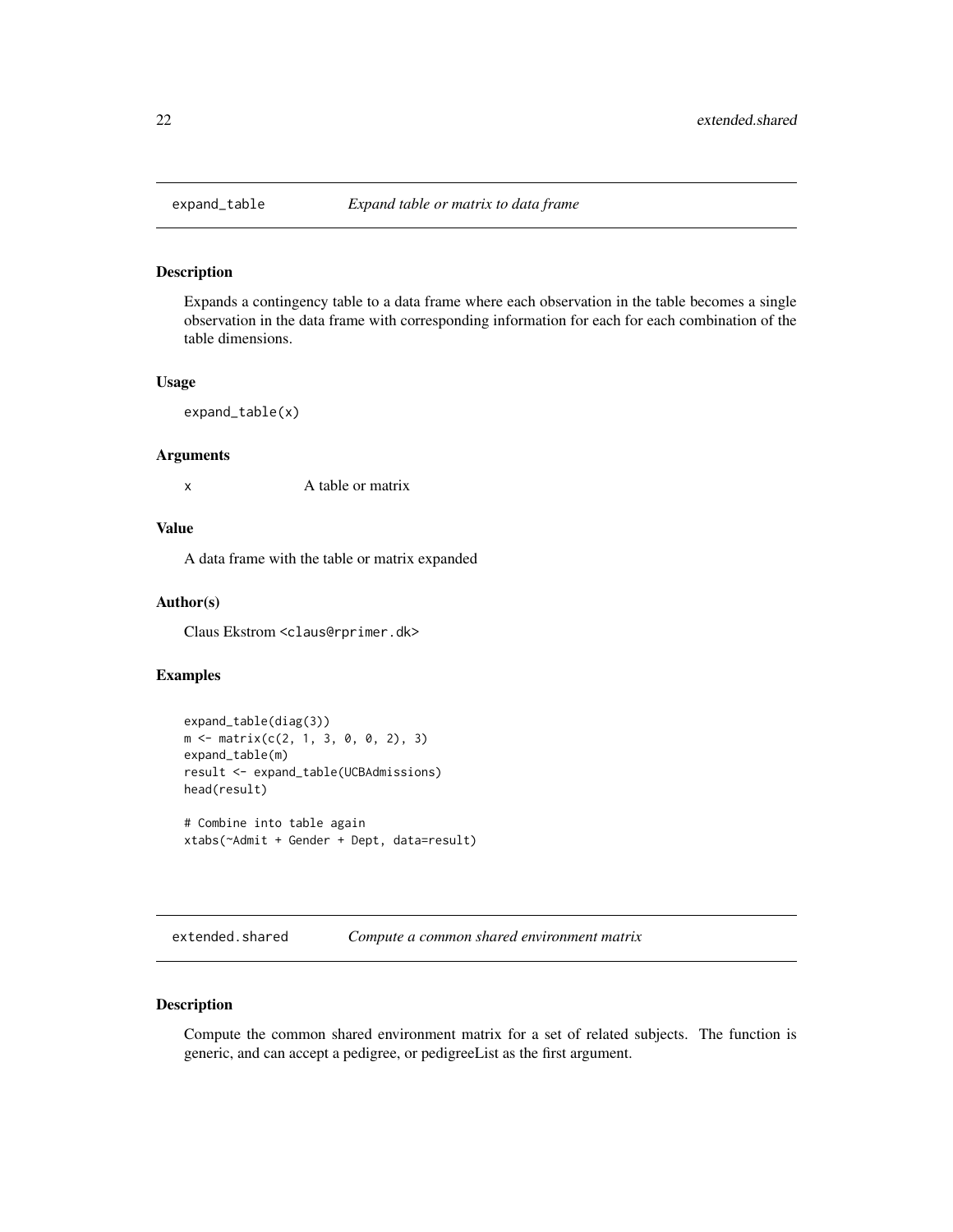# extended.shared 23

#### Usage

```
extended.shared(id, rho = 1, theta = 1, ...)
## S3 method for class 'pedigreeList'
extended.shared(id, rho = 1, theta = 1, ...)
## S3 method for class 'pedigree'
extended.shared(id, rho = 1, theta = 1, ...)
```
#### Arguments

| id                      | either a pedigree object or pedigree List object         |  |
|-------------------------|----------------------------------------------------------|--|
| rho                     | The correlation between spouses                          |  |
| theta                   | The partial path coefficient from parents to offspring   |  |
| $\cdot$ $\cdot$ $\cdot$ | Any number of optional arguments. Not used at the moment |  |

#### Details

When called with a pedigreeList, i.e., with multiple families, the routine will create a blockdiagonal-symmetric 'bdsmatrix' object. Since the [i,j] value of the result is 0 for any two unrelated individuals i and j and a 'bdsmatix' utilizes sparse representation, the resulting object is often orders of magnitude smaller than an ordinary matrix. When called with a single pedigree and ordinary matrix is returned.

#### Value

a matrix of shared environment coefficients

#### Author(s)

Claus Ekstrom <claus@rprimer.dk>

# See Also

pedigree, kinship,

#### Examples

```
library(kinship2)
test1 <- data.frame(id =c(1, 2, 3, 4, 5, 6, 7, 8, 9, 10, 11, 12, 13, 14),
                   mom =c(0, 0, 0, 0, 0, 2, 2, 4, 0, 6, 8, 0, 10, 11),
                   dad =c(0, 0, 0, 0, 0, 1, 1, 3, 0, 5, 7, 0, 9, 12),
                   sex =c(1, 2, 1, 2, 1, 2, 1, 2, 1, 2, 2, 1, 2, 2))
tped <- with(test1, pedigree(id, dad, mom, sex))
```
extended.shared(tped)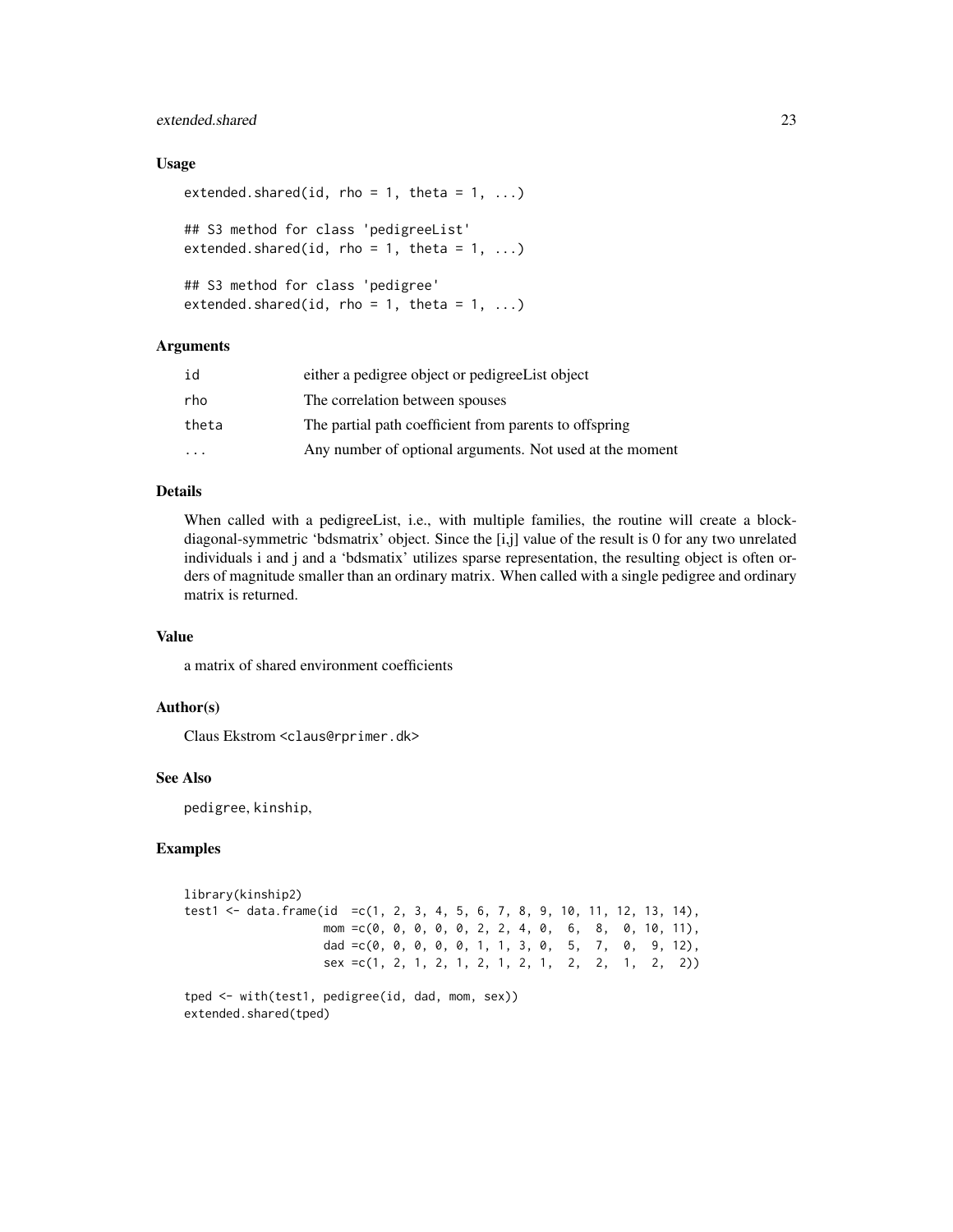<span id="page-23-0"></span>

Converts the factor labels to numeric values and returns the factor as a numeric vector

#### Usage

fac2num(x)

#### Arguments

x A factor

# Details

Returns a vector of numeric values. Elements in the input factor that cannot be converted to numeric will produce NA.

# Value

Returns a numeric vector of the same length as x

#### Author(s)

Claus Ekstrom <claus@rprimer.dk>

# Examples

f <- factor(c(1,2,1,3,2,1,2,3,1)) fac2num(f)

feature.test *Inference for features identified by the Lasso*

# Description

Performs randomization tests of features identified by the Lasso

# Usage

```
feature.test(x, y, B = 100, type.measure = "deviance",
  s = "lambda.min", keeplambda = FALSE, olsestimates = TRUE,
 penalty.factor = rep(1, nvars), alpha = 1, control = list(trace =
 FALSE, maxcores = 24), ...)
```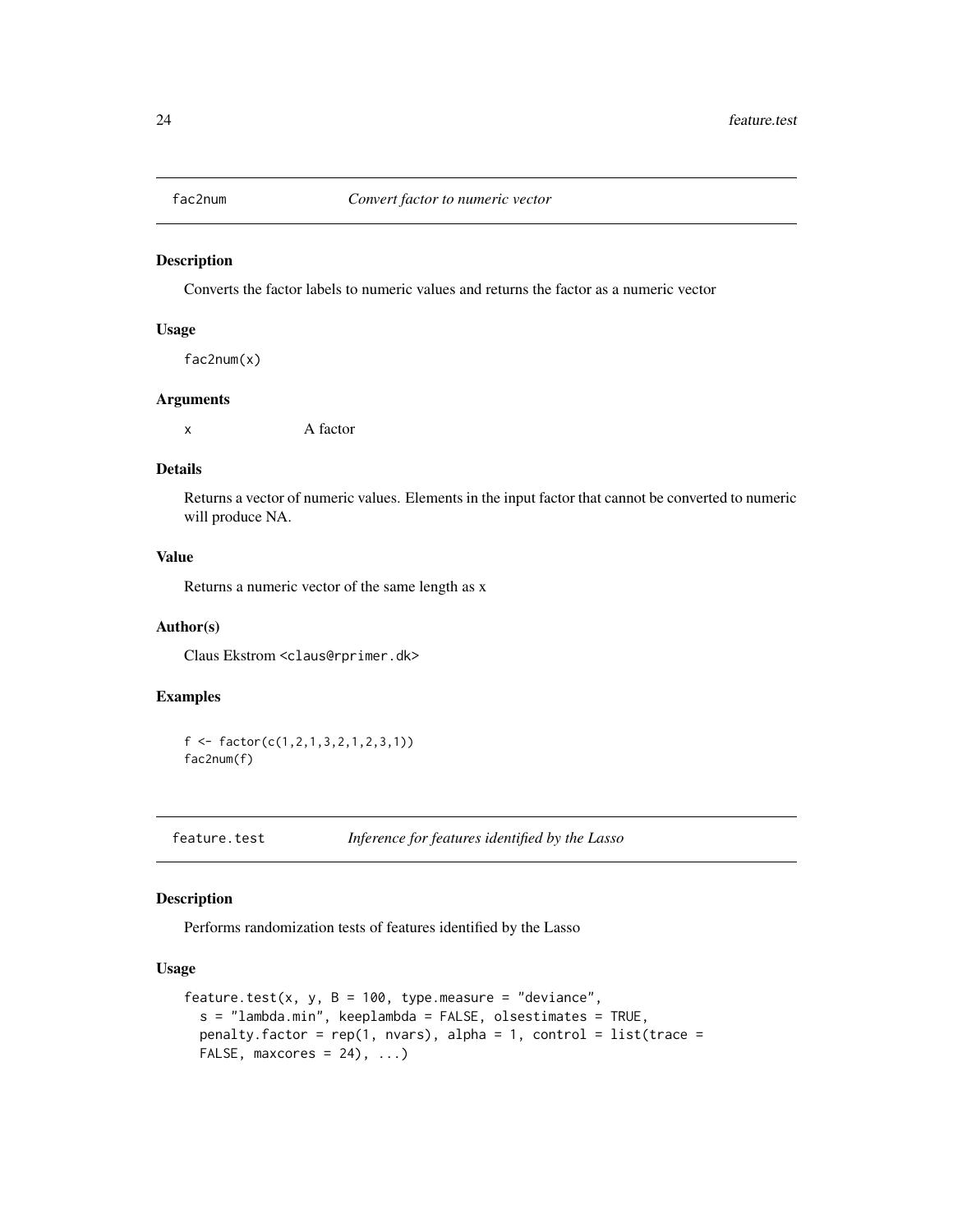#### feature.test 25

# Arguments

| х            | input matrix, of dimension nobs x nvars; each row is an observation vector.                                                                                                                                                                                                                                                                                                                |  |
|--------------|--------------------------------------------------------------------------------------------------------------------------------------------------------------------------------------------------------------------------------------------------------------------------------------------------------------------------------------------------------------------------------------------|--|
| У            | quantitative response variable of length nobs                                                                                                                                                                                                                                                                                                                                              |  |
| B            | The number of randomizations used in the computations                                                                                                                                                                                                                                                                                                                                      |  |
| type.measure | loss to use for cross-validation. See cv.g1mnet for more information                                                                                                                                                                                                                                                                                                                       |  |
| S            | Value of the penalty parameter 'lambda' at which predictions are required. De-<br>fault is the entire sequence used to create the model. See coef.glmnet for more<br>information                                                                                                                                                                                                           |  |
| keeplambda   | If set to TRUE then the estimated lambda from cross validation from the original<br>dataset is kept and used for evaluation in the subsequent randomization datasets.<br>This reduces computation time substantially as it is not necessary to perform<br>cross validation for each randomization. If set to a value then that value is used<br>for the value of lambda. Defaults to FALSE |  |
| olsestimates | Logical. Should the test statistic be based on OLS estimates from the model<br>based on the variables selected by the lasso. Defaults to TRUE. If set to FALSE<br>then the coefficients from the lasso is used as test statistics.                                                                                                                                                         |  |
|              | penalty. factor a vector of weights used for adaptive lasso. See glmnet for more information.                                                                                                                                                                                                                                                                                              |  |
| alpha        | The elasticnet mixing parameter. See glmnet for more information.                                                                                                                                                                                                                                                                                                                          |  |
| control      | A list of options that control the algorithm. Currently trace is a logical and if set<br>to TRUE then the function produces more output. maxcores sets the maximum<br>number of cores to use with the parallel package                                                                                                                                                                     |  |
|              | Other arguments passed to glmnet                                                                                                                                                                                                                                                                                                                                                           |  |

# Value

Returns a list of 7 variables:

| p.full         | The p-value for the test of the full set of variables selected by the lasso (based<br>on the OLS estimates)                                                     |  |
|----------------|-----------------------------------------------------------------------------------------------------------------------------------------------------------------|--|
| ols.selected   | A vector of the indices of the non-zero variables selected by glmnet sorted from<br>(numerically) highest to lowest based on their ols test statistic.          |  |
| p.maxols       | The p-value for the maximum of the OLS test statistics                                                                                                          |  |
| lasso.selected |                                                                                                                                                                 |  |
|                | A vector of the indices of the non-zero variables selected by glmnet sorted from<br>(numerically) highest to lowest based on their absolute lasso coefficients. |  |
| p.maxlasso     | The p-value for the maximum of the lasso test statistics                                                                                                        |  |
| lambda.orig    | The value of lambda used in the computations                                                                                                                    |  |
| B              | The number of permutations used                                                                                                                                 |  |

# Author(s)

Claus Ekstrom <ekstrom@sund.ku.dk> and Kasper Brink-Jensen <kbrink@life.ku.dk>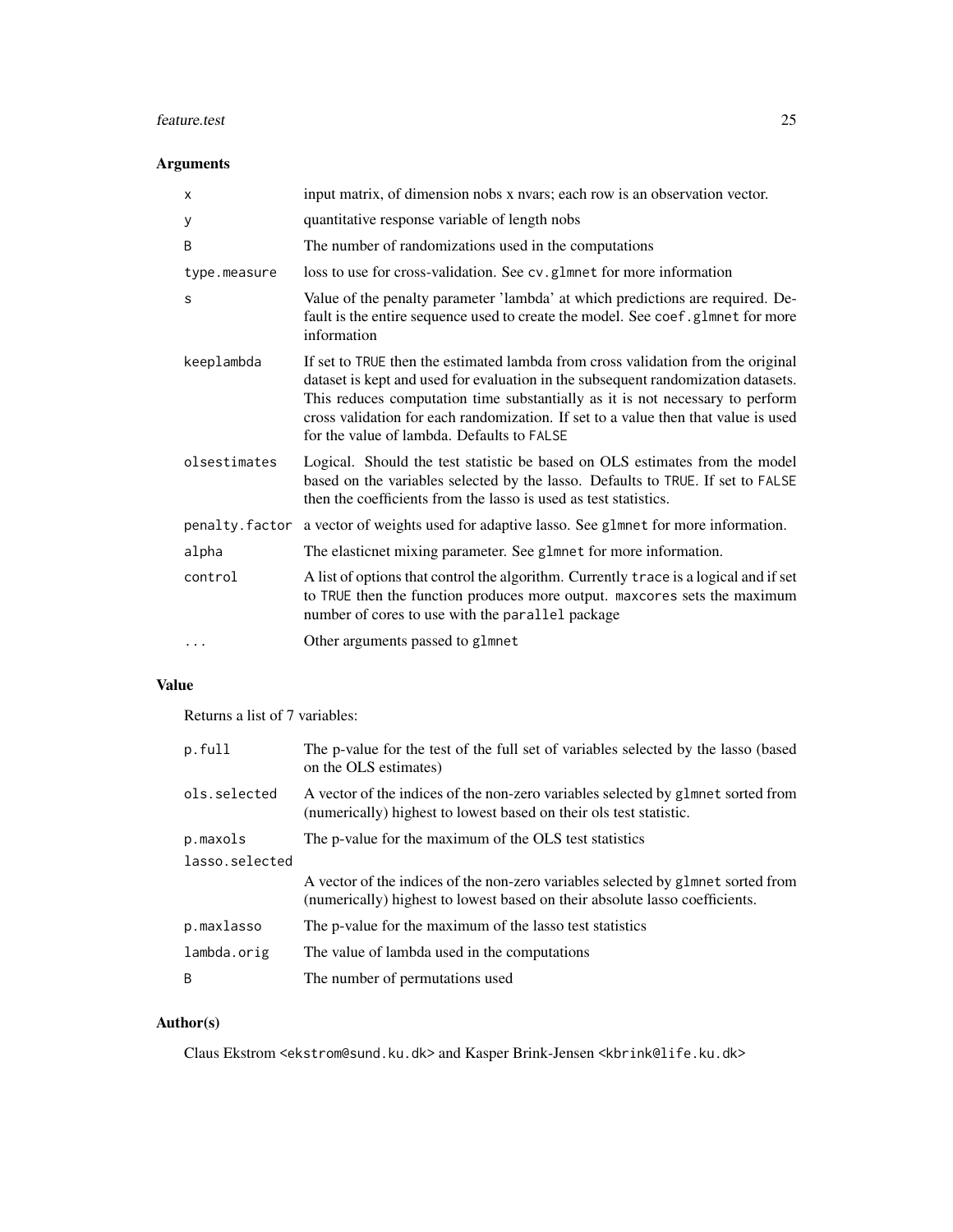# <span id="page-25-0"></span>References

Brink-Jensen, K and Ekstrom, CT 2014. *Inference for feature selection using the Lasso with highdimensional data*. <http://arxiv.org/abs/1403.4296>

#### See Also

glmnet

# Examples

```
# Simulate some data
x <- matrix(rnorm(30*100), nrow=30)
y \le - rnorm(30, mean=1*x[,1])
# Make inference for features
## Not run: feature.test(x, y)
```
# filldown *Fill down NA with the last observed observation*

# Description

Fill down missing values with the latest non-missing value

#### Usage

```
filldown(x)
```
# Arguments

```
x A vector
```
# Value

A vector or list with the NA's replaced by the last observed value.

#### Author(s)

Claus Ekstrom <claus@rprimer.dk>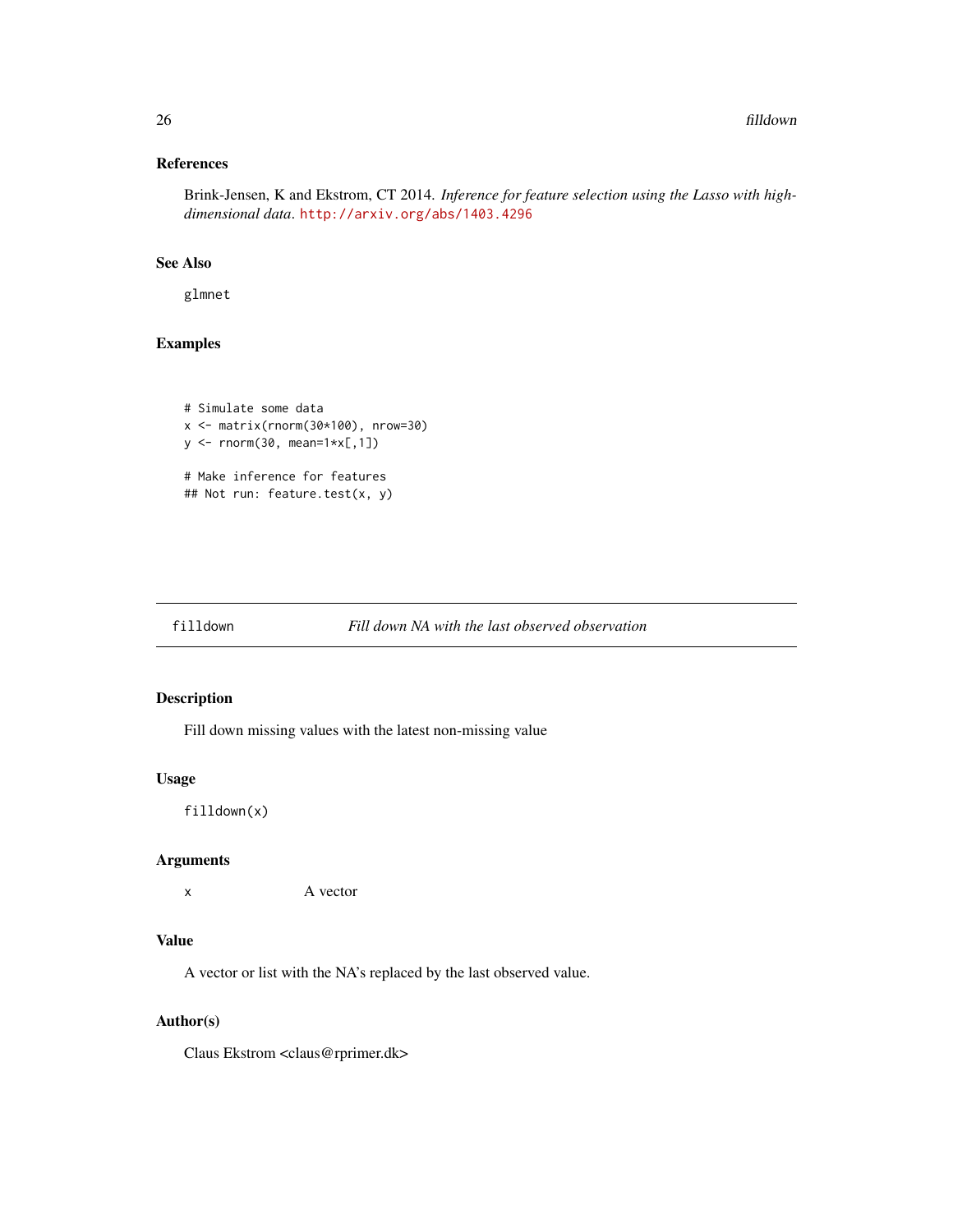#### <span id="page-26-0"></span>geekin 27

# Examples

```
a <- c(1:5, "Howdy", NA, NA, 2:3, NA)
filldown(a)
filldown(c(NA, NA, NA, 3:5))
```

| geekin |  |
|--------|--|
|        |  |
|        |  |

Fit a generalized estimating equation (GEE) model with fixed additive *correlation structure*

# Description

The geekin function fits generalized estimating equations but where the correlation structure is given as linear function of (scaled) fixed correlation structures.

# Usage

```
geekin(formula, family = gaussian, data, weights, subset, id, na.action,
  control = geepack::geese.contrib(...), variables,...)
```
# Arguments

| formula   | See corresponding documentation to glm.                                                                                                                                                                                                                                |
|-----------|------------------------------------------------------------------------------------------------------------------------------------------------------------------------------------------------------------------------------------------------------------------------|
| family    | See corresponding documentation to glm.                                                                                                                                                                                                                                |
| data      | See corresponding documentation to glm.                                                                                                                                                                                                                                |
| weights   | See corresponding documentation to glm.                                                                                                                                                                                                                                |
| subset    | See corresponding documentation to glm.                                                                                                                                                                                                                                |
| id        | a vector which identifies the clusters. The length of identified be the same as the<br>number of observations. Data must be sorted so that observations on a cluster<br>are contiguous rows for all entities in the formula. If not the function will give<br>an error |
| na.action | See corresponding documentation to glm.                                                                                                                                                                                                                                |
| control   | See corresponding documentation to glm.                                                                                                                                                                                                                                |
| varlist   | a list containing one or more matrix or bdsmatrix objects that represent the cor-<br>relation structures                                                                                                                                                               |
| $\cdots$  | further arguments passed to or from other methods.                                                                                                                                                                                                                     |

#### Details

The geekin function is essentially a wrapper function to geeglm. Through the varlist argument, it allows for correlation structures of the form

 $R = sum_i=1^k$  alpha\_i  $R_i$ 

where alpha\_i are(nuisance) scale parameters that are used to scale the off-diagonal elements of the individual correlation matrices, R\_i.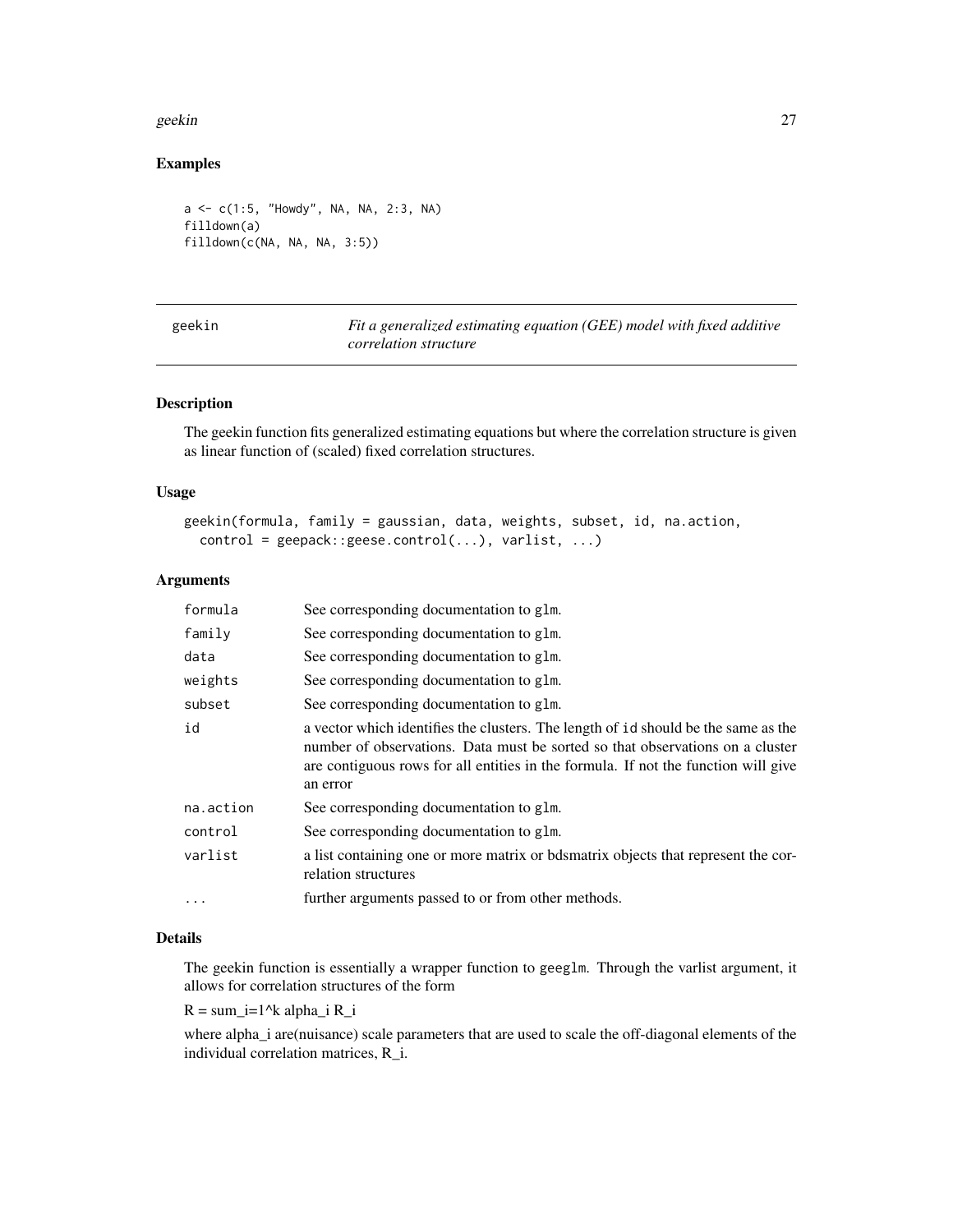# Value

Returns an object of type geeglm.

#### Author(s)

Claus Ekstrom <claus@rprimer.dk>

# See Also

lmekin, geeglm

```
# Get dataset
 library(kinship2)
 library(mvtnorm)
 data(minnbreast)
 breastpeda <- with(minnbreast[order(minnbreast$famid), ], pedigree(id,
                   fatherid, motherid, sex,
                   status=(cancer& !is.na(cancer)), affected=proband,
                   famid=famid))
set.seed(10)
nfam <-6breastped <- breastpeda[1:nfam]
 # Simulate a response
# Make dataset for lme4
df <- lapply(1:nfam, function(xx) {
            as.data.frame(breastped[xx])
            })
mydata <- do.call(rbind, df)
mydata$famid <- rep(1:nfam, times=unlist(lapply(df, nrow)))
y <- lapply(1:nfam, function(xx) {
            x <- breastped[xx]
            rmvtnorm.pedigree(1, x, h2=0.3, c2=0)
            })
yy <- unlist(y)
library(geepack)
geekin(yy ~ 1, id=mydata$famid, varlist=list(2*kinship(breastped)))
# lmekin(yy ~ 1 + (1|id), data=mydata, varlist=list(2*kinship(breastped)),method="REML")
```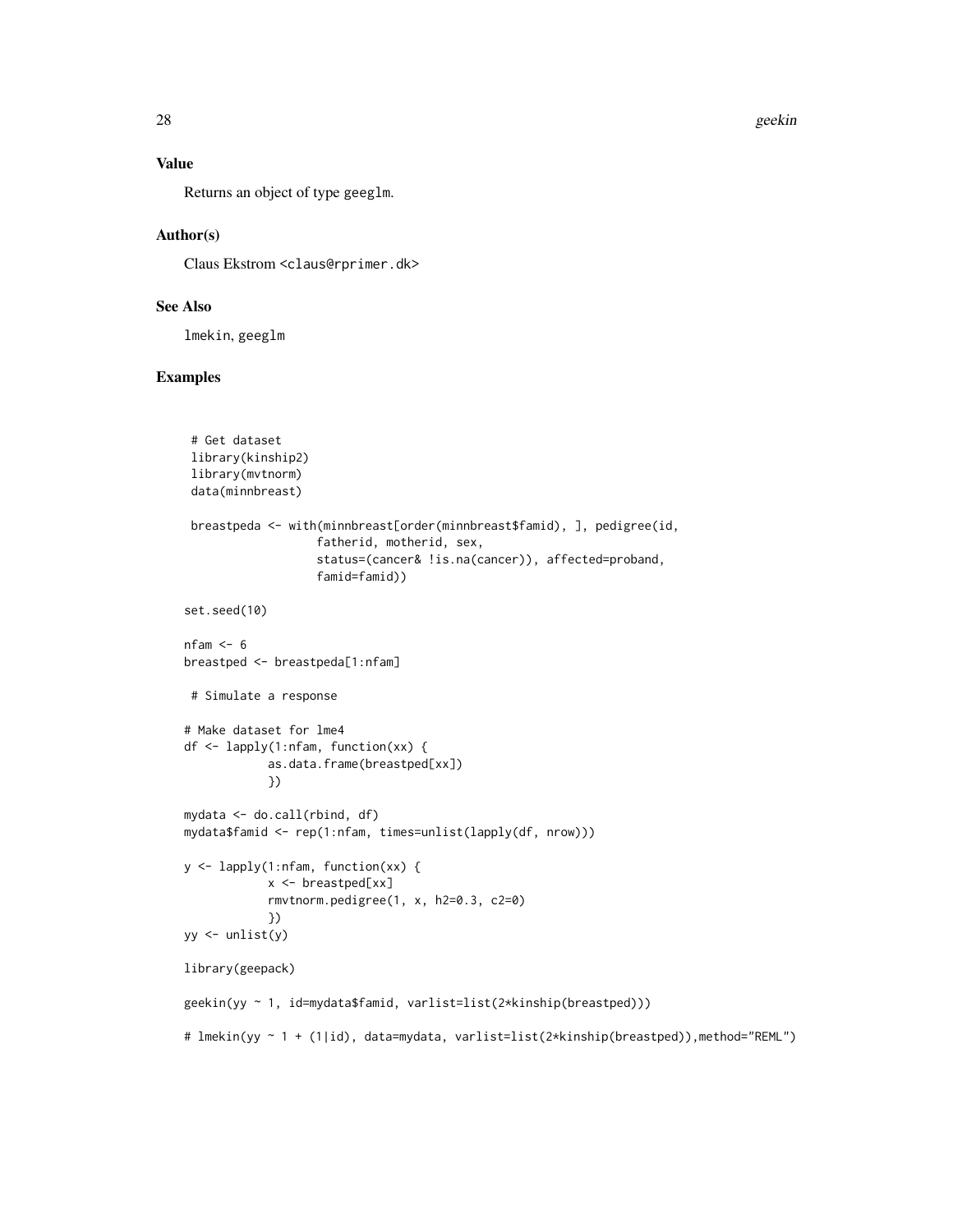#### <span id="page-28-0"></span>gkgamma 29

gkgamma *Goodman-Kruskal's gamma statistic for a two-dimensional table*

# Description

Compute Goodman-Kruskal's gamma statistic for a two-dimensional table of ordered categories

#### Usage

 $gkgamma(x, conf.level = 0.95)$ 

# Arguments

|            | A matrix or table representing the two-dimensional ordered contingency table<br>of observations |
|------------|-------------------------------------------------------------------------------------------------|
|            |                                                                                                 |
| conf.level | Level of confidence interval                                                                    |

#### Value

A list with class htest containing the following components:

| statistic      | the value the test statistic for testing no association  |
|----------------|----------------------------------------------------------|
| p.value        | the p-value for the test                                 |
| estimate       | the value the gamma estimate                             |
| conf.int       | the confidence interval for the gamma estimate           |
| method         | a character string indicating the type of test performed |
| data.name      | a character string indicating the name of the data input |
| observed       | the observed counts                                      |
| S <sup>0</sup> | the SE used when computing the test statistics           |
| s1             | the SE used when computing the confidence interval       |

# Author(s)

Claus Ekstrom <claus@rprimer.dk>

# References

Goodman, Leo A. and Kruskal, William H. (1954). "Measures of Association for Cross Classifications". Journal of the American Statistical Association 49 (268): 732-764.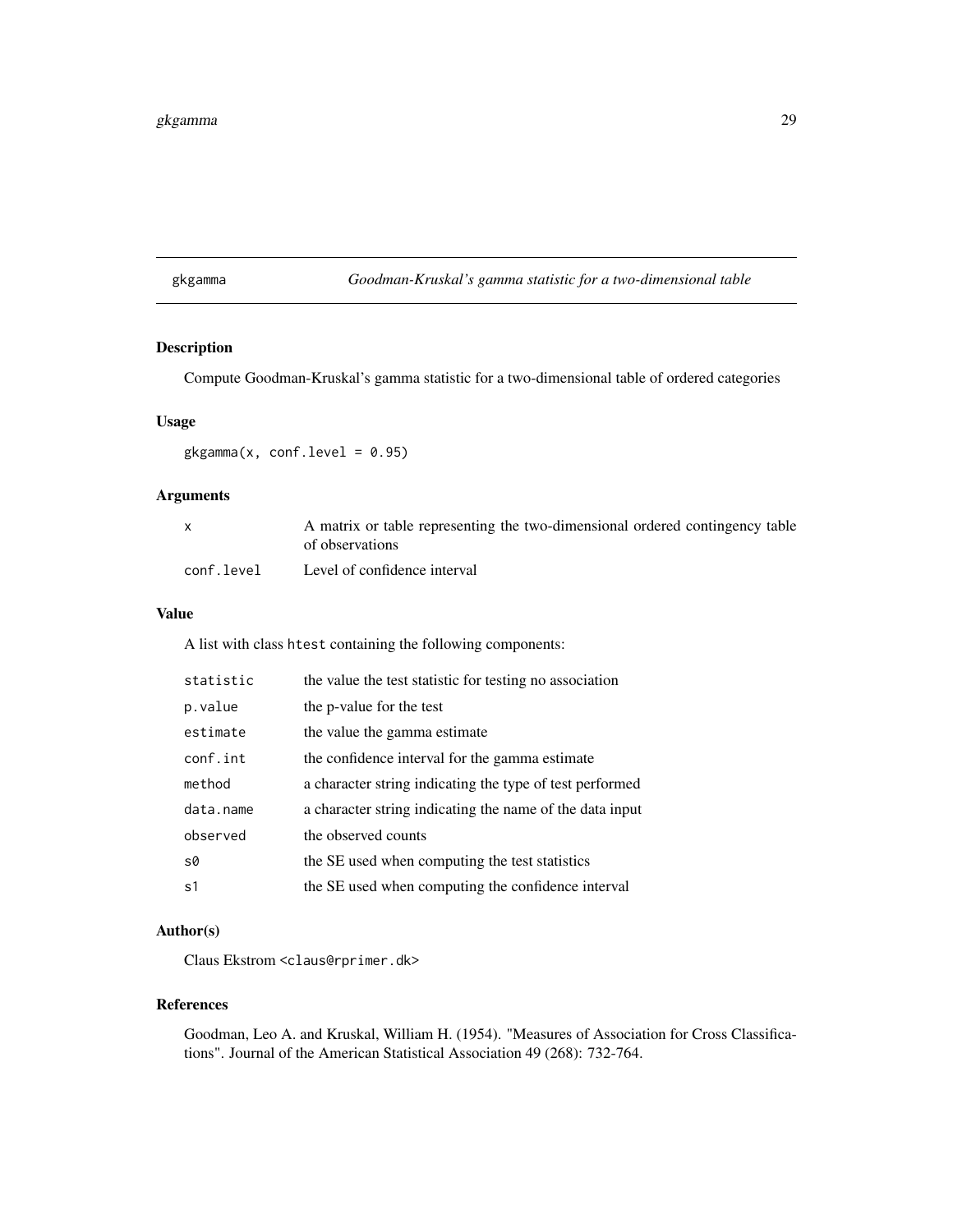# See Also

[chisq.test](#page-0-0)

#### Examples

```
# Data from the Glostrup study comparing smoking to overall health in males
smoke <- matrix(c(16, 15, 13, 10, 1, 73, 75, 59, 81, 29, 6, 6, 7, 17, 3, 1, 0, 1, 3, 1), ncol=4)
colnames(smoke) <- c("VGood", "Good", "Fair", "Bad") # General health status
rownames(smoke) <- c("Never", "No more", "1-14", "15-24", "25+") # Smoke amount
gkgamma(smoke)
chisq.test(smoke)
```
greenland *Average yearly summer air temperature for Tasiilaq, Greenland*

#### Description

Average yearly summer (June, July, August) air temperature for Tasiilaq, Greenland

#### Format

A data frame with 51 observations on the following 2 variables.

year year

airtemp average air temperature (degrees Celcius)

# Source

Data provided by Sebastian Mernild. Originally obtained from http://www.dmi.dk/dmi/index/gronland/vejrarkiv-gl.htm. Added by Claus Ekstrom <ekstrom@life.ku.dk>

#### References

Aktuelt Naturvidenskab september 2010. http://aktuelnaturvidenskab.dk/fileadmin/an/nr-4/an4\_2010gletscher.pdf

```
data(greenland)
model <- lm(airtemp ~ year, data=greenland)
plot(greenland$year, greenland$airtemp, xlab="Year", ylab="Air temperature")
abline(model, col="red")
```
<span id="page-29-0"></span>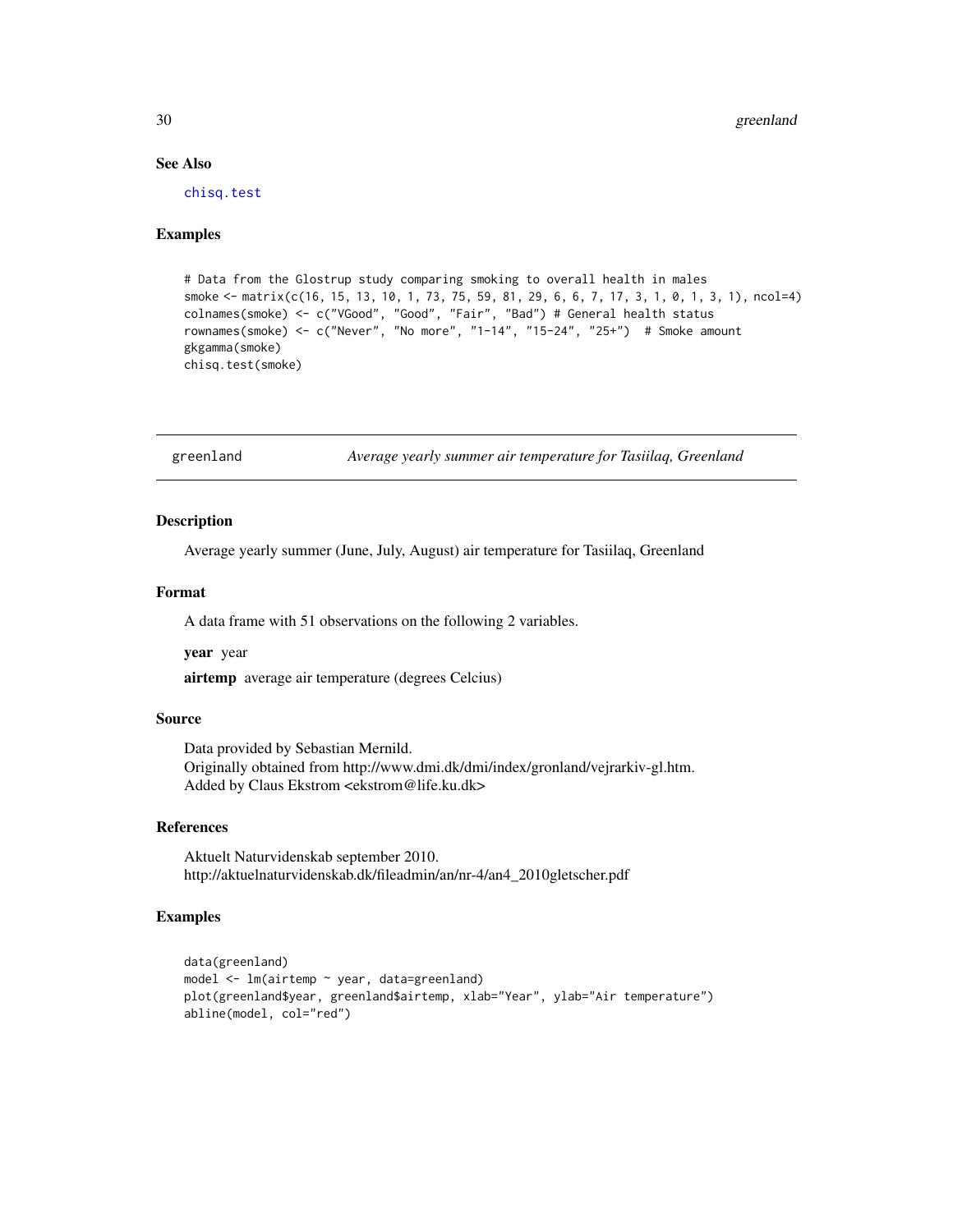<span id="page-30-0"></span>

Dataset on subjective happiness, tax rates, population sizes, continent, and major religion for 148 countries

#### Format

A data frame with 148 observations on the following 6 variables.

country a factor with 148 levels that contain the country names

happy a numeric vector with the average subject happiness score (on a scale from 0-10)

tax a numeric vector showing the tax revenue as percentage of GDP

religion a factor with levels Buddhist Christian Hindu Muslim None or Other

continent a factor with levels AF, AS, EU, NA, OC, SA, corresponding to the continents Africa, Asia, Europe, North America, Ocenaia, South American, respectively

population a numeric vector showing the population (in millions)

#### Source

Data collected by Ellen Ekstroem.

Population sizes are from Wikipedia per August 2nd, 2012 [http://en.wikipedia.org/wiki/](http://en.wikipedia.org/wiki/List_of_countries_by_population) [List\\_of\\_countries\\_by\\_population](http://en.wikipedia.org/wiki/List_of_countries_by_population)

Major religions are from Wikipedia per August 2nd, 2012 [http://en.wikipedia.org/wiki/](http://en.wikipedia.org/wiki/Religions_by_country) [Religions\\_by\\_country](http://en.wikipedia.org/wiki/Religions_by_country)

Tax rates are from Wikipedia per August 2nd, 2012 [http://en.wikipedia.org/wiki/List\\_of\\_](http://en.wikipedia.org/wiki/List_of_countries_by_tax_revenue_as_percentage_of_GDP) [countries\\_by\\_tax\\_revenue\\_as\\_percentage\\_of\\_GDP](http://en.wikipedia.org/wiki/List_of_countries_by_tax_revenue_as_percentage_of_GDP)

Average happiness scores are from "Veenhoven, R. Average happiness in 148 nations 2000-2009, World Database of Happiness, Erasmus University Rotterdam, The Netherlands". Assessed on August 2nd, 2012 at: [http://worlddatabaseofhappiness.eur.nl/hap\\_nat/findingreports/](http://worlddatabaseofhappiness.eur.nl/hap_nat/findingreports/RankReport_AverageHappiness.php) [RankReport\\_AverageHappiness.php](http://worlddatabaseofhappiness.eur.nl/hap_nat/findingreports/RankReport_AverageHappiness.php)

```
data(happiness)
with(happiness, symbols(tax, happy, circles=sqrt(population)/8, inches=FALSE, bg=continent))
#
# Make a prettier image with transparent colors
#
newcols <- rgb(t(col2rgb(palette())),
               alpha=100, maxColorValue=255)
```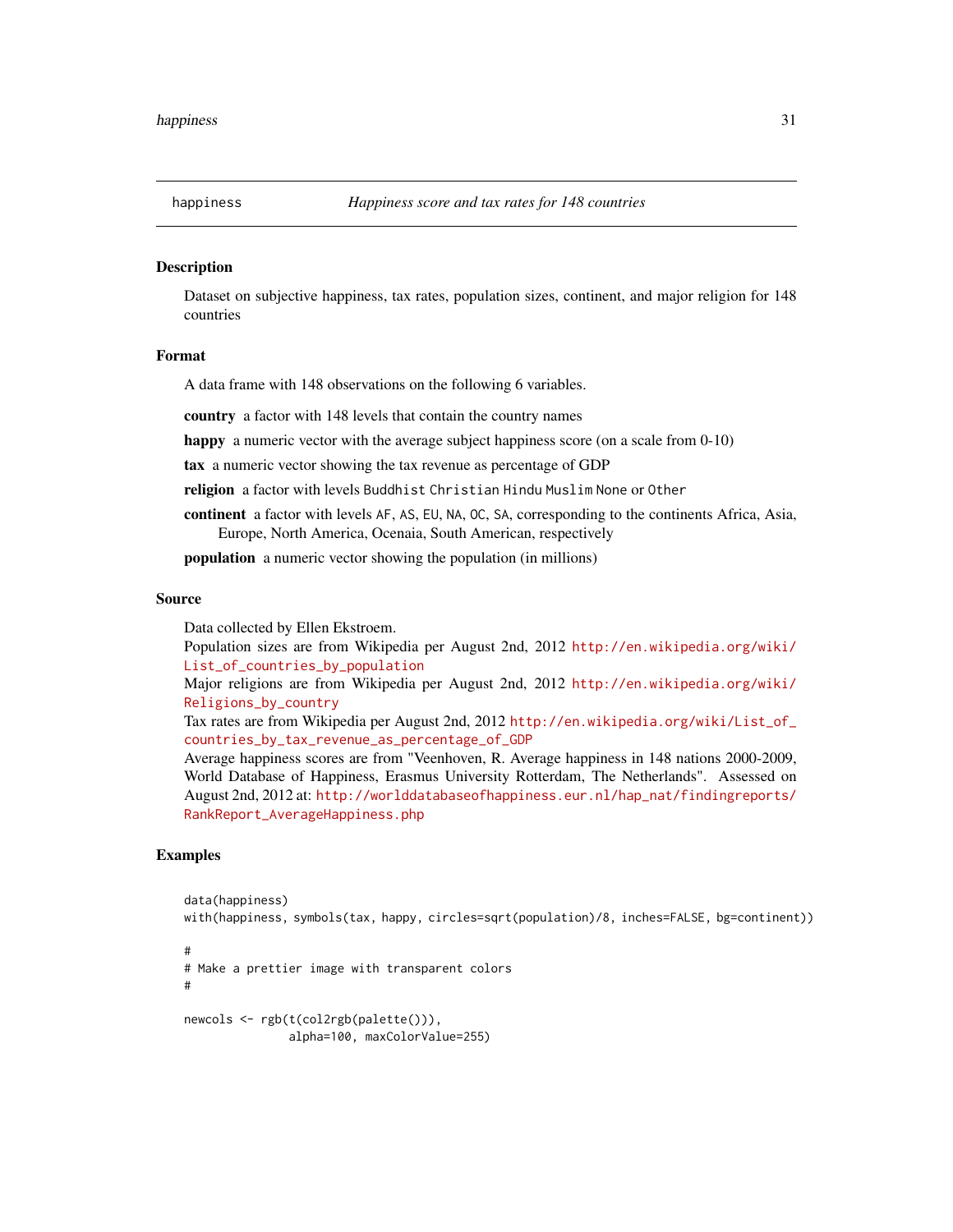```
32 html
```

```
with(happiness, symbols(tax, happy, circles=sqrt(population)/8,
                inches=FALSE, bg=newcols[continent],
                xlab="Tax (% of GDP)", ylab="Happiness"))
#
# Simple analysis
#
res <- lm(happy ~ religion + population + tax:continent, data=happiness)
summary(res)
```
# ht *Show the head and tail of an object*

# Description

Show both the head and tail of an R object

#### Usage

ht(x,  $n = 6L$ ,  $m = n$ , returnList = FALSE, ...)

# Arguments

| x          | The object to show                                                |
|------------|-------------------------------------------------------------------|
| n          | The number of elements to list for the head                       |
| m          | The number of elements to list for the tail                       |
| returnList | Logical. Should the result be returned as a list                  |
| $\ddotsc$  | additional arguments passed to functions (not used at the moment) |
|            |                                                                   |

# Details

This function does no error checking and it is up to the user to ensure that the input is indeed symmetric, positive-definite, and a matrix.

# Value

NULL unless returnList is set to TRUE in which case a list is returned

#### Author(s)

Claus Ekstrom, <claus@rprimer.dk>.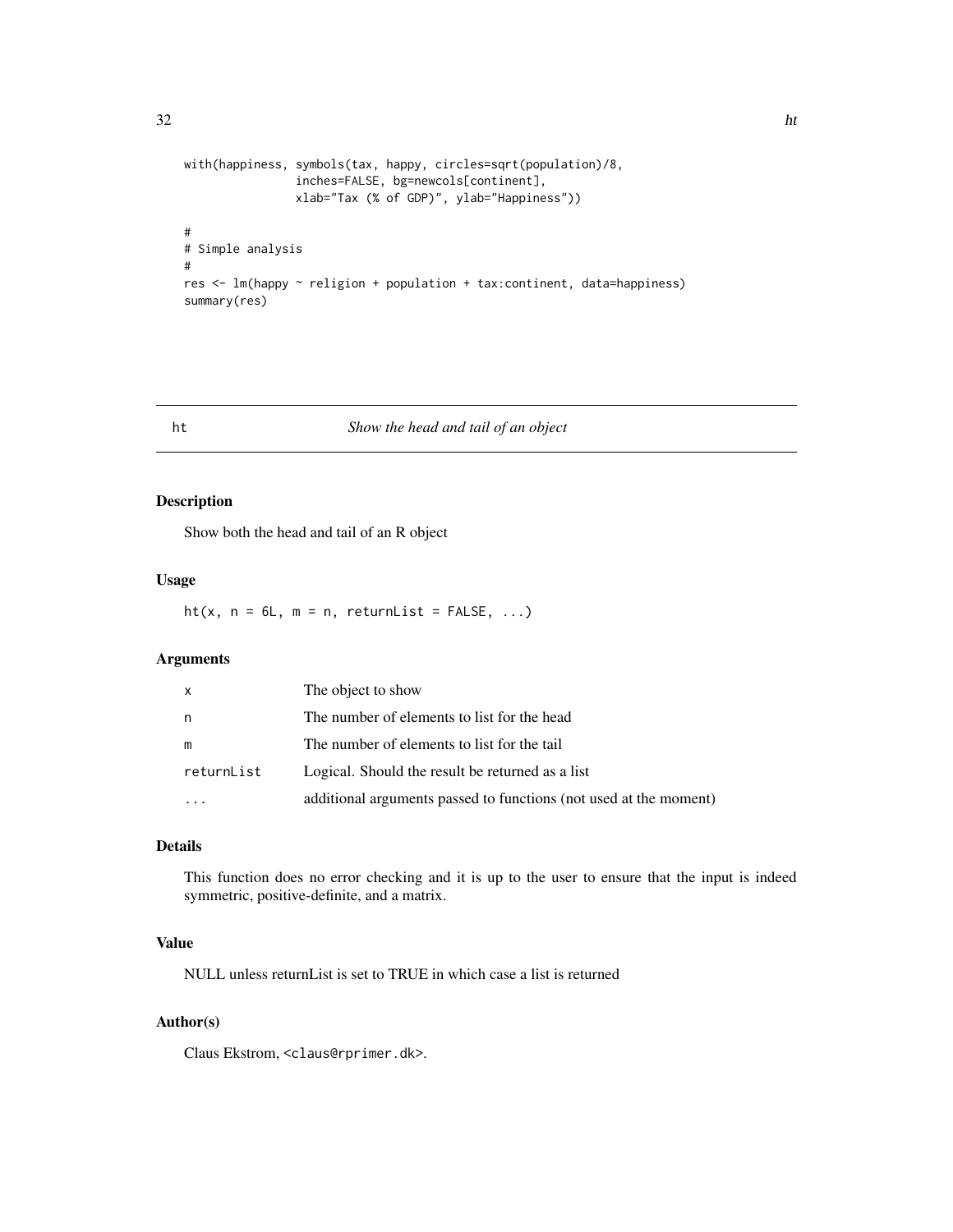#### <span id="page-32-0"></span>icecreamads 33

#### Examples

```
ht(trees)
ht(diag(20))
ht(1:20)
ht(1:20, returnList=TRUE)
```
icecreamads *Ice cream consumption and advertising*

# Description

The impact of advertizing impact, temperature, and price on ice cream consumption

### Format

A data frame with 30 observations on the following 4 variables.

Price a numeric vector character vector giving the standardized price

Temperature temperature in degrees Fahrenheit

Consumption a factor with levels 1\_low 2\_medium 3\_high

Advertise a factor with levels posters radio television

#### Source

Unknown origin

#### Examples

data("icecreamads")

| ks_cumtest |  |  | Kolmogorov-Smirnov goodness of fit test for cumulative discrete data |
|------------|--|--|----------------------------------------------------------------------|
|------------|--|--|----------------------------------------------------------------------|

# Description

Kolmogorov-Smirnov goodness of fit test for cumulative discrete data.

#### Usage

 $ks\_cumtest(x, B = 10000L, prob = NULL)$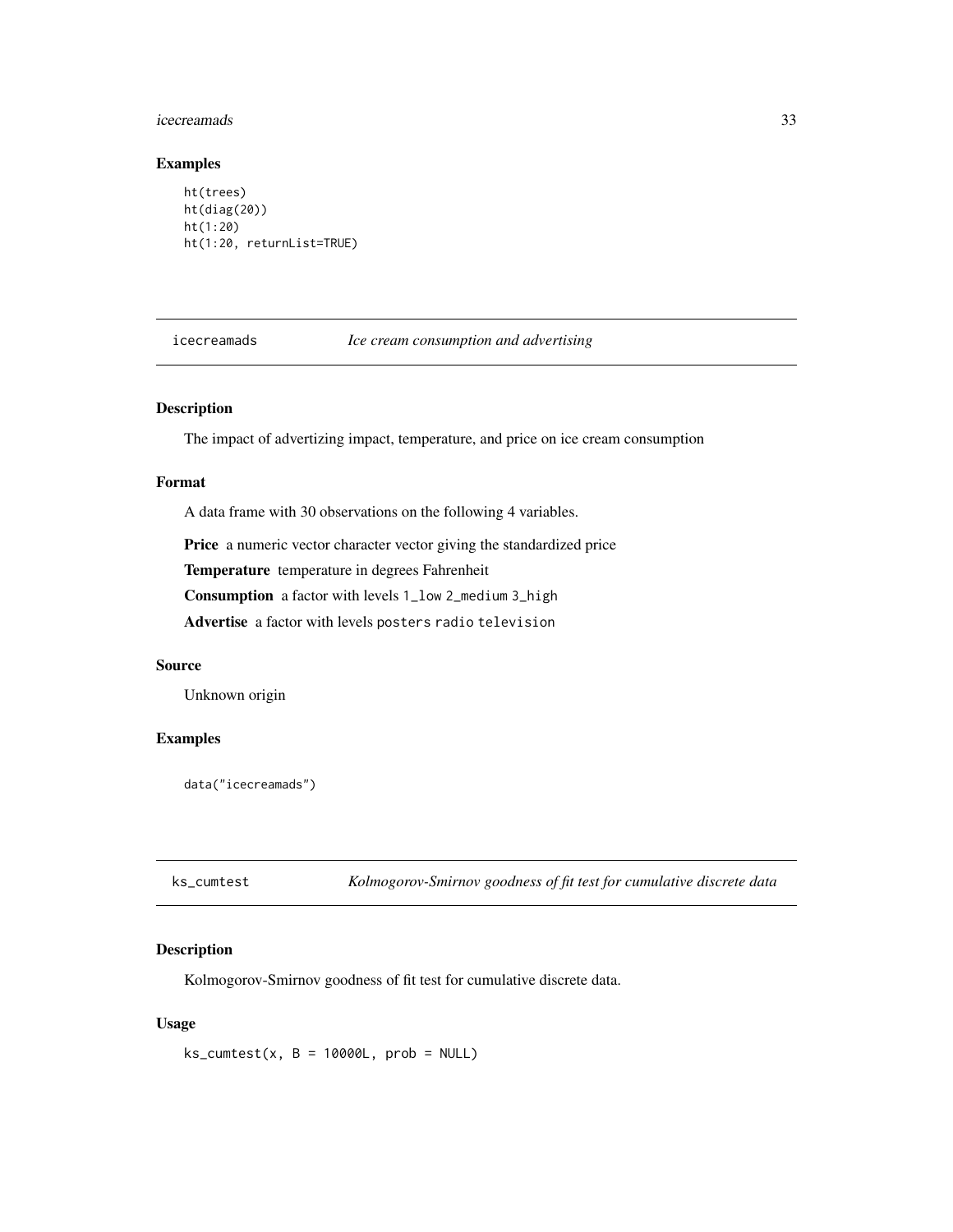#### <span id="page-33-0"></span>Arguments

|      | A vector representing the contingency table.                                                                                                                                                          |
|------|-------------------------------------------------------------------------------------------------------------------------------------------------------------------------------------------------------|
|      | The number of simulations used to compute the p-value.                                                                                                                                                |
| prob | A positive vector of the same length as x representing the distribution under the<br>null hypothesis. It will be scaled to sum to 1. If NULL (the default) then a<br>uniform distribution is assumed. |

# Details

The name of the function might change in the future so keep that in mind! Simulation is done by random sampling from the null hypothesis.

#### Value

A list of class "htest" giving the simulation results.

# Author(s)

Claus Ekstrom <claus@rprimer.dk>

#### Examples

 $x < -1:6$ ks\_cumtest(x)

kwdata *Non-parametric Kruskal Wallis data example*

# Description

Artificial dataset to show that the p-value obtained for the Kruskal Wallis is only valid \_after\_ the distributional form has been checked to be the same for all groups.

# Format

An artificial data frame with 18 observations in each of three groups.

- x measurements for group 1
- y measurements for group 2
- z measurements for group 3

# Source

Data example found on the internet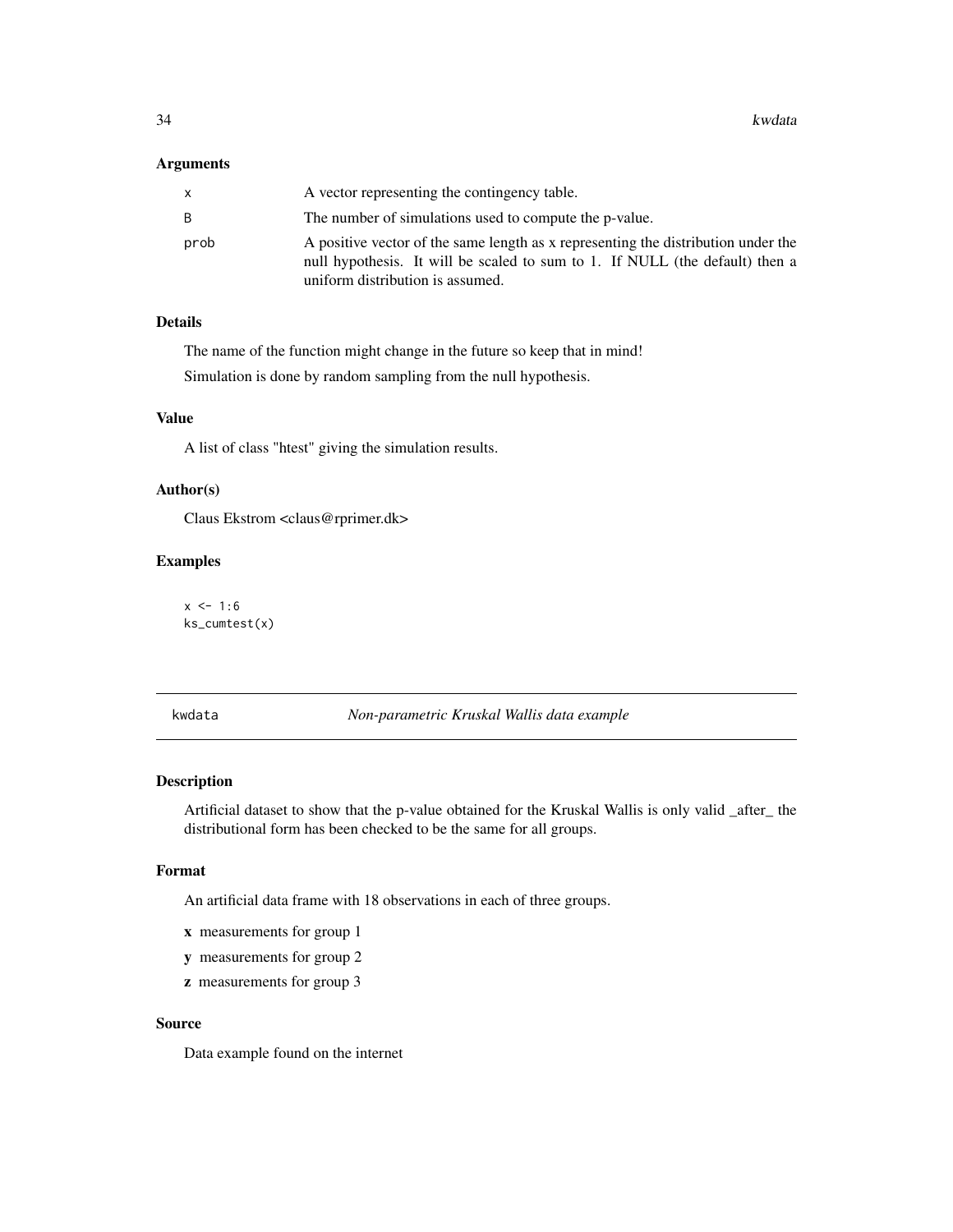#### <span id="page-34-0"></span>lifeexpect 35

# Examples

```
data(kwdata)
newdata <- stack(kwdata)
kruskal.test(values ~ ind, newdata)
```
lifeexpect *Estimated life expectancy for Danish newborns*

#### Description

The estimated life expectancy for newborn Danes split according to gender.

#### Format

A data frame with 70 observations on the following 3 variables.

year a character vectorgiving the calendar interval on which the estimation was based.

male a numeric vectorLife expectancy for males (in years).

female a numeric vectorLife expectancy for females (in years)

myear a numeric vectorThe midpoint of the year interval

#### Source

Data collected from Danmarsk Statistik. See <https://www.dst.dk/en> for more information.

#### Examples

```
data(lifeexpect)
plot(lifeexpect$myear, lifeexpect$male)
```
lower.tri.vector *Split Matrix by Clusters and Return Lower Triangular Parts as Vector*

#### Description

Split a matrix into block diagonal sub matrices according to clusters and combine the lower triangular parts into a vector

#### Usage

```
lower.tri.vector(x, cluster = rep(1, nrow(x)), diag = FALSE)
```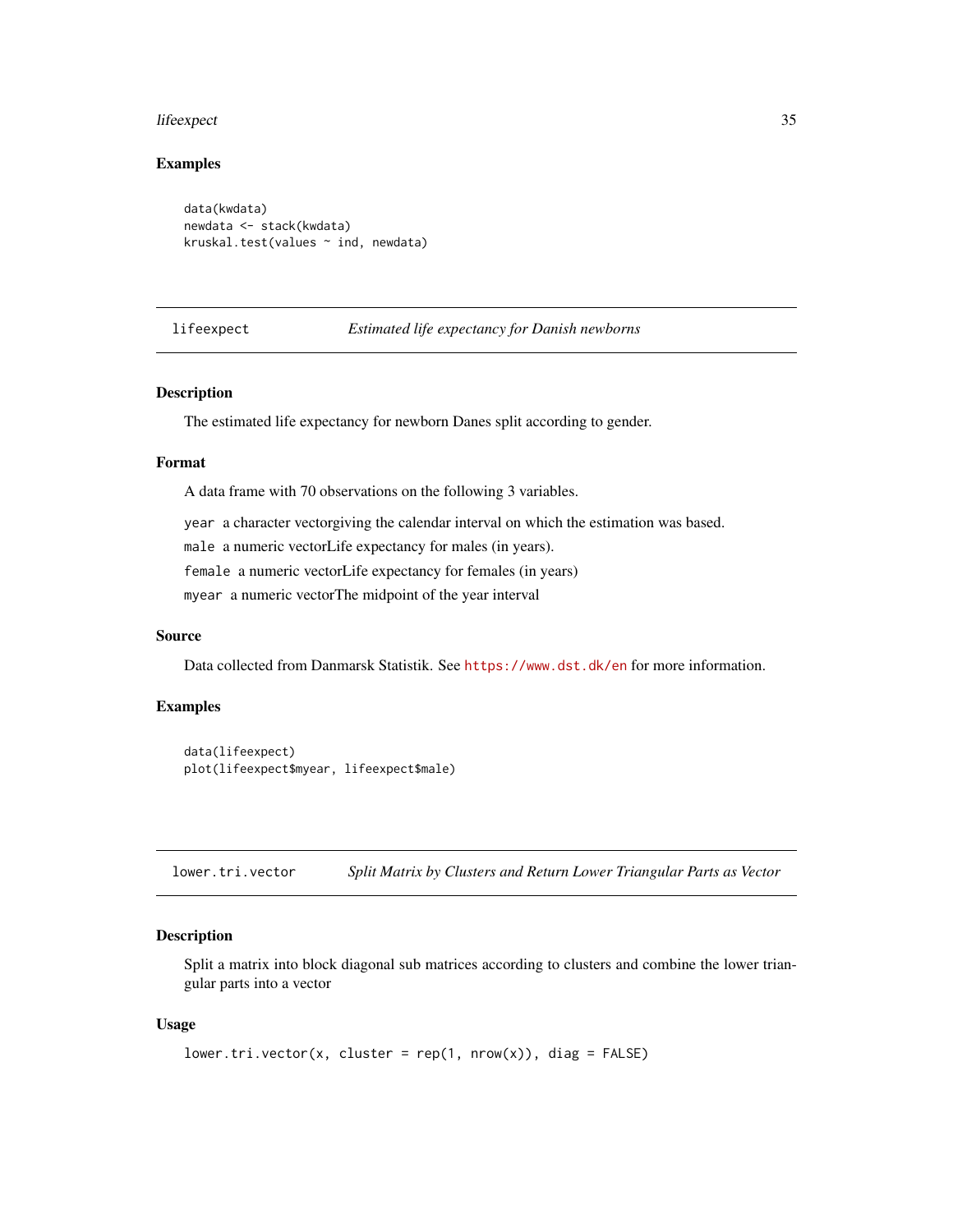<span id="page-35-0"></span>36 matched

#### **Arguments**

| $\mathsf{x}$ | a square matrix                                                                                                                                   |
|--------------|---------------------------------------------------------------------------------------------------------------------------------------------------|
| cluster      | numeric or factor. Is used to identify the sub-matrices of x from which the lower<br>triangular parts are extracted. Defaults to the full matrix. |
| diag         | logical. Should the diagonal be included?                                                                                                         |

# Value

Returns a numeric vector containing the elements of the lower triangular sub matrices.

#### Author(s)

Claus Ekstrom <claus@ekstroem.dk>

# See Also

[lower.tri](#page-0-0)

#### Examples

```
m \leftarrow matrix(1:64, ncol=8)cluster <- c(1, 1, 1, 1, 2, 2, 3, 3)
lower.tri.vector(m, cluster)
```
matched *Flu hospitalization*

# Description

Researchers in a Midwestern county tracked flu cases requiring hospitalization in those residents aged 65 and older during a two-month period one winter. They matched each case with 2 controls by sex and age (150 cases, 300 controls). They used medical records to determine whether cases and controls had received a flu vaccine shot and whether they had underlying lung disease. They wanted to know whether flu vaccination prevents hospitalization for flu (severe cases of flu). Underlying lung disease is a potential confounder.

# Format

A data frame with 450 observations on the following 4 variables.

id a numeric vector

iscase a factor with levels Control Case

vaccine a factor with levels Not Vaccinated

lung a factor with levels None Disease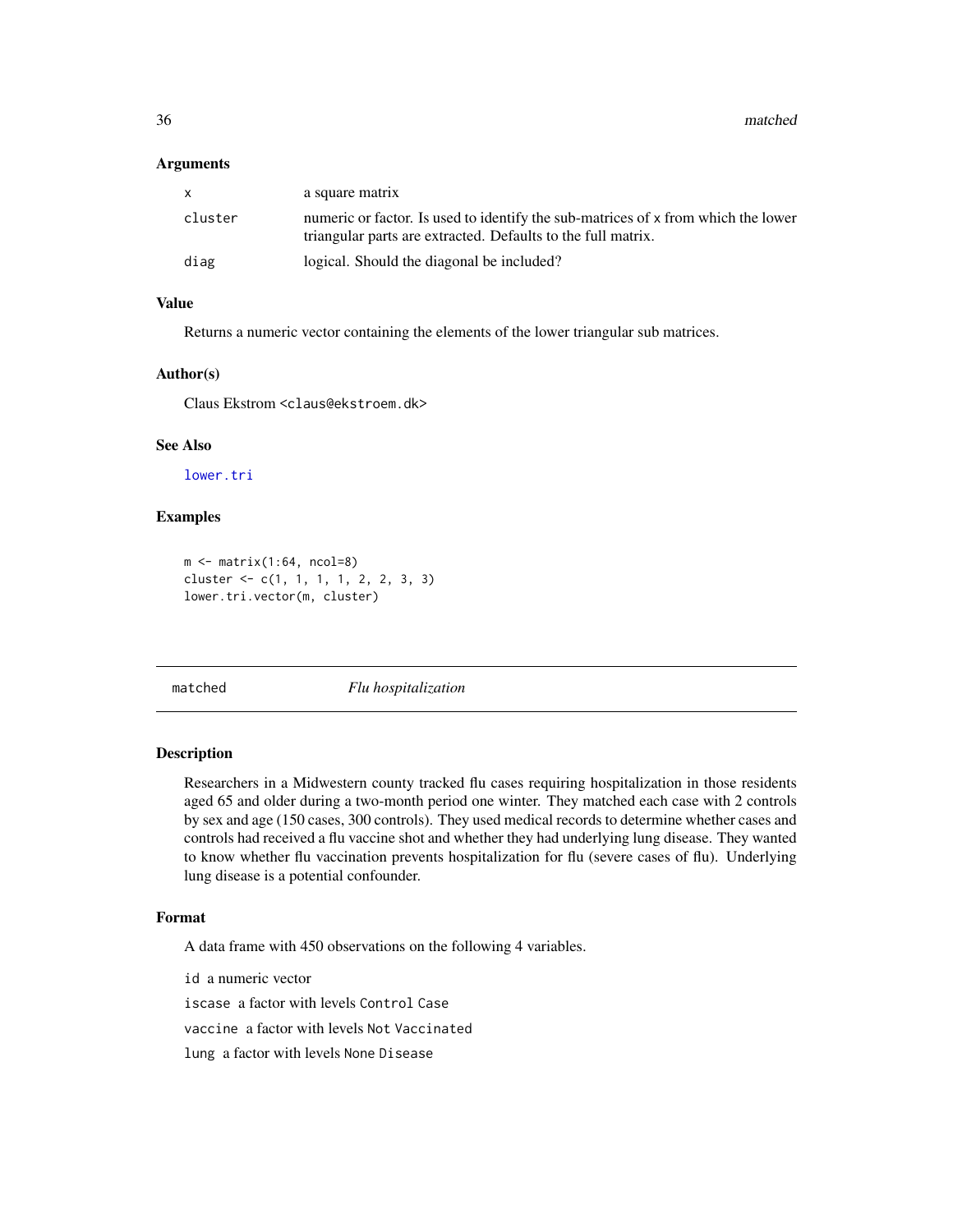# mfastLmCpp 37

# Source

Modified from: Stokes, Davis, Koch (2000). "Categorical Data Analysis Using the SAS System," Chapter 10.

## Examples

data(matched)

MESS *Collection of miscellaneous useful and semi-useful functions*

# Description

Collection of miscellaneous useful and semi-useful functions and add-on functions that enhances a number of existing packages and provides In particular in relation to statistical genetics

# Details

| Package: | <b>MESS</b> |
|----------|-------------|
| Type:    | Package     |
| Version: | 1.0         |
| Date:    | 2012-03-29  |
| License: | $GPI - 2$   |

how to use the package, including the most important  $\sim$ 

# Author(s)

Claus Thorn Ekstrøm <claus@rprimer.dk> Maintainer: Claus Thorn Ekstrøm <claus@rprimer.dk>

## References

Ekstrøm, C. (2011). The R Primer. Chapman & Hall.

mfastLmCpp *Fast marginal simple regresion analyses*

## Description

Fast computation of simple regression slopes for each predictor represented by a column in a matrix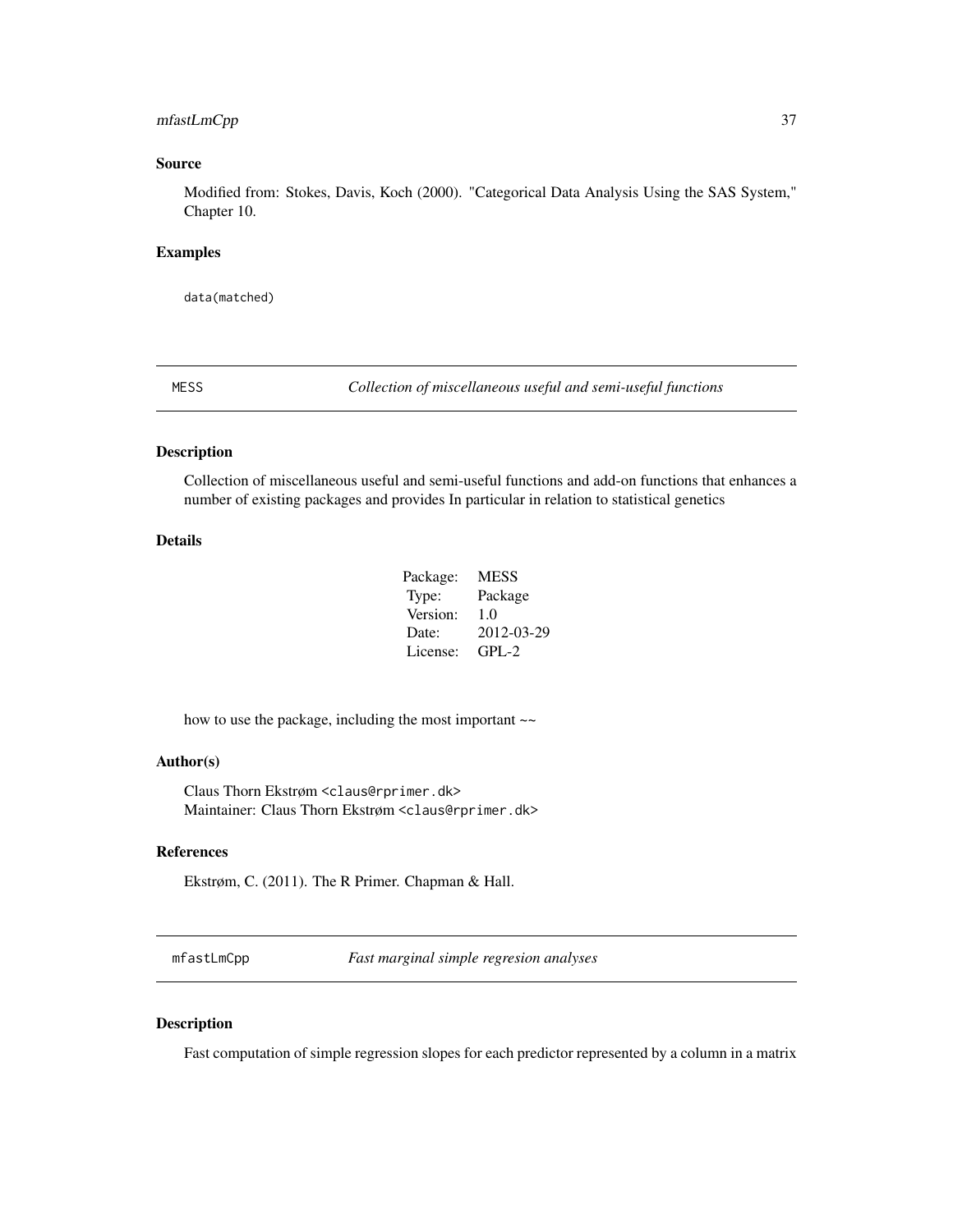#### Usage

```
mfastLmCpp(y, x, additiontercept = TRUE)
```
#### Arguments

| V            | A vector of outcomes.                                                                                  |
|--------------|--------------------------------------------------------------------------------------------------------|
| x.           | A matrix of regressor variables. Must have the same number of rows as the<br>length of y.              |
| addintercept | A logical that determines if the intercept should be included in all analyses<br>(TRUE) or not (FALSE) |

# Details

No error checking is done

## Value

A data frame with three variables: coefficients, stderr, and tstat that gives the slope estimate, the corresponding standard error, and their ratio for each column in x.

# Author(s)

Claus Ekstrom <claus@rprimer.dk>

## Examples

```
## Not run:
 // Generate 100000 predictors and 100 observations
 x <- matrix(rnorm(100*100000), nrow=100)
 y <- rnorm(100, mean=x[,1])
 mfastLmCpp(y, x)
```
## End(Not run)

monte\_carlo\_chisq\_test

*Two-sided table test with fixed margins*

# Description

Monte Carlo test in a two-way contingency table with the total number of observations fixed, row margin fixed, or both margins fixed.

## Usage

```
monte_carlo_chisq_test(x, margin = c("N", "rows", "both"), B = 100000L)
```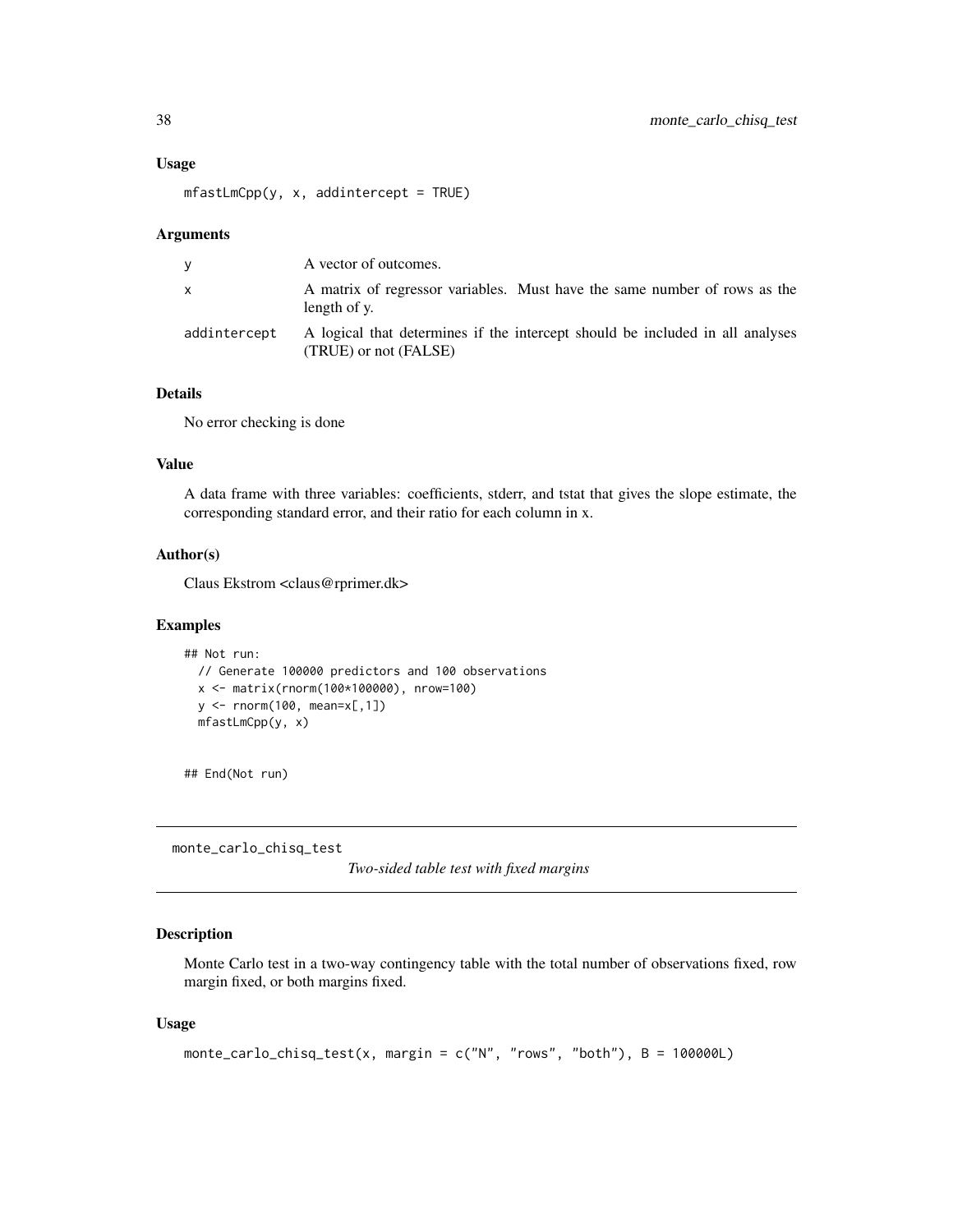#### $nh4$  39

## Arguments

| X            | A matrix representing the contingency table.                                                                                                                                                               |
|--------------|------------------------------------------------------------------------------------------------------------------------------------------------------------------------------------------------------------|
| margin       | A string that determines which margin is fixed: Either "N" for the total number<br>of observations (the default), "rows" for fixed row sums, and "both" for simulta-<br>neously fixed row and column sums. |
| <sub>B</sub> | The number of simulations used to compute the p-value.                                                                                                                                                     |

# Details

Simulation is done by random sampling from the set of all tables with given marginal(s), and works only if the relevant marginal(s) are strictly positive. Continuity correction is never used, and the statistic is quoted without it.

# Value

A list of class "htest" giving the simulation results.

## Author(s)

Claus Ekstrom <claus@rprimer.dk>

# Examples

```
m <- matrix(c(12, 4, 8, 6), 2)
chisq.test(m)
chisq.test(m, correct=FALSE)
monte_carlo_chisq_test(m)
fisher.test(m)
monte_carlo_chisq_test(m, margin="both")
m2 <- matrix(c(9, 3, 3, 7), 2)
```

```
monte_carlo_chisq_test(m, margin="N")
monte_carlo_chisq_test(m, margin="both")
```
#### Description

Monthly levels of ammonia nitrogen in a river over two years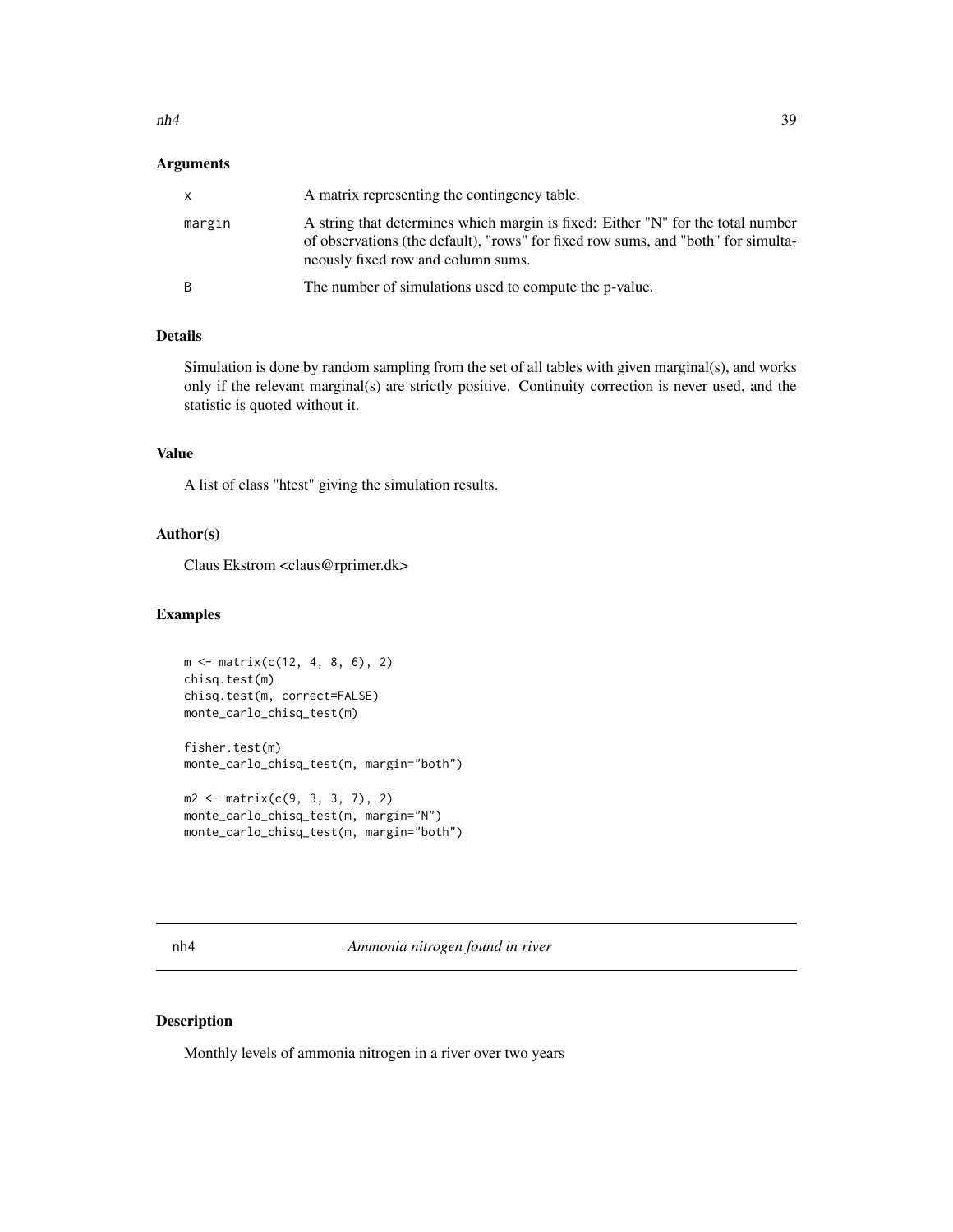# Format

A data frame with 120 observations on the following 3 variables.

- nh4 The ammonia nitrogen levels (mg/l). A value of zero corresponds to a censoring, but it really is censored at <0.01
- cens A logical vector indicating if the value was censored

year The year

# Source

Found on the internet and partly simulated

## Examples

data(nh4)

ordered.clusters *Check if unique elements of a vector appear in contiguous clusters*

# Description

ordered.clusters determines if identical elements of a vector appear in contiguous clusters, and returns TRUE if the do and FALSE otherwise.

# Usage

```
ordered.clusters(id)
```
## Arguments

id a vector

## Value

The function returns TRUE if the elements appear in contiguous clusters and FALSE otherwise

## Author(s)

Claus Ekstrom <claus@ekstroem.dk> with suggestions from Peter Dalgaard.

### See Also

[duplicated](#page-0-0)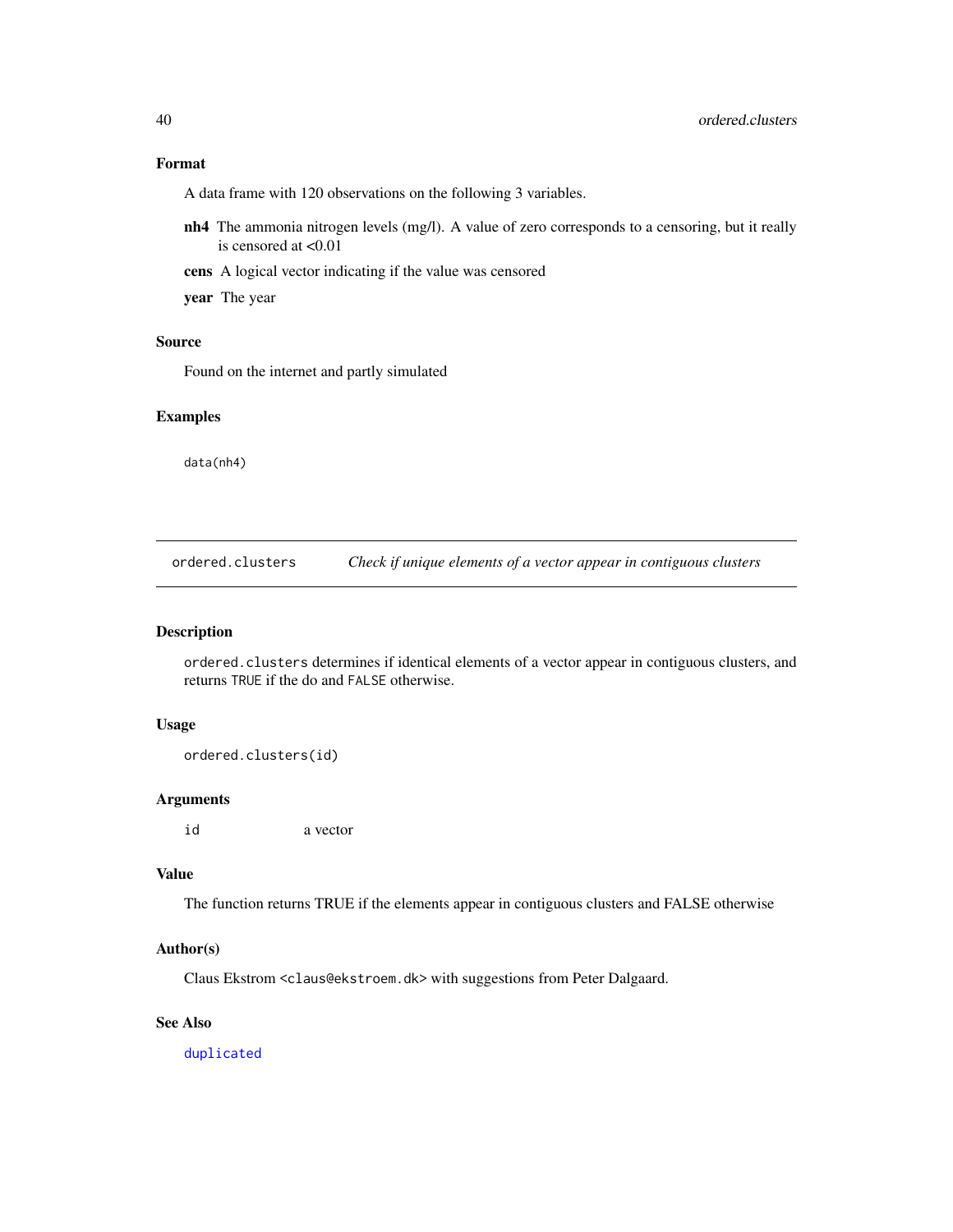# pairwise.cor.test 41

#### Examples

```
x <- c(1, 1, 1, 2, 2, 3, 4, 1, 5, 5, 5)
ordered.clusters(x)
ordered.clusters(sort(x))
ordered.clusters(x[order(x)])
```
pairwise.cor.test *Pairwise Tests for Association/Correlation Between Paired Samples*

## Description

Calculate pairwise correlations between group levels with corrections for multiple testing.

#### Usage

```
pairwise.cor.test(x, g, p.adjust.method = p.adjust.methods,
 method = c("pearson", "kendall", "spearman"), ...)
```
## Arguments

| $\mathsf{x}$    | response vector.                                                                                                                      |
|-----------------|---------------------------------------------------------------------------------------------------------------------------------------|
| g               | grouping vector or factor.                                                                                                            |
| p.adjust.method |                                                                                                                                       |
|                 | method for adjusting p values (see p. adjust). Can be abbreviated.                                                                    |
| method          | string argument to set the method to compute the correlation. Possibilities are<br>"pearson" (the default), "kendall", and "spearman" |
|                 | additional arguments passed to cor. test.                                                                                             |

# Details

Note that correlation tests require that the two vectors examined are of the same length. Thus, if the grouping defines groups of varying lengths then the specific correlation is not computed and a NA is returned instead. The adjusted p values are only based on the actual correlation that are computed. Extra arguments that are passed on to cor.test may or may not be sensible in this context.

# Value

Object of class pairwise.htest

```
attach(airquality)
Month <- factor(Month, labels = month.abb[5:9])
pairwise.cor.test(Ozone, Month)
pairwise.cor.test(Ozone, Month, p.adj = "bonf")
detach()
```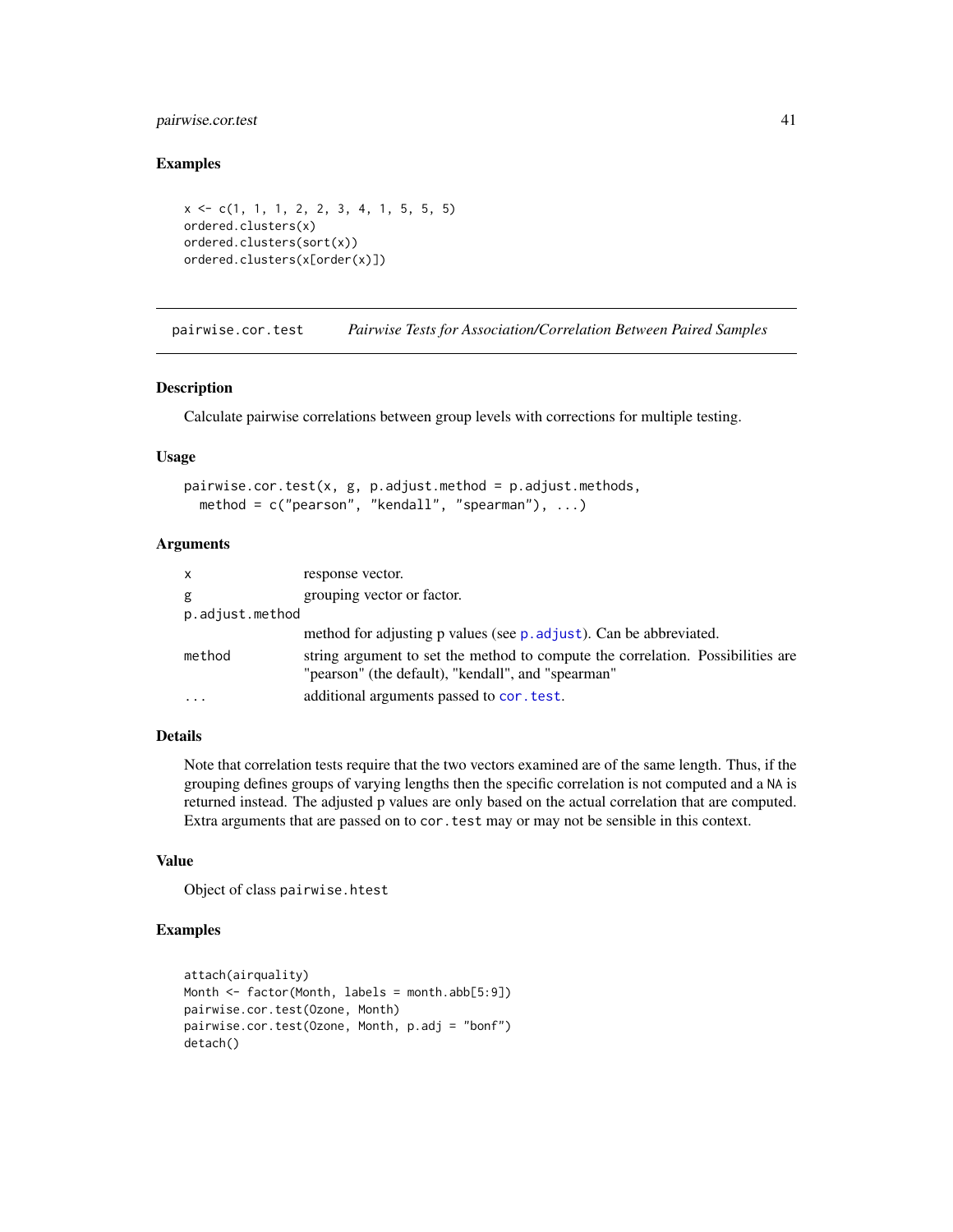```
pairwise_combination_indices
```
*Compute all pairwise combinations of indices*

# Description

Fast computation of indices of all pairwise element of a vector of length n.

## Usage

```
pairwise_combination_indices(n, self = FALSE)
```
### Arguments

| n,   | A number giving the number of elements to create all pairwise indices from      |
|------|---------------------------------------------------------------------------------|
| self | A logical that determines whether a column should also be multiplied by itself. |

#### Details

Note that the output order of columns corresponds to the order of the columns in x. First column 1 is multiplied with each of the other columns, then column 2 with the remaining columns etc.

# Value

A matrix with  $n*(n+1)/2$  rows (if self=TRUE) or  $n*(n-1)/2$  rows (if self=FALSE, the default) and two columns gicing all possible combinations of indices.

# Author(s)

Claus Ekstrom <claus@rprimer.dk>

```
pairwise_combination_indices(3)
pairwise_combination_indices(4, self=TRUE)
```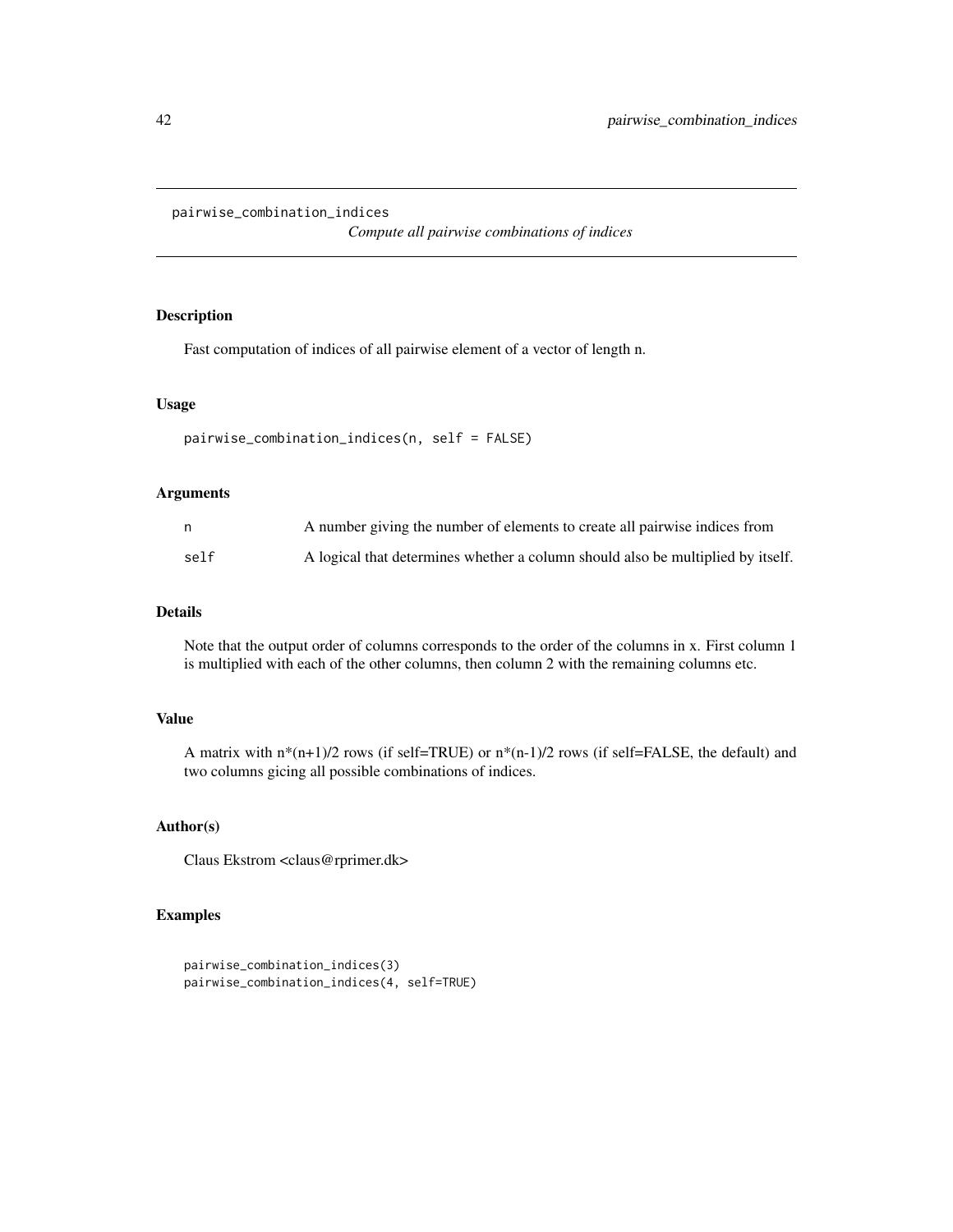pairwise\_Schur\_product

*Compute Schur products (element-wise) of all pairwise combinations of columns in matrix*

## Description

Fast computation of all pairwise element-wise column products of a matrix.

#### Usage

```
pairwise_Schur_product(x, self = FALSE)
```
# Arguments

|      | A matrix with dimensions $r$ <sup>*</sup> c.                                    |
|------|---------------------------------------------------------------------------------|
| self | A logical that determines whether a column should also be multiplied by itself. |

## Details

Note that the output order of columns corresponds to the order of the columns in x. First column 1 is multiplied with each of the other columns, then column 2 with the remaining columns etc.

# Value

A matrix with the same number of rows as x and a number of columns corresponding to c choose 2 (+ c if self is TRUE), where c is the number of columns of x.

# Author(s)

Claus Ekstrom <claus@rprimer.dk>

```
X \leftarrow \text{cbind}(\text{rep}(1, 4), 1:4, 4:1)pairwise_Schur_product(X)
pairwise_Schur_product(X, self=TRUE)
```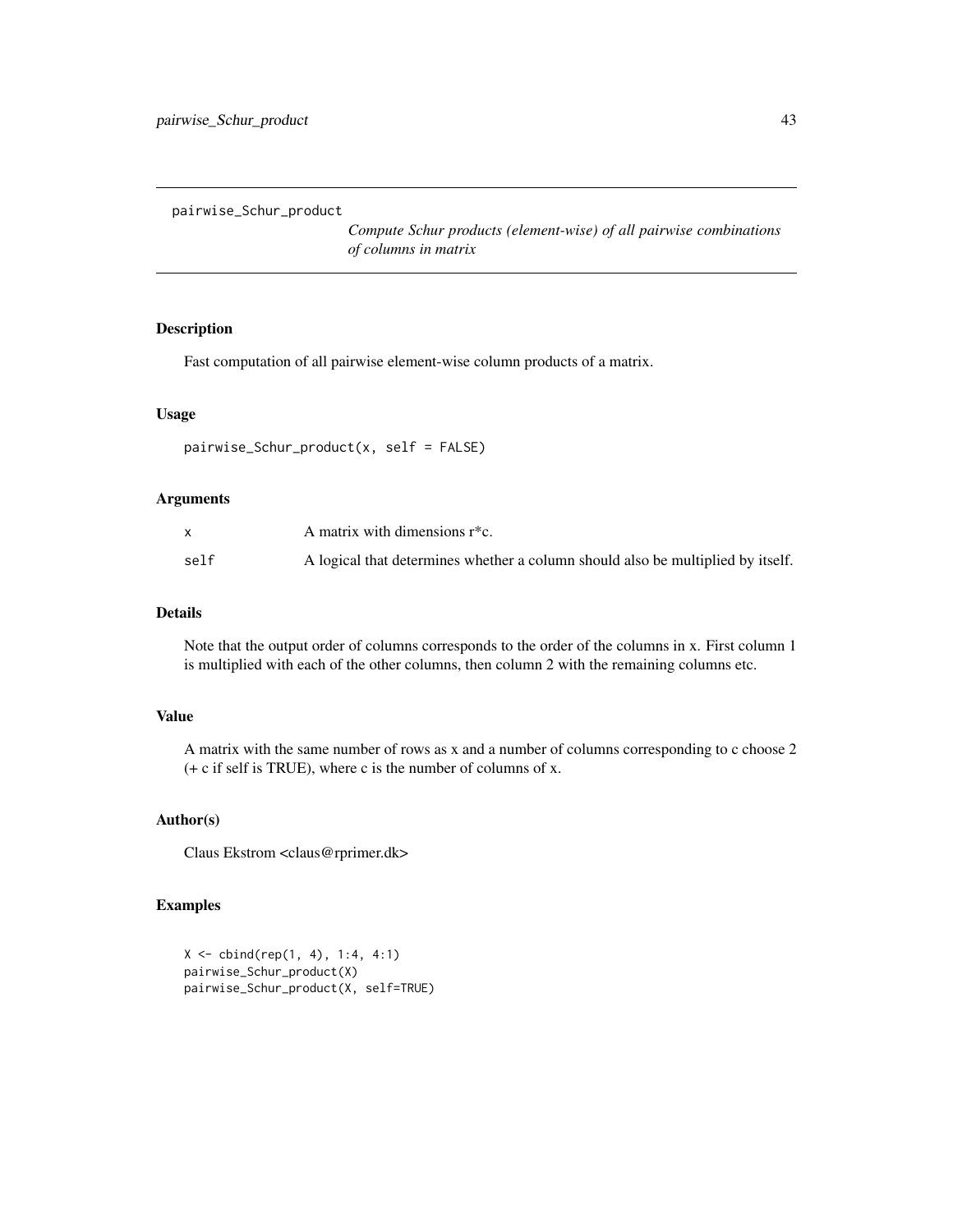Prints the histogram and corresponding density curve

## Usage

```
panel.hist(x, col.bar = "gray", \dots)
```
# Arguments

| $\mathsf{x}$ | a numeric vector of x values |
|--------------|------------------------------|
| col.bar      | the color of the bars        |
|              | options passed to hist       |

# Details

This function prints a combined histogram and density curve for use with the pairs function

## Author(s)

Claus Ekstrom <claus@rprimer.dk>

# References

Ekstrom, CT (2011) *The R Primer*.

```
pairs(~ Ozone + Temp + Wind + Solar.R, data=airquality,
     lower.panel=panel.smooth, diag.panel=panel.hist,
     upper.panel=panel.r2)
```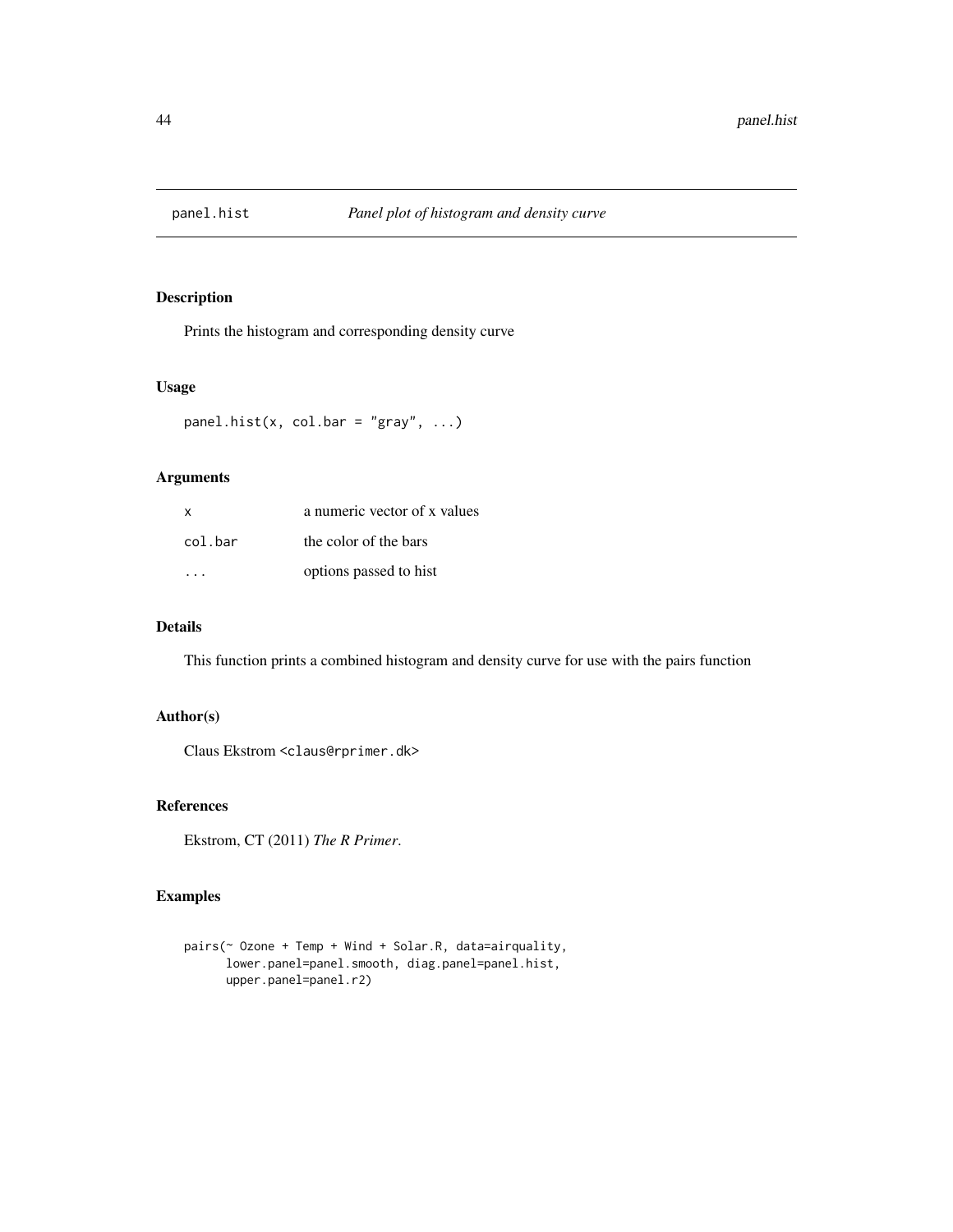Prints the R2 with text size depending on the size of R2

## Usage

panel.r2(x, y, digits = 2, cex.cor, ...)

# Arguments

| x       | a numeric vector of x values                           |
|---------|--------------------------------------------------------|
| У       | a numeric vector of y values                           |
| digits  | a numeric value giving the number of digits to present |
| cex.cor | scaling fator for the size of text                     |
|         | extra options (not used at the moment)                 |

## Details

This function is a slight modification of the panel.cor function defined on the pairs help page. It calculated and prints the squared correlation, R2, with text size depending on the proportion of explained variation.

# Author(s)

Claus Ekstrom <claus@rprimer.dk>

# References

Ekstrom, CT (2011) *The R Primer*.

```
pairs(~ Ozone + Temp + Wind + Solar.R, data=airquality,
     lower.panel=panel.smooth, upper.panel=panel.r2)
```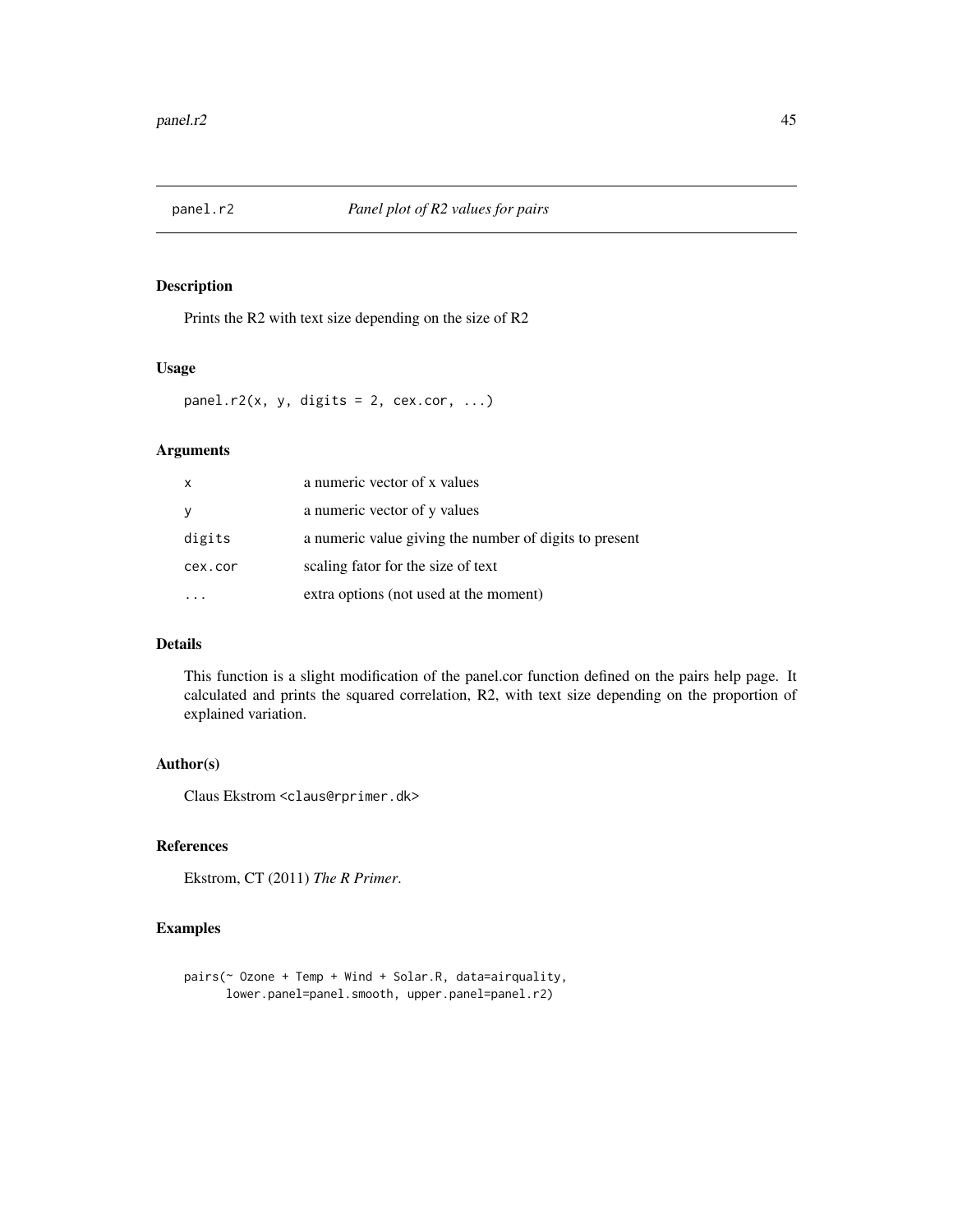Damage scores (ordinal scale) for Picea Sitchesis shoots at two dates, at four temperatures, and 4 ozone Levels

## Format

An artificial data frame with 18 observations in each of three groups.

date a character vector giving the date

temp temperature in degrees Celcius

conc Ozone concentration at 4 different levels

damage the damage score from 0-4, higher is more damage

count The number of occurrences of this group

#### Source

P.W. Lucas, D.A. Cottam, L.J. Sheppard, B.J. Francis (1988). "Growth Responses and Delayed Winter Hardening in Sitka Spruce Following Summer Exposure to Ozone," New Phytologist, Vol. 108, pp. 495-504.

#### Examples

data(picea)

power\_binom\_test *Power Calculations for Exact Test of a simple null hypothesis in a Bernoulli experiment*

# Description

Compute power of test, or determine parameters to obtain target power.

## Usage

```
power\_binom_test(n = NULL, p0 = NULL, pa = NULL, sig. level = 0.05,power = NULL, alternative = c("two.sided", "less", "greater"))
```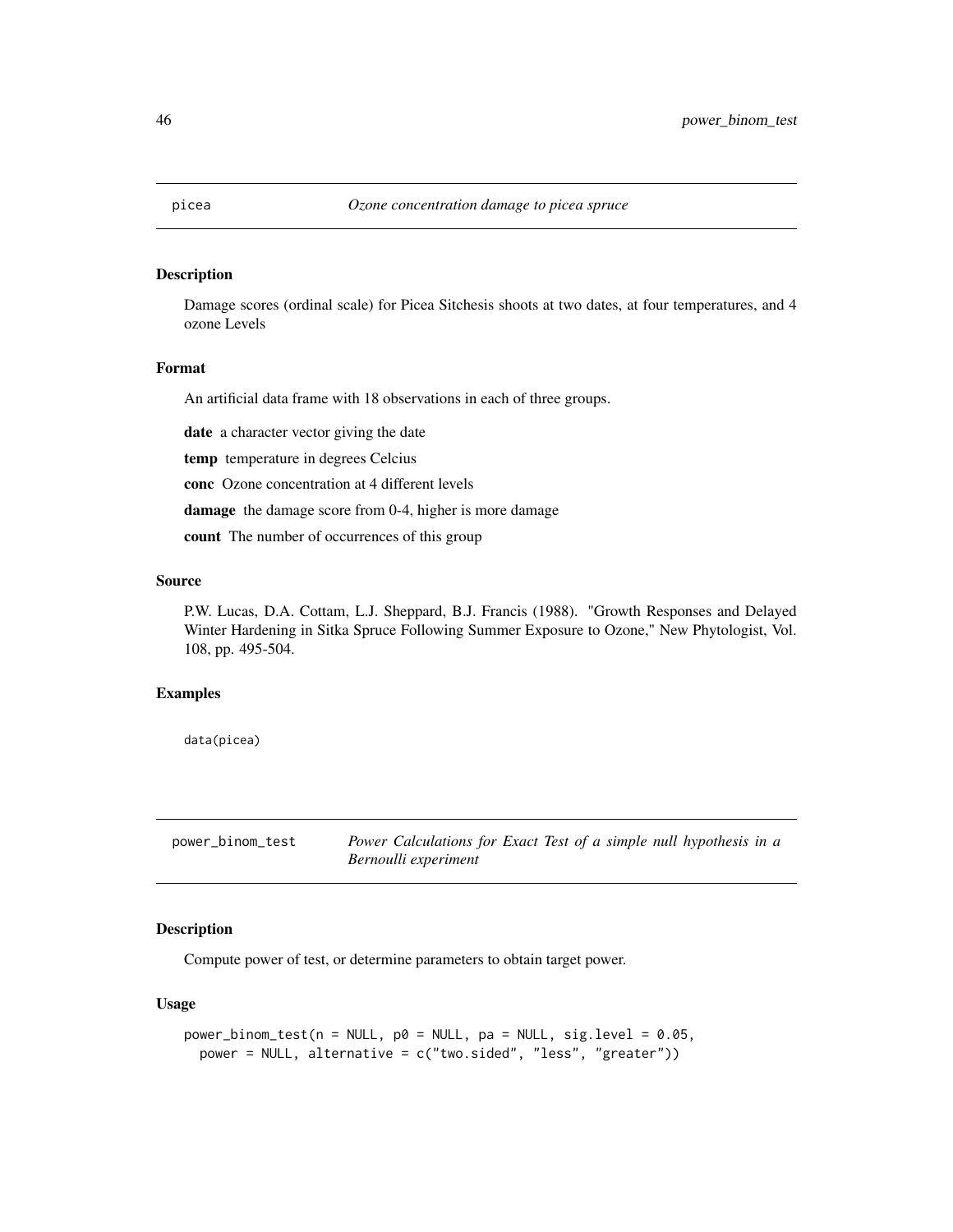#### Arguments

| n           | Number of observations                            |
|-------------|---------------------------------------------------|
| p0          | Probability under the null                        |
| рa          | Probability under the alternative                 |
| sig.level   | Significance level (Type I error probability)     |
| power       | Power of test (1 minus Type II error probability) |
| alternative | One- or two-sided test                            |

## Details

The procedure uses uniroot to find the root of a discontinuous function so some errors may pop up due to the given setup that causes the root-finding procedure to fail. Also, since exact binomial tests are used we have discontinuities in the function that we use to find the root of but despite this the function is usually quite stable.

## Value

Object of class power.htest, a list of the arguments (including the computed one) augmented with method and note elements.

#### Author(s)

Claus Ekstrom <claus@rprimer.dk>

## See Also

[binom.test](#page-0-0)

## Examples

```
power_binom_test(n = 50, p0 = .50, pa = .75) ## => power = 0.971
power_binom_test(p0 = .50, pa = .75, power = .90) ## => n = 41power_binom_test(n = 50, p0 = .25, power = .90, alternative="less") ## => pa = 0.0954
```

| power_mcnemar_test | Power Calculations for Exact and Asymptotic McNemar Test in a 2 by |
|--------------------|--------------------------------------------------------------------|
|                    | 2 table                                                            |

# Description

Compute power of test, or determine parameters to obtain target power for matched case-control studies.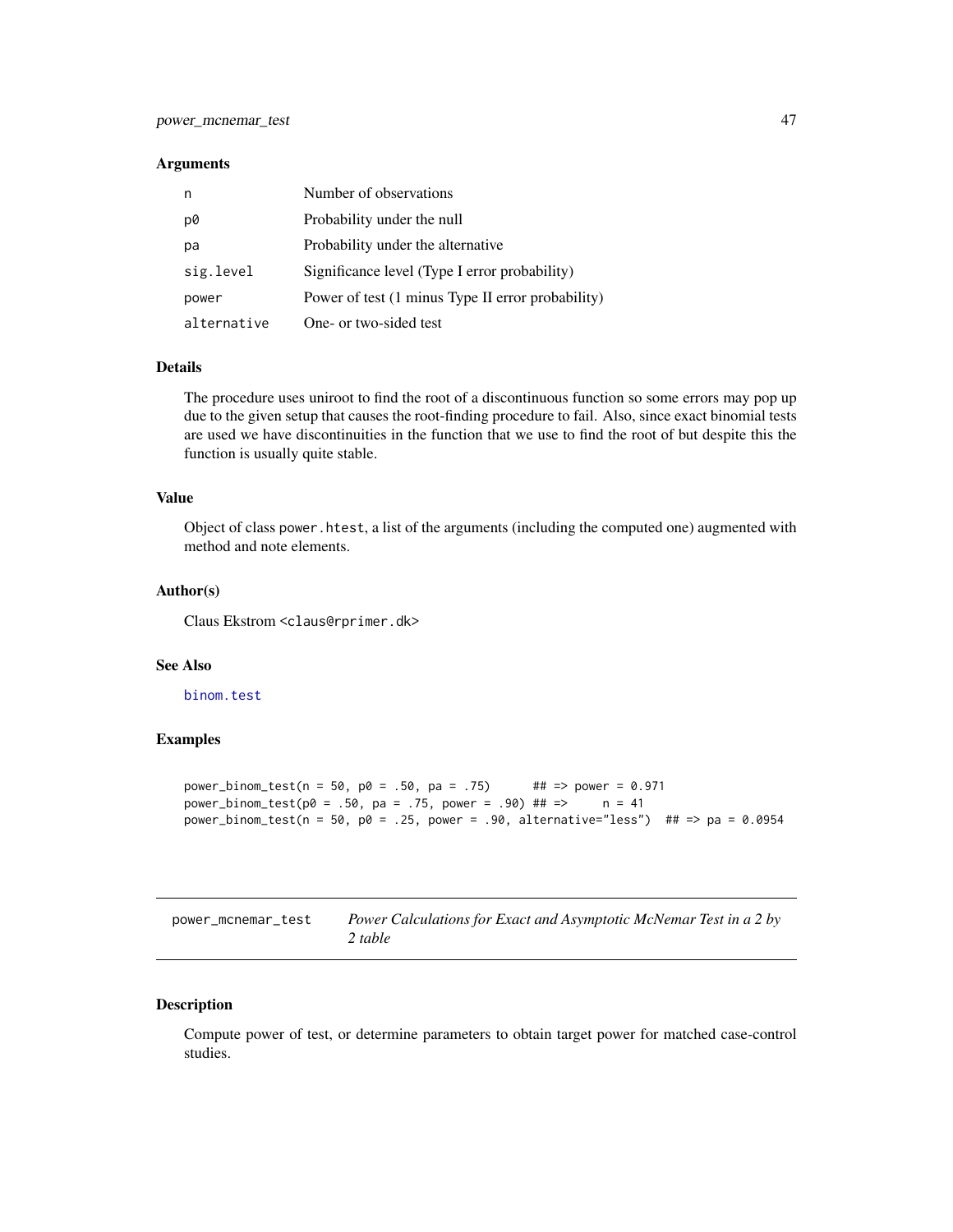#### Usage

```
power_mcnemar_test(n = NULL, paid = NULL, psi = NULL,
  sig. level = 0.05, power = NULL, alternative = c("two. sided","one.sided"), method = c("normal", "exact", "cond.exact"))
```
## Arguments

| n           | Number of observations (number of pairs)                                                                                                                                                                                                                                                                                                                                                                                                                 |
|-------------|----------------------------------------------------------------------------------------------------------------------------------------------------------------------------------------------------------------------------------------------------------------------------------------------------------------------------------------------------------------------------------------------------------------------------------------------------------|
| paid        | The probability that a case patient is not exposed and that the corresponding<br>control patient was exposed (specifying $p_12$ in the 2 x 2 table). It is assumed<br>that this is the _smaller_ of the two discordant probabilities.                                                                                                                                                                                                                    |
| psi         | The relative probability that a control patient is not exposed and that the cor-<br>responding case patient was exposed compared to the probability that a case<br>patient is not exposed and that the corresponding control patient was exposed<br>(i.e., $p_2 1 / p_1 2$ in the 2x2 table). Also called the discordant proportion ra-<br>tio. psi must be larger than or equal to 1 since paid was the smaller of the two<br>discordant probabilities. |
| sig.level   | Significance level (Type I error probability)                                                                                                                                                                                                                                                                                                                                                                                                            |
| power       | Power of test (1 minus Type II error probability)                                                                                                                                                                                                                                                                                                                                                                                                        |
| alternative | One- or two-sided test                                                                                                                                                                                                                                                                                                                                                                                                                                   |
| method      | Power calculations based on exact or asymptotic test. The default (normal) cor-<br>responds to an approximative test, "exact" is the unconditional exact test, while<br>"cond.exact" is a conditional exact test (given fixed n).                                                                                                                                                                                                                        |

#### Value

Object of class power.htest, a list of the arguments (including the computed one) augmented with method and note elements.

# Note

uniroot is used to solve power equation for unknowns, so you may see errors from it, notably about inability to bracket the root when invalid arguments are given.

# Author(s)

Claus Ekstrom <claus@rprimer.dk>

## References

Duffy, S (1984). Asymptotic and Exact Power for the McNemar Test and its Analogue with R Controls per Case

Fagerland MW, Lydersen S, Laake P. (2013) The McNemar test for binary matched-pairs data: mid-p and asymptotic are better than exact conditional. BMC Medical Research Methodology.

## See Also

[mcnemar.test](#page-0-0)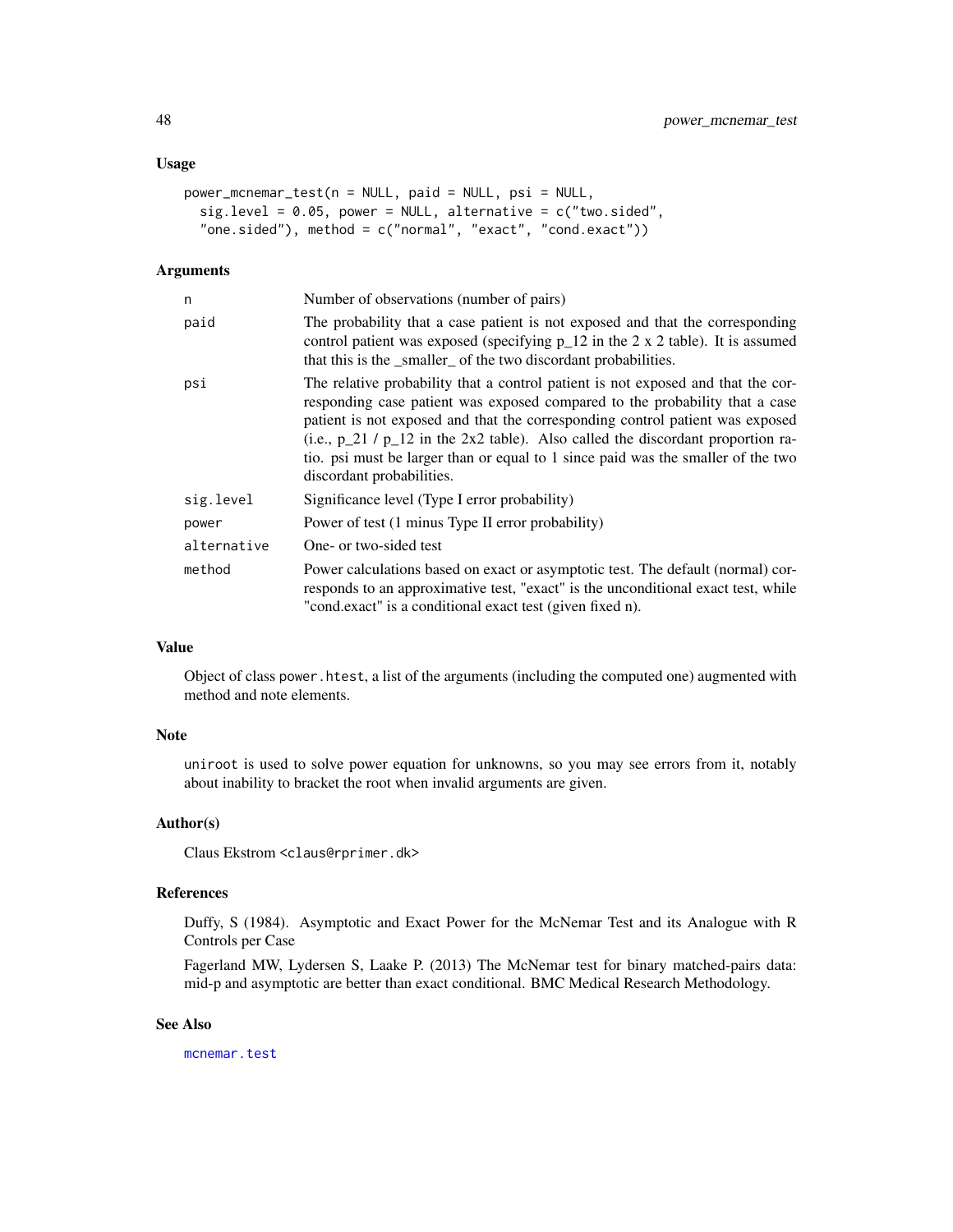# power\_prop\_test 49

#### Examples

```
# Assume that pi_12 is 0.125 and we wish to detect an OR of 2.
# This implies that pi_12=0.25, and with alpha=0.05, and a power of 90% you get
power_mcnemar_test(n=NULL, paid=.125, psi=2, power=.9)
power_mcnemar_test(n=NULL, paid=.1, psi=2, power=.8, method="normal")
power_mcnemar_test(n=NULL, paid=.1, psi=2, power=.8)
```
<span id="page-48-0"></span>

| power_prop_test | Power Calculations for Two-Sample Test for Proportions with unequal |
|-----------------|---------------------------------------------------------------------|
|                 | sample size                                                         |

# Description

Compute power of test, or determine parameters to obtain target power for equal and unequal sample sizes.

#### Usage

```
power\_prop\_test(n = NULL, p1 = NULL, p2 = NULL, sig. level = 0.05,power = NULL, ratio = 1, alternative = c("two.sided", "one.sided"),
  tol = .Machine$double.eps^0.25)
```
# Arguments

| n              | Number of observations (in group 1)                                                                                                                                                |
|----------------|------------------------------------------------------------------------------------------------------------------------------------------------------------------------------------|
| p1             | Probability in one group                                                                                                                                                           |
| p <sub>2</sub> | Probability in other group                                                                                                                                                         |
| sig.level      | Significance level (Type I error probability)                                                                                                                                      |
| power          | Power of test (1 minus Type II error probability)                                                                                                                                  |
| ratio          | The ratio n2/n1 between the larger group and the smaller group. Should be a<br>value equal to or greater than 1 since n2 is the larger group. Defaults to 1 (equal<br>group sizes) |
| alternative    | String. Can be one- or two-sided test. Can be abbreviated.                                                                                                                         |
| tol            | Numerical tolerance used in root finding, the default providing (at least) four<br>significant digits                                                                              |

# Details

Exactly one of the parameters n, delta, power, sd, sig.level, ratio sd.ratio must be passed as NULL, and that parameter is determined from the others. Notice that the last two have non-NULL defaults so NULL must be explicitly passed if you want to compute them.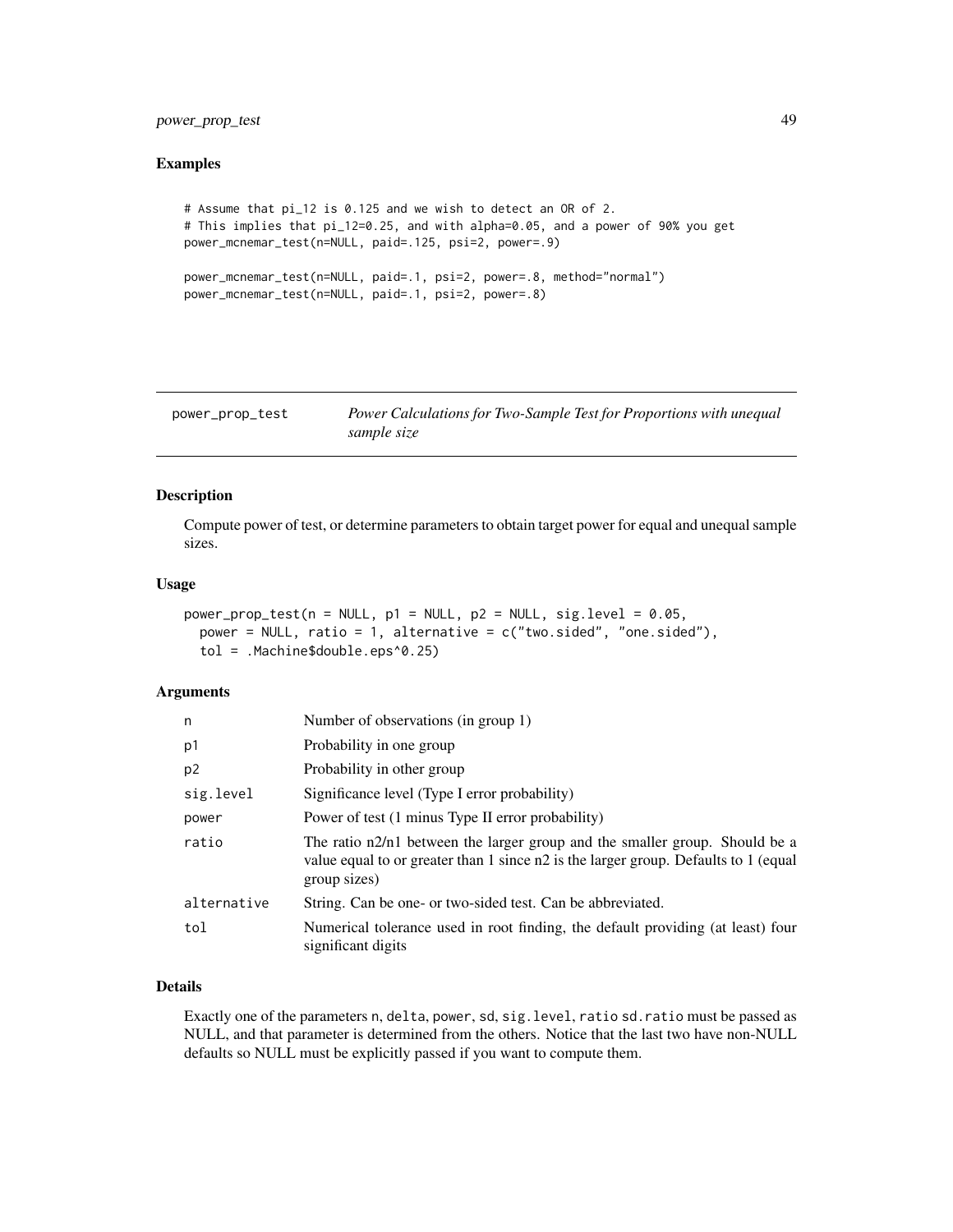# Value

Object of class power.htest, a list of the arguments (including the computed one) augmented with method and note elements.

## Note

uniroot is used to solve power equation for unknowns, so you may see errors from it, notably about inability to bracket the root when invalid arguments are given.

# Author(s)

Claus Ekstrom <claus@rprimer.dk>

# See Also

[power.prop.test](#page-0-0), [power\\_t\\_test](#page-49-0), [power.t.test](#page-0-0)

# Examples

```
power_prop_test(n=NULL, p1=.65, p2=.85, power=.8, ratio=2)
```
<span id="page-49-0"></span>

| power_t_test | Power calculations for one and two sample t tests with unequal sample |
|--------------|-----------------------------------------------------------------------|
|              | size                                                                  |

## Description

Compute power of test, or determine parameters to obtain target power for equal and unequal sample sizes.

## Usage

```
power_t_test(n = NULL, delta = NULL, sd = 1, sig.level = 0.05,
 power = NULL, ratio = 1, sd.ratio = 1, type = c("two.sample",
  "one.sample", "paired"), alternative = c("two.sided", "one.sided"),
 df.method = c("welch", "classical"), strict = FALSE)
```
## Arguments

| n         | Number of observations (in the smallest group if two groups) |
|-----------|--------------------------------------------------------------|
| delta     | True difference in means                                     |
| sd        | Standard deviation                                           |
| sig.level | Significance level (Type I error probability)                |
| power     | Power of test (1 minus Type II error probability)            |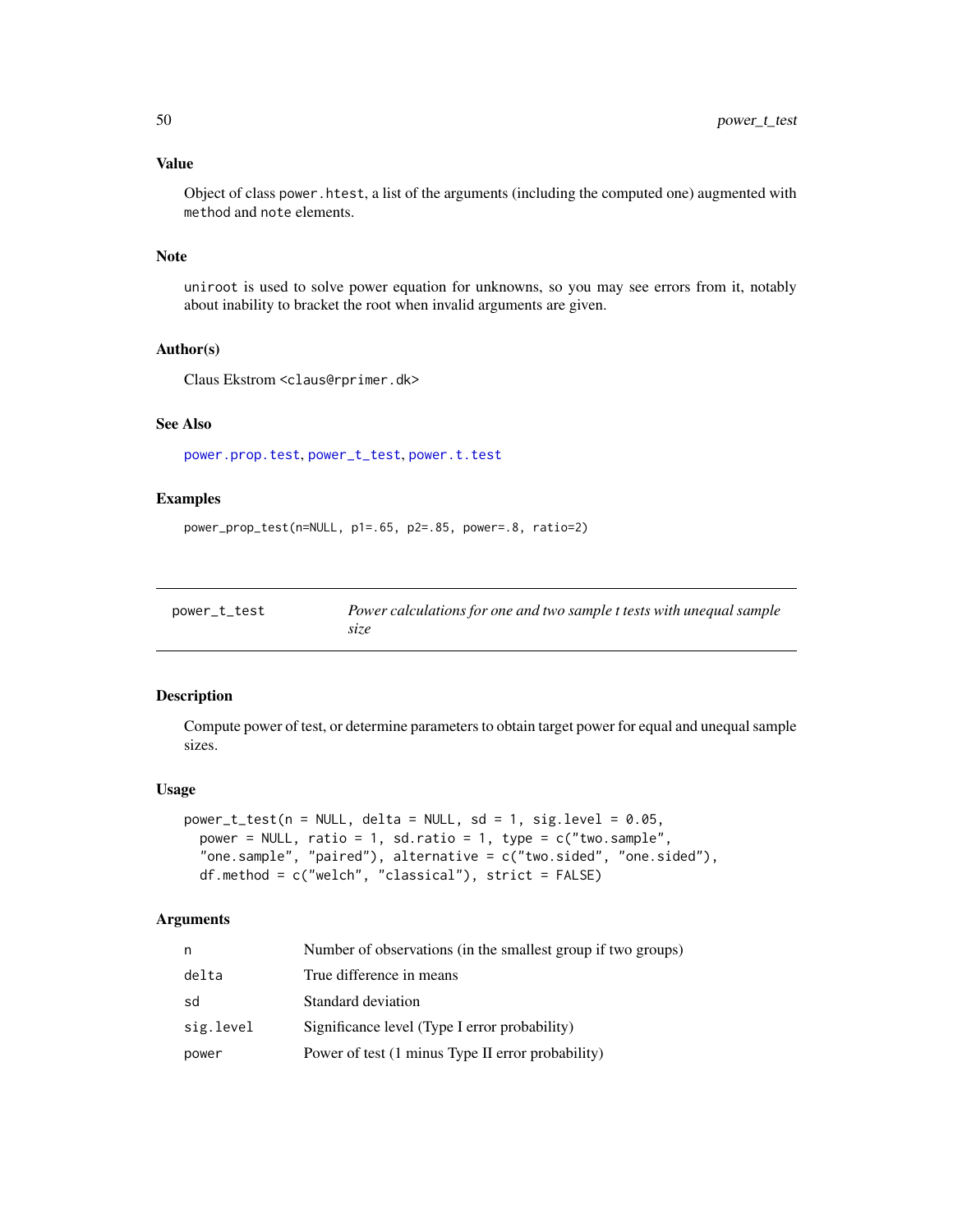| ratio       | The ratio n2/n1 between the larger group and the smaller group. Should be a<br>value equal to or greater than 1 since n2 is the larger group. Defaults to 1 (equal<br>group sizes). If ratio is set to NULL (i.e., find the ratio) then the ratio might be<br>smaller than 1 depending on the desired power and ratio of the sd's. |
|-------------|------------------------------------------------------------------------------------------------------------------------------------------------------------------------------------------------------------------------------------------------------------------------------------------------------------------------------------|
| sd.ratio    | The ratio sd2/sd1 between the standard deviations in the larger group and the<br>smaller group. Defaults to 1 (equal standard deviations in the two groups)                                                                                                                                                                        |
| type        | Type of t test                                                                                                                                                                                                                                                                                                                     |
| alternative | One- or two-sided test                                                                                                                                                                                                                                                                                                             |
| df.method   | Method for calculating the degrees of default. Possibilities are welch (the de-<br>fault) or classical.                                                                                                                                                                                                                            |
| strict      | Use strict interpretation in two-sided case                                                                                                                                                                                                                                                                                        |

# Details

Exactly one of the parameters n, delta, power, sd, sig.level, ratio sd.ratio must be passed as NULL, and that parameter is determined from the others. Notice that the last two have non-NULL defaults so NULL must be explicitly passed if you want to compute them.

If strict = TRUE is used, the power will include the probability of rejection in the opposite direction of the true effect, in the two-sided case. Without this the power will be half the significance level if the true difference is zero.

## Value

Object of class power.htest, a list of the arguments (including the computed one) augmented with method and note elements.

#### Note

uniroot is used to solve power equation for unknowns, so you may see errors from it, notably about inability to bracket the root when invalid arguments are given.

#### Author(s)

Claus Ekstrom <claus@rprimer.dk>

#### See Also

[power.t.test](#page-0-0), [power\\_prop\\_test](#page-48-0), [power.prop.test](#page-0-0)

## Examples

```
# Sampling with a ratio of 1:4
power_t_test(delta=300, sd=450, power=.8, ratio=4)
# Equal group sizes but different sd's
# The sd in the first group is twice the sd in the second group
power_t_test(delta=300, sd=450, power=.8, sd.ratio=.5)
```
# Fixed group one size to 50 individuals, but looking for the number of individuals in the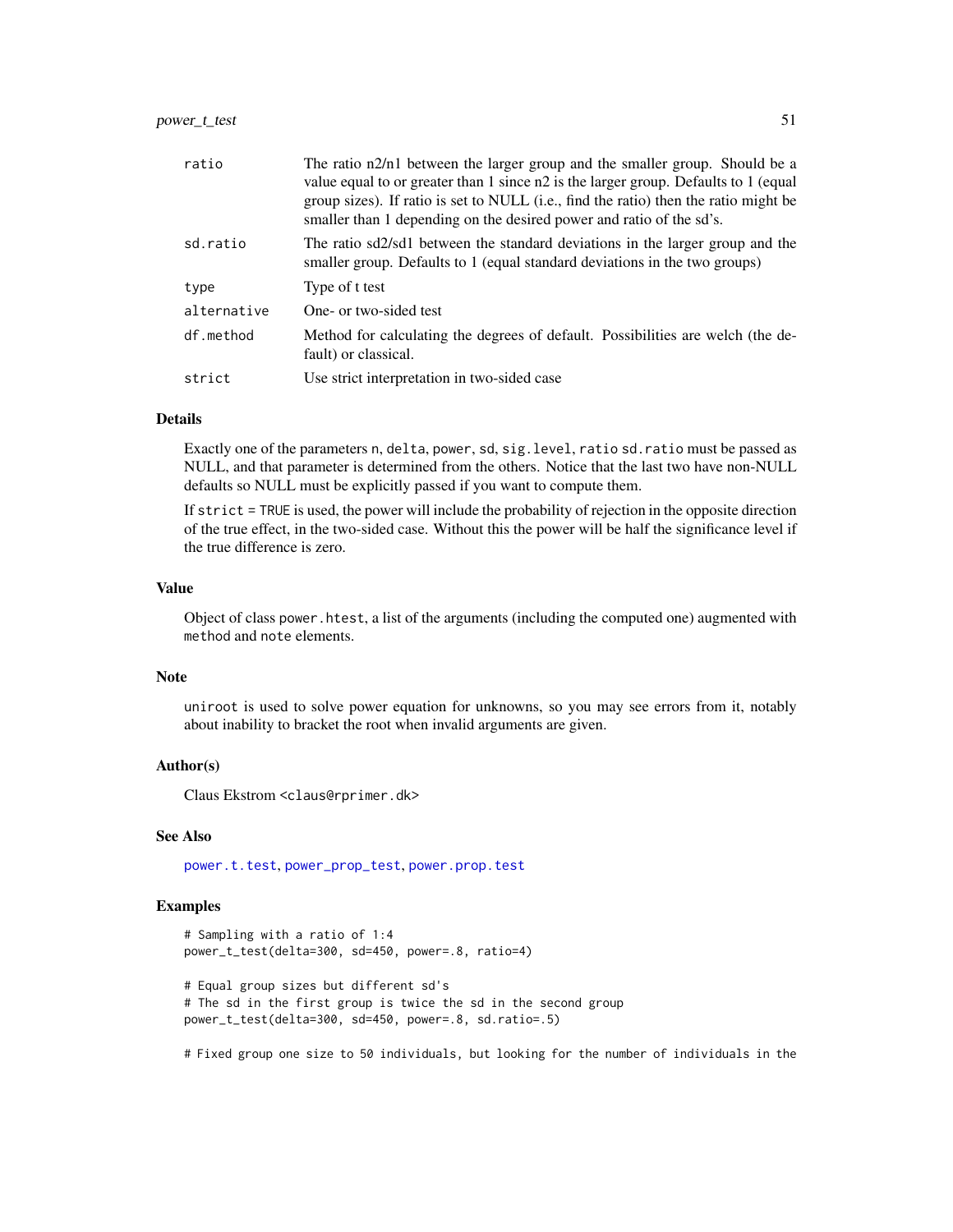52 prepost.test

```
# second group. Different sd's with twice the sd in the larger group
power_t_test(n=50, delta=300, sd=450, power=.8, ratio=NULL, sd.ratio=2)
```
prepost.test *Pretest-posttest RCT for quantitative observations with possible missing values*

#### Description

In a typical pretest-posttest RCT, subjects are randomized to two treatments, and response is measured at baseline, prior to intervention with the randomized treatment (pretest), and at prespecified follow-up time (posttest). Interest focuses on the effect of treatments on the change between mean baseline and follow-up response. Missing posttest response for some subjects is routine, and disregarding missing cases can lead to invalid inference.

#### Usage

```
prepost.test(baseline, post, treatment, conf.level = 0.95,
 delta = "estimate")
```
## Arguments

| baseline   | A vector of quantitative baseline measurements                                                                |
|------------|---------------------------------------------------------------------------------------------------------------|
| post       | A vector of quantitative post-test measurements with same length as baseline.<br>May contain missing values   |
| treatment  | A vector of 0s and 1s corresponding to treatment indicator. $1 =$ treated, Same<br>length as baseline         |
| conf.level | confidence level of the interval                                                                              |
| delta      | A numeric between 0 and 1 OR the string "estimate" (the default). The propor-<br>tion of observation treated. |

#### Author(s)

Claus Ekstrom <ekstrom@sund.ku.dk>

# References

Marie Davidian, Anastasios A. Tsiatis and Selene Leon (2005). "Semiparametric Estimation of Treatment Effect in a Pretest-Posttest Study with Missing Data". Statistical Science 20, 261-301.

## See Also

[chisq.test](#page-0-0)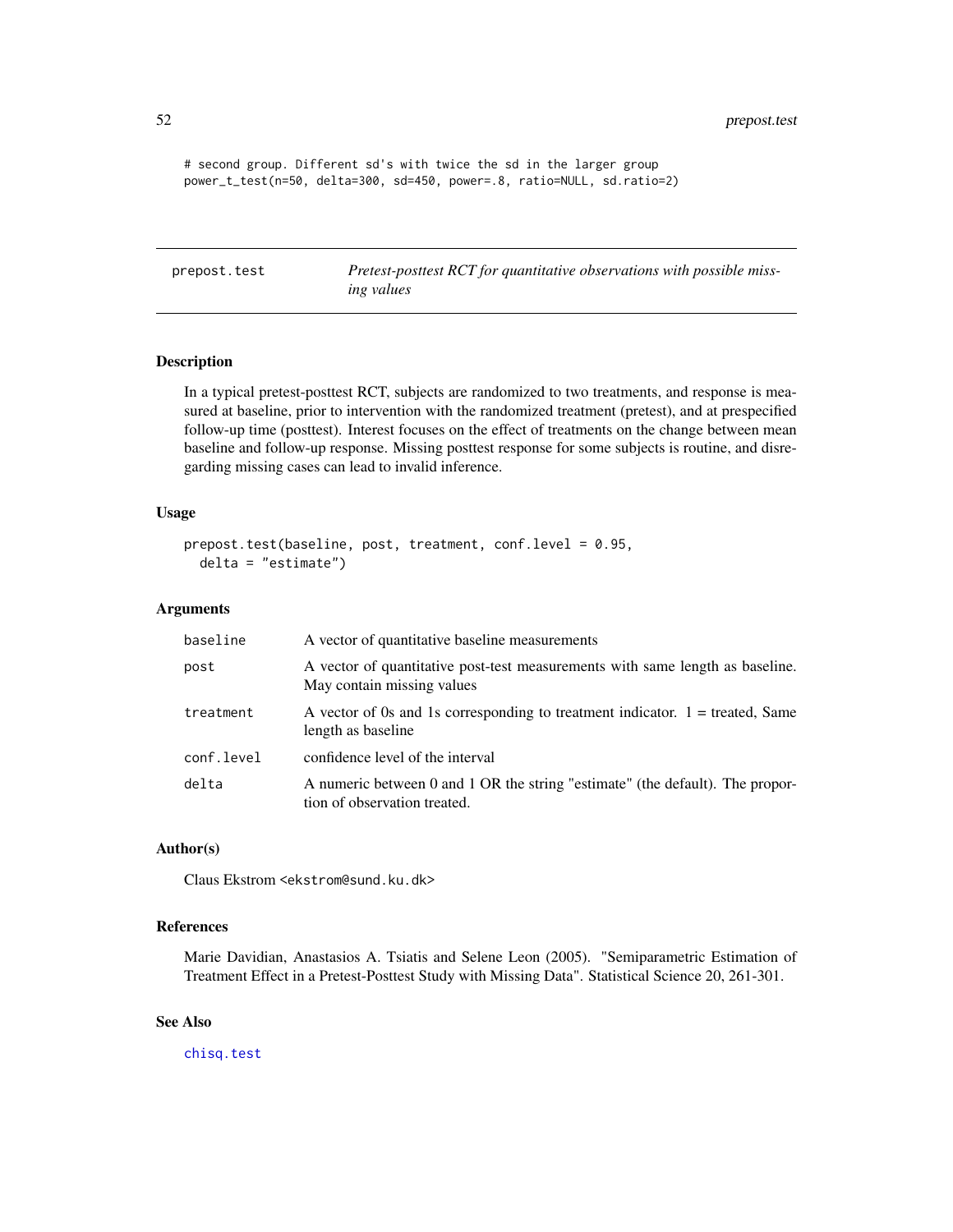#### qdiag 53

# Examples

```
# From Altman
expo = c(rep(1,9), rep(0,7))bp1w = c(137,120,141,137,140,144,134,123,142,139,134,136,151,147,137,149)
bp_base = c(147,129,158,164,134,155,151,141,153,133,129,152,161,154,141,156)
diff = bp1w-bp_base
prepost.test(bp_base, bp1w, expo)
```
# qdiag *Fast extraction of matrix diagonal*

# Description

Fast extraction of matrix diagonal

#### Usage

qdiag(x)

# Arguments

x The matrix to extract the diagonal from

#### Details

Note this function can only be used for extraction

# Value

A vector with the diagonal elements

# Author(s)

Claus Ekstrom <claus@rprimer.dk>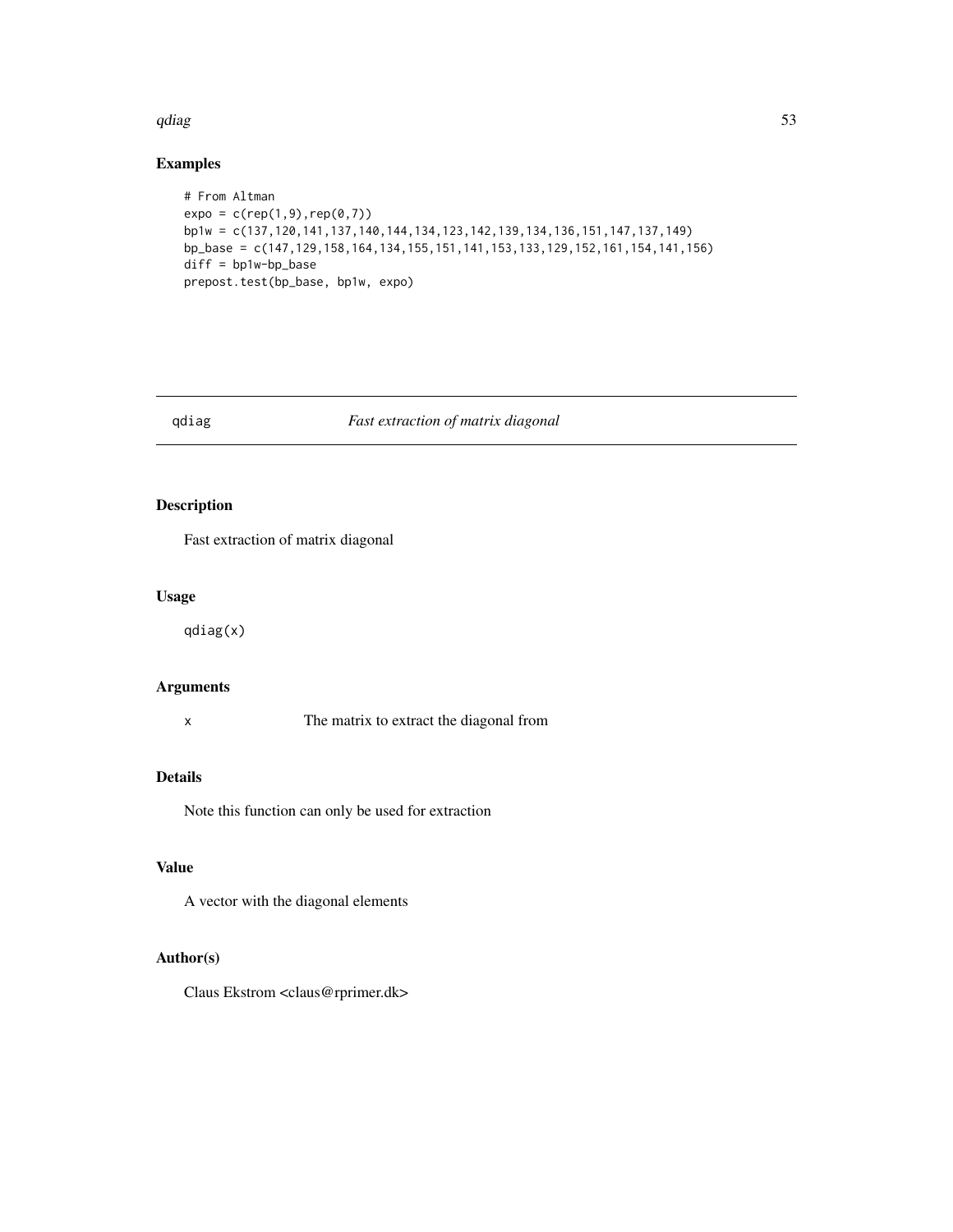Function for calculating the quasi-likelihood under the independence model information criterion (QIC), quasi-likelihood, correlation information criterion (CIC), and corrected QIC for one or several fitted geeglm model object from the geepack package.

#### Usage

```
## S3 method for class 'geeglm'
QIC(object, tol = .Machine$double.eps, ...)
## S3 method for class 'ordgee'
QIC(object, tol = .Machine$double.eps, ...)
## S3 method for class 'geekin'
QIC(object, tol = .Machine$double.eps, ...)
QIC(object, tol = .Machine$double.eps, ...)
```
#### Arguments

| object                  | a fitted GEE model from the geepack package. Currently only works on geeglm<br>objects |
|-------------------------|----------------------------------------------------------------------------------------|
| tol                     | the tolerance used for matrix inversion                                                |
| $\cdot$ $\cdot$ $\cdot$ | optionally more fitted geeglm model objects                                            |

## Details

QIC is used to select a correlation structure. The QICu is used to compare models that have the same working correlation matrix and the same quasi-likelihood form but different mean specifications. CIC has been suggested as a more robust alternative to QIC when the model for the mean may not fit the data very well and when models with different correlation structures are compared.

Models with smaller values of QIC, CIC, QICu, or QICC are preferred.

If the MASS package is loaded then the [ginv](#page-0-0) function is used for matrix inversion. Otherwise the standard [solve](#page-0-0) function is used.

#### Value

A vector or matrix with the QIC, QICu, quasi likelihood, CIC, the number of mean effect parameters, and the corrected QIC for each GEE object

## Author(s)

Claus Ekstrom <claus@rprimer.dk>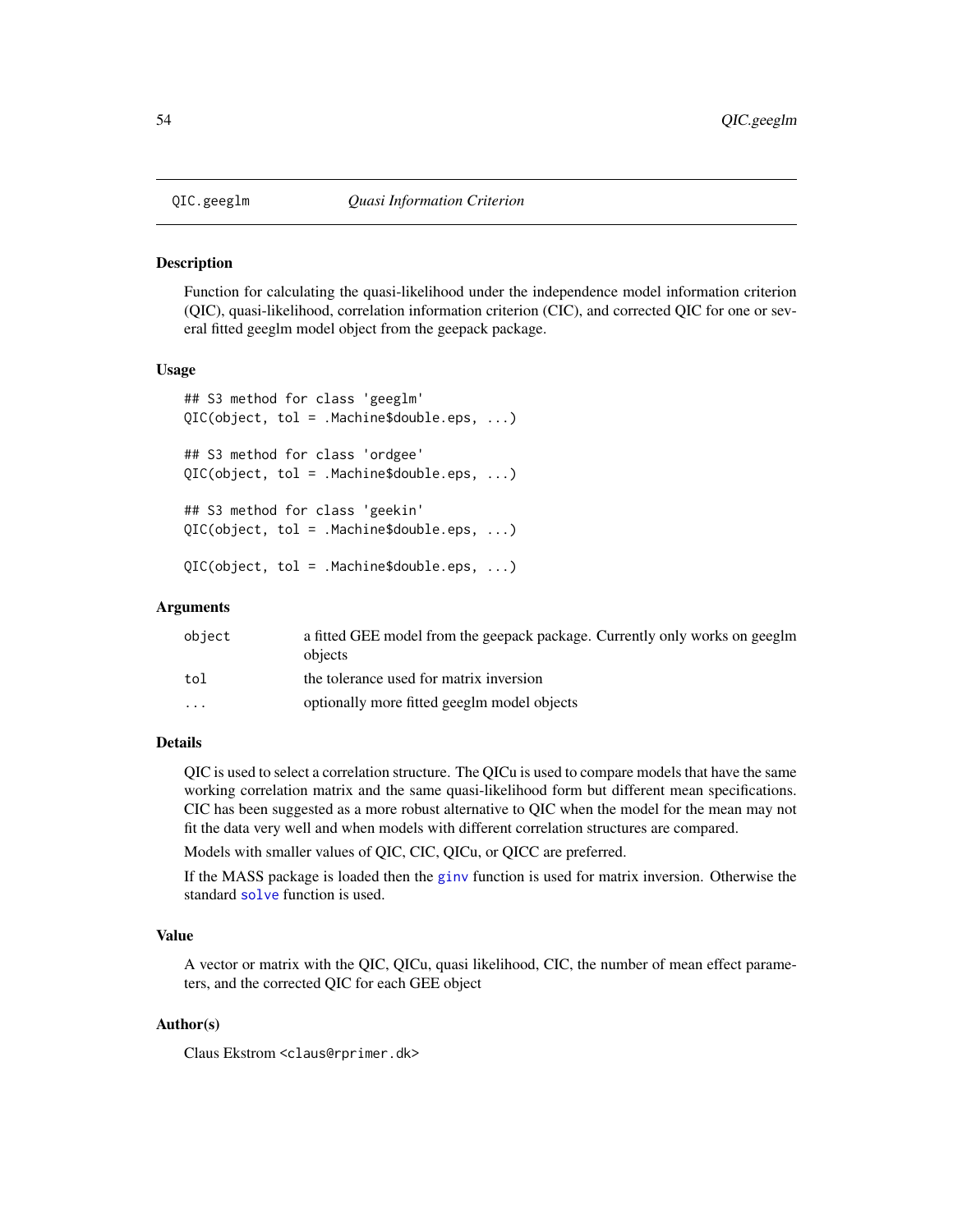#### References

Pan, W. (2001). *Akaike's information criterion in generalized estimating equations*. Biometrics, 57, 120-125.

Hardin, J.W. and Hilbe, J.M. (2012). *Generalized Estimating Equations, 2nd Edition*, Chapman and Hall/CRC: New York.

Hin, L.-Y. and Wang, Y-G. (2009). *Working-correlation-structure identification in generalized estimating equations*, Statistics in Medicine 28: 642-658.

Thall, P.F. and Vail, S.C. (1990). *Some Covariance Models for Longitudinal Count Data with Overdispersion*. Biometrics, 46, 657-671.

#### See Also

geeglm

# Examples

```
library(geepack)
data(ohio)
fit <- geeglm(resp ~ age + smoke + age:smoke, id=id, data=ohio,
             family=binomial, corstr="exch", scale.fix=TRUE)
QIC(fit)
```
qpcr *Gene expression from real-time quantitative PCR*

# **Description**

Gene expression levels from real-time quantitative polymerase chain reaction (qPCR) experiments on two different plant lines. Each line was used for 7 experiments each with 45 cycles.

## Format

A data frame with 630 observations on the following 4 variables.

| flour             |        | numeric Fluorescence level                 |
|-------------------|--------|--------------------------------------------|
| line              | factor | Plant lines rnt (mutant) and wt (wildtype) |
| cvcle             |        | numeric Cycle number for the experiment    |
| transcript factor |        | Transcript used for the different runs     |

# Source

Data provided by Kirsten Jorgensen <kij@life.ku.dk>. Added by Claus Ekstrom <ekstrom@life.ku.dk>

 $qper$  55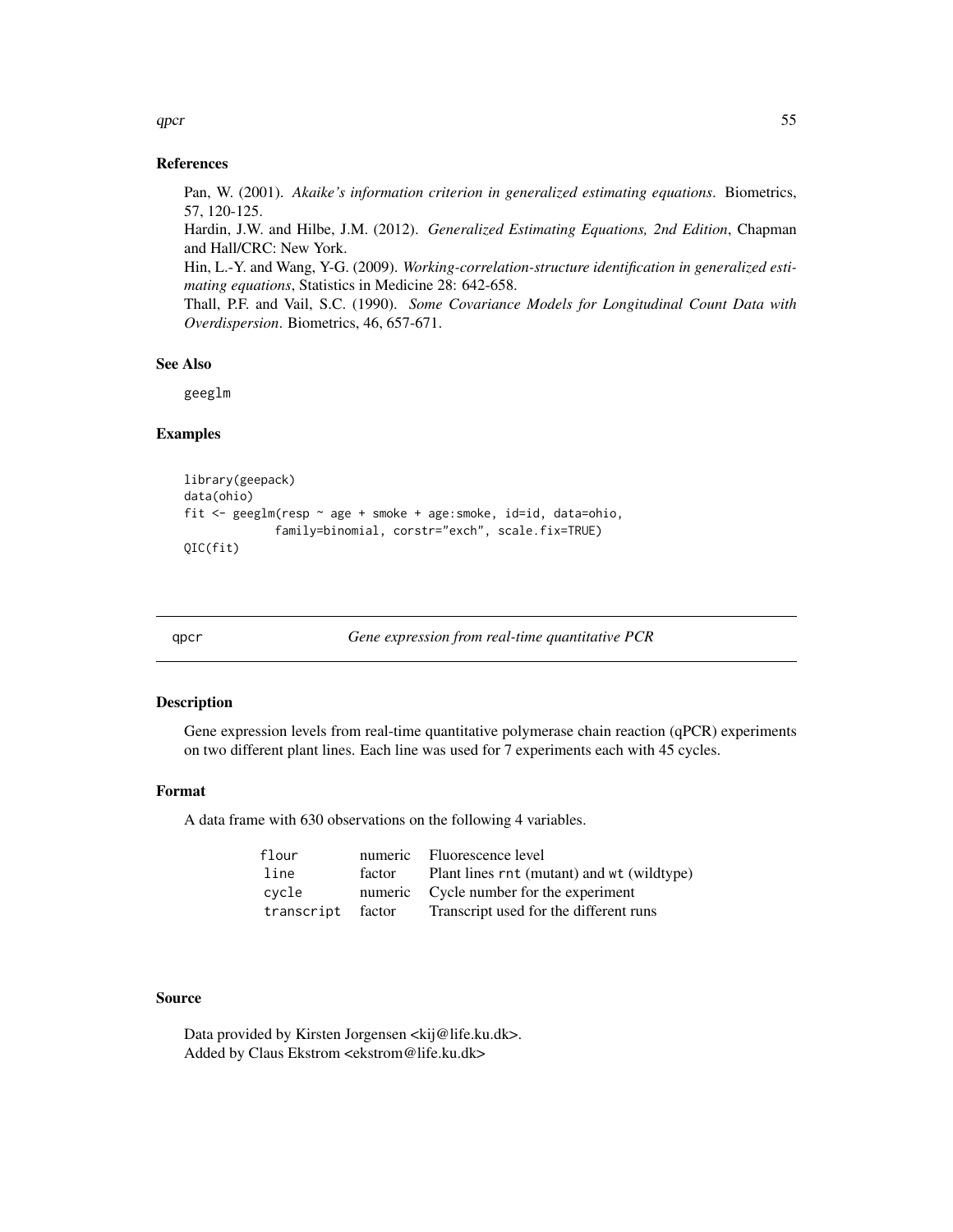## References

Morant, M. et al. (2010). Metabolomic, Transcriptional, Hormonal and Signaling Cross-Talk in Superroot2. *Molecular Plant*. 3, p.192–211.

## Examples

```
data(qpcr)
#
# Analyze a single run for the wt line, transcript 1
#
run1 <- subset(qpcr, transcript==1 & line=="wt")
model <- nls(flour ~ fmax/(1+exp(-(cycle-c)/b))+fb,
             start=list(c=25, b=1, fmax=100, fb=0), data=run1)
print(model)
plot(run1$cycle, run1$flour, xlab="Cycle", ylab="Fluorescence")
lines(run1$cycle, predict(model))
```

```
quadform Fast quadratic form computation
```
## Description

Fast computation of a quadratic form  $t(x) * M * x$ .

## Usage

 $quadform(x, M, invert M = FALSE, transpose = FALSE)$ 

# Arguments

| $\mathsf{x}$ | A matrix with dimensions n <sup>*</sup> k.                                                                                                        |
|--------------|---------------------------------------------------------------------------------------------------------------------------------------------------|
| M            | A matrix with dimenions $n^*n$ . If it is to be inverted then the matrix should be<br>symmetric and positive difinite (no check is done for this) |
| invertM      | A logical. If set to TRUE then M will be inverted before computations (defaults<br>to FALSE)                                                      |
| transposex   | A logical. Should the matrix be transposed before computations (defaults to<br>FALSE).                                                            |

# Value

A matrix with dimensions  $k * k$  giving the quadratic form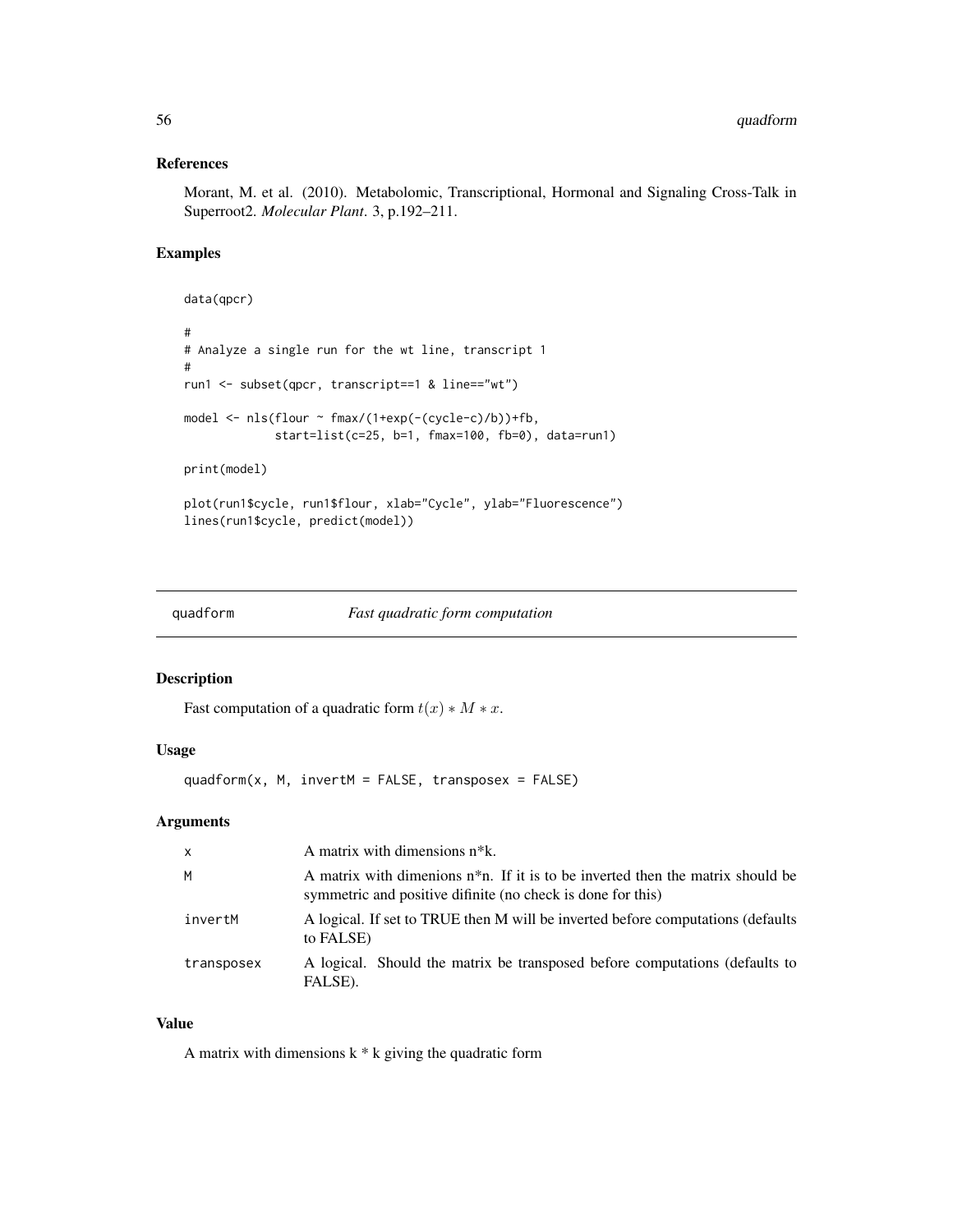#### rainman 57

## Author(s)

Claus Ekstrom <claus@rprimer.dk>

rainman *Perception of points in a swarm*

#### **Description**

Five raters were asked to guess the number of points in a swarm for 10 different figures (which unknown to the raters - were each repeated three times).

#### Format

A data frame with 30 observations on the following 6 variables.

SAND The true number of points in the swarm. Each picture is replicated thrice

- ME Ratings from judge 1
- TM Ratings from judge 2
- AJ Ratings from judge 3
- BM Ratings from judge 4
- LO Ratings from judge 5

## Details

The raters har approximately 10 seconds to judge each picture, and the thought it was 30 different pictures. Before starting the experiment they were shown 6 (unrelated) pictures and were told the number of points in each of those pictures. The SAND column contains the picture id and the true number of points in the swarm.

# Source

Collected by Claus Ekstrom.

```
data(rainman)
long <- data.frame(stack(rainman[,2:6]), figure=factor(rep(rainman$SAND,5)))
figind <- interaction(long$figure,long$ind)
# Use a linear random effect model from the
# lme4 package if available
if(require(lme4)) {
 model <- lmer(values ~ (1|ind) + (1|figure) + (1|figind), data=long)
}
#
# Point swarms were generated by the following program
```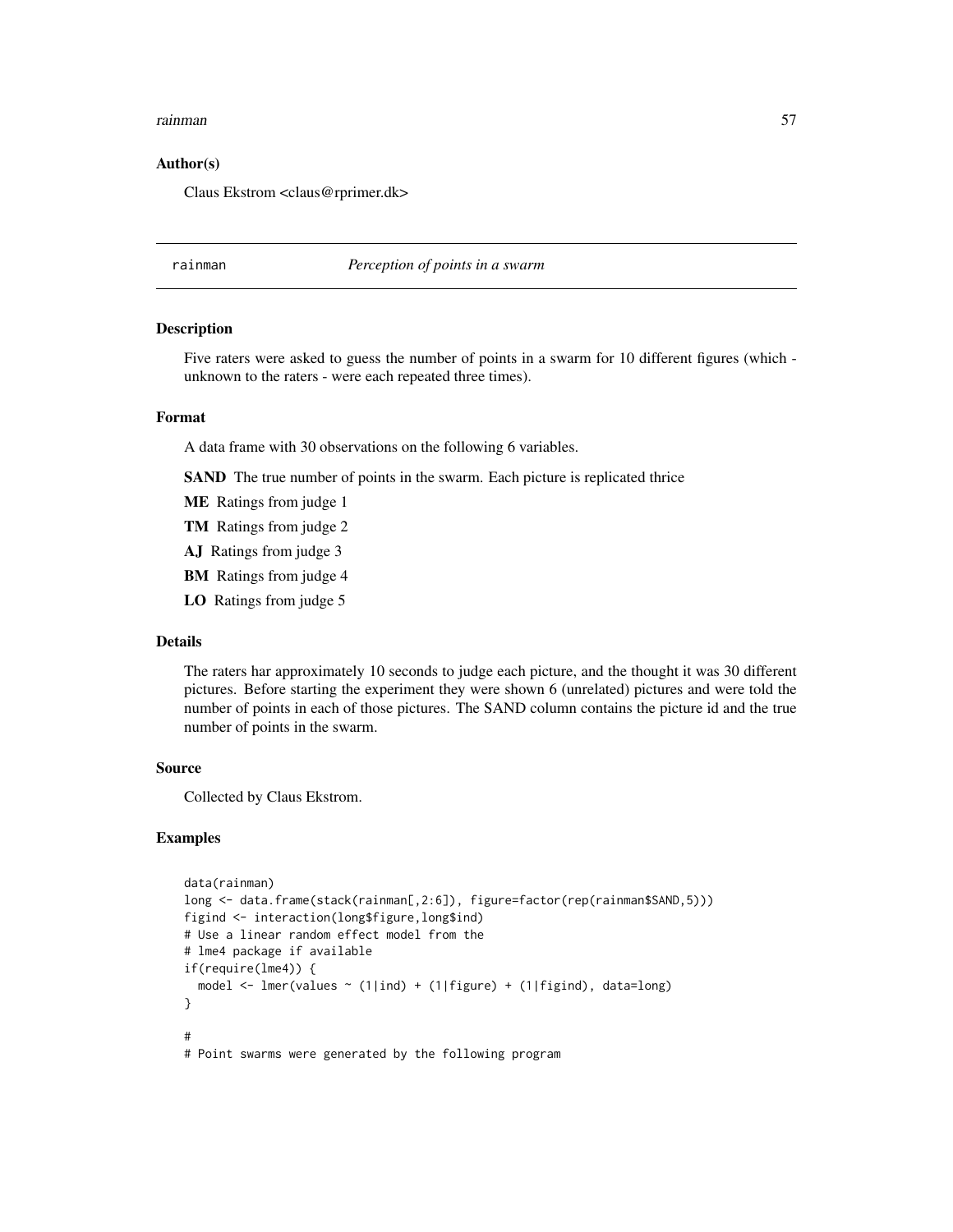```
#
## Not run:
set.seed(2) # Original
npoints \leq sample(4:30)*4
nplots <- 10
pdf(file="swarms.pdf", onefile=TRUE)
s1 <- sample(npoints[1:nplots])
print(s1)
for (i in 1:nplots) {
  n \leftarrow s1[i]set.seed(n)
  x \leftarrow runif(n)y \leftarrow runif(n)plot(x,y, xlim=c(-.15, 1.15), ylim=c(-.15, 1.15), pch=20, axes=FALSE,
       xlab="", ylab="")
}
s1 <- sample(npoints[1:nplots])
print(s1)
for (i in 1:nplots) {
  n \leftarrow s1[i]set.seed(n)
 x \leftarrow runif(n)y \leftarrow runif(n)plot(y,x, xlim=c(-.15, 1.15), ylim=c(-.15, 1.15), pch=20, axes=FALSE,
       xlab="", ylab="")
}
s1 <- sample(npoints[1:nplots])
print(s1)
for (i in 1:nplots) {
 n \leftarrow s1[i]set.seed(n)
  x \leftarrow runif(n)y \leftarrow runif(n)plot(-x,y, xlim=c(-1.15, .15), ylim=c(-.15, 1.15), pch=20, axes=FALSE,
       xlab="", ylab="")
}
dev.off()
## End(Not run)
```
repmat *Fast replication of a matrix*

#### Description

Fast generation of a matrix by replicating a matrix row- and column-wise in a block-like fashion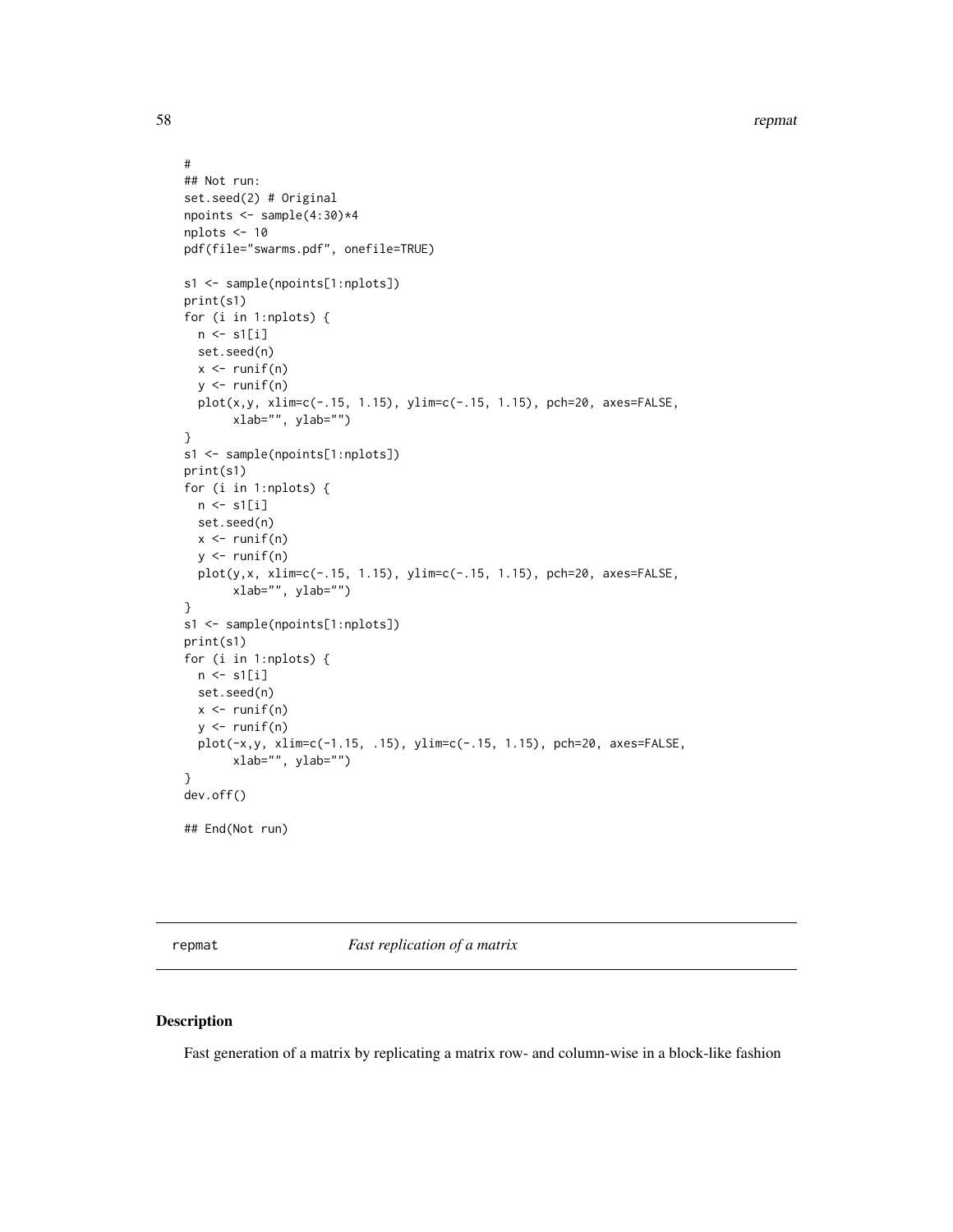# residualplot.default 59

#### Usage

 $repmat(x, nrow = 1L, ncol = 1L)$ 

#### Arguments

|      | A matrix with dimensions $r^*c$ .                                          |
|------|----------------------------------------------------------------------------|
| nrow | An integer giving the number of times the matrix is replicated row-wise    |
| ncol | An integer giving the number of times the matrix is replicated column-wise |

# Value

A matrix with dimensions (r\*nrow) x (c\*ncol)

#### Author(s)

Claus Ekstrom <claus@rprimer.dk>

## Examples

```
m \le matrix(1:6, ncol=3)
repmat(m, 2) # Stack two copies of m on top of each other
repmat(m, 2, 3) # Replicate m with two copies on top and three copies side-by-side
```
residualplot.default *Plots a standardized residual*

## Description

Plots a standardized residual plot from an lm or glm object and provides additional graphics to help evaluate the variance homogeneity and mean.

#### Usage

```
## Default S3 method:
residualplot(x, y = NULL, candy = TRUE,
 bandwidth = 0.3, xlab = "Fitted values", ylab = "Std.res.",
 col.sd = "blue", col.alpha = 0.3, ylim = NA, ...)## S3 method for class 'lm'
residualplot(x, y, candy = TRUE, bandwidth = 0.3,
 xlab = "Fitted values", ylab = "Stud.res.", col.sd = "blue",
 col.alpha = 0.3, ...## S3 method for class 'glm'
residualplot(x, y, candy = TRUE, bandwidth = 0.4,
```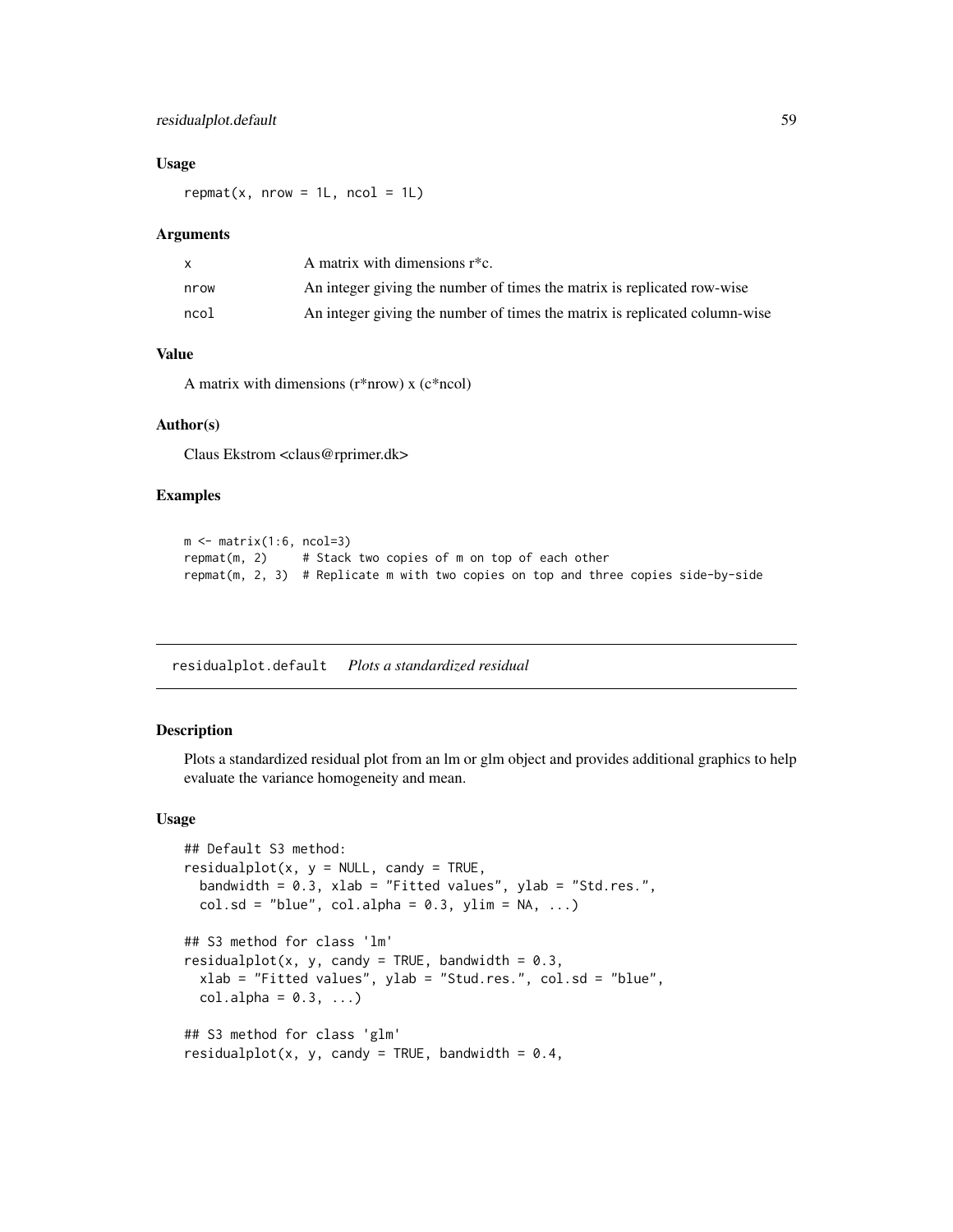```
xlab = "Fitted values", ylab = "Std. dev. res.", col.sd = "blue",col.alpha = 0.3, ...residualplot(x, y = NULL, candy = TRUE, bandwidth = 0.3,
  xlab = "Fitted values", ylab = "Std.res.", col.sd = "blue",
  col.alpha = 0.3, ylim = NA, ...)
```
# Arguments

| X         | Im object or a numeric vector                                                                                                                                                                   |
|-----------|-------------------------------------------------------------------------------------------------------------------------------------------------------------------------------------------------|
| У         | numeric vector for the y axis values                                                                                                                                                            |
| candy     | logical. Should a lowess curve and local standard deviation of the residual be<br>added to the plot. Defaults to TRUE                                                                           |
| bandwidth | The width of the window used to calculate the local smoothed version of the<br>mean and the variance. Value should be between 0 and 1 and determines the<br>percentage of the window width used |
| xlab      | x axis label                                                                                                                                                                                    |
| ylab      | y axis label                                                                                                                                                                                    |
| col.sd    | color for the background residual deviation                                                                                                                                                     |
| col.alpha | number between 0 and 1 determining the transprency of the standard deviation<br>plotting color                                                                                                  |
| ylim      | pair of observations that set the minimum and maximum of the y axis. If set to<br>NA (the default) then the limits are computed from the data.                                                  |
| $\ddotsc$ | Other arguments passed to the plot function                                                                                                                                                     |

# Details

The y axis shows the studentized residuals (for lm objects) or standardized deviance residuals (for glm objects). The x axis shows the linear predictor, i.e., the predicted values for lm objects.

The blue area is a smoothed estimate of 1.96\*SD of the standardized residuals in a window around the predicted value. The blue area should largely be rectangular if the standardized residuals have more or less the same variance.

The dashed line shows the smoothed mean of the standardized residuals and should generally follow the horizontal line through (0,0).

Solid circles correspond to standardized residuals outside the range from [-1.96; 1.96] while open circles are inside that interval. Roughly 5

## Value

Produces a standardized residual plot

### Author(s)

Claus Ekstrom <claus@rprimer.dk>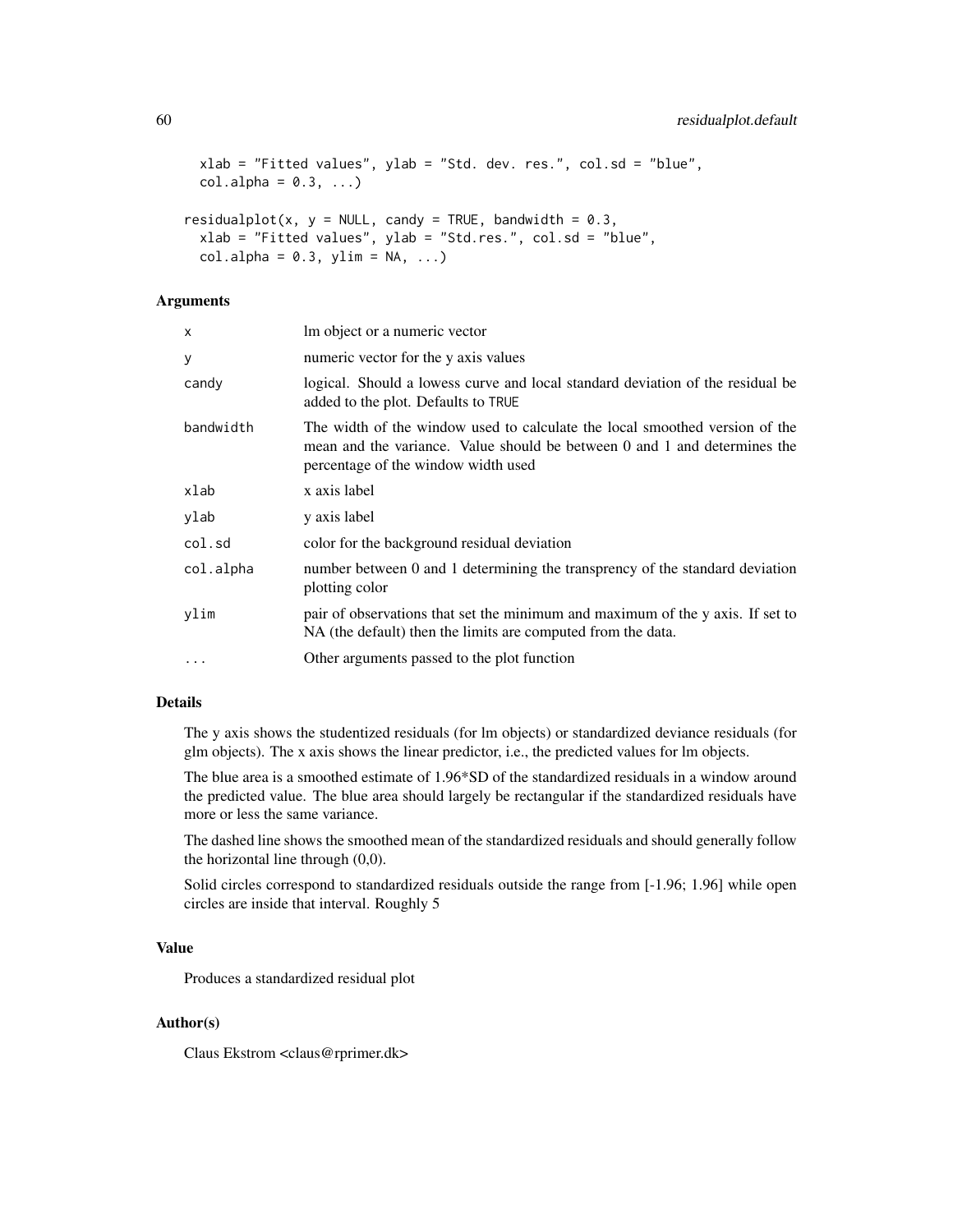# residual\_plot 61

#### See Also

[rstandard](#page-0-0), [predict](#page-0-0)

#### Examples

```
# Linear regression example
data(trees)
model <- lm(Volume ~ Girth + Height, data=trees)
residualplot(model)
model2 <- lm(Volume ~ Girth + I(Girth^2) + Height, data=trees)residualplot(model2)
```
residual\_plot *Plots a standardized residual*

### Description

Plots a standardized residual plot from an lm or glm object and provides additional graphics to help evaluate the variance homogeneity and mean.

#### Usage

```
residual_plot(x, y = NULL, candy = TRUE, bandwidth = 0.3,
  xlab = "Fitted values", ylab = "Std.res.", col.sd = "blue",
 alpha = 0.1, ylim = NA, ...)
## Default S3 method:
residual_plot(x, y = NULL, candy = TRUE,bandwidth = 0.3, xlab = "Fitted values", ylab = "Std.res.",
 col.sd = "blue", alpha = 0.1, ylim = NA, ...)## S3 method for class 'lm'
residual_plot(x, y, candy = TRUE, bandwidth = 0.3,
  xlab = "Fitted values", ylab = "Stud.res.", col.sd = "blue",
 alpha = 0.1, ...## S3 method for class 'glm'
residual_plot(x, y, candy = TRUE, bandwidth = 0.4,
 xlab = "Fitted values", ylab = "Std. dev. res.", col.sd = "blue",
 alpha = 0.1, ...)
```
# Arguments

| x | Im object or a numeric vector        |
|---|--------------------------------------|
| у | numeric vector for the y axis values |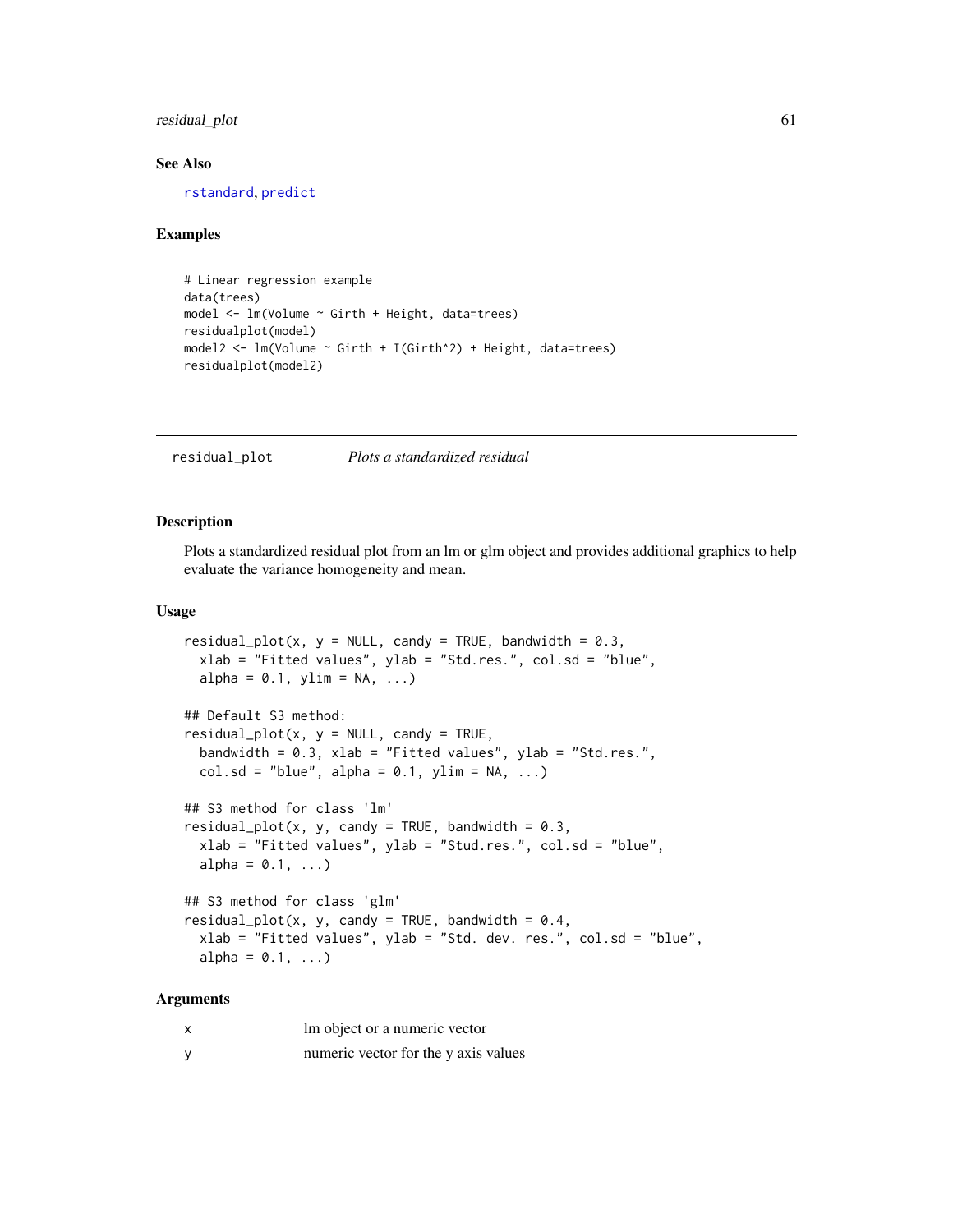| candy     | logical. Should a lowess curve and local standard deviation of the residual be<br>added to the plot. Defaults to TRUE                                                                           |
|-----------|-------------------------------------------------------------------------------------------------------------------------------------------------------------------------------------------------|
| bandwidth | The width of the window used to calculate the local smoothed version of the<br>mean and the variance. Value should be between 0 and 1 and determines the<br>percentage of the window width used |
| xlab      | x axis label                                                                                                                                                                                    |
| ylab      | y axis label                                                                                                                                                                                    |
| col.sd    | color for the background residual deviation                                                                                                                                                     |
| alpha     | number between 0 and 1 determining the transprency of the standard deviation<br>plotting color                                                                                                  |
| vlim      | pair of observations that set the minimum and maximum of the y axis. If set to<br>NA (the default) then the limits are computed from the data.                                                  |
|           | Other arguments passed to the plot function                                                                                                                                                     |
|           |                                                                                                                                                                                                 |

# Details

The y axis shows the studentized residuals (for lm objects) or standardized deviance residuals (for glm objects). The x axis shows the linear predictor, i.e., the predicted values for lm objects.

The blue area is a smoothed estimate of 1.96\*SD of the standardized residuals in a window around the predicted value. The blue area should largely be rectangular if the standardized residuals have more or less the same variance.

The dashed line shows the smoothed mean of the standardized residuals and should generally follow the horizontal line through (0,0).

Solid circles correspond to standardized residuals outside the range from [-1.96; 1.96] while open circles are inside that interval. Roughly 5

# Value

Produces a standardized residual plot

## Author(s)

Claus Ekstrom <claus@rprimer.dk>

## See Also

[rstandard](#page-0-0), [predict](#page-0-0)

```
# Linear regression example
data(trees)
model <- lm(Volume ~ Girth + Height, data=trees)
residual_plot(model)
model2 <- lm(Volume ~ Girth + I(Girth^2) + Height, data=trees)
residual_plot(model2)
```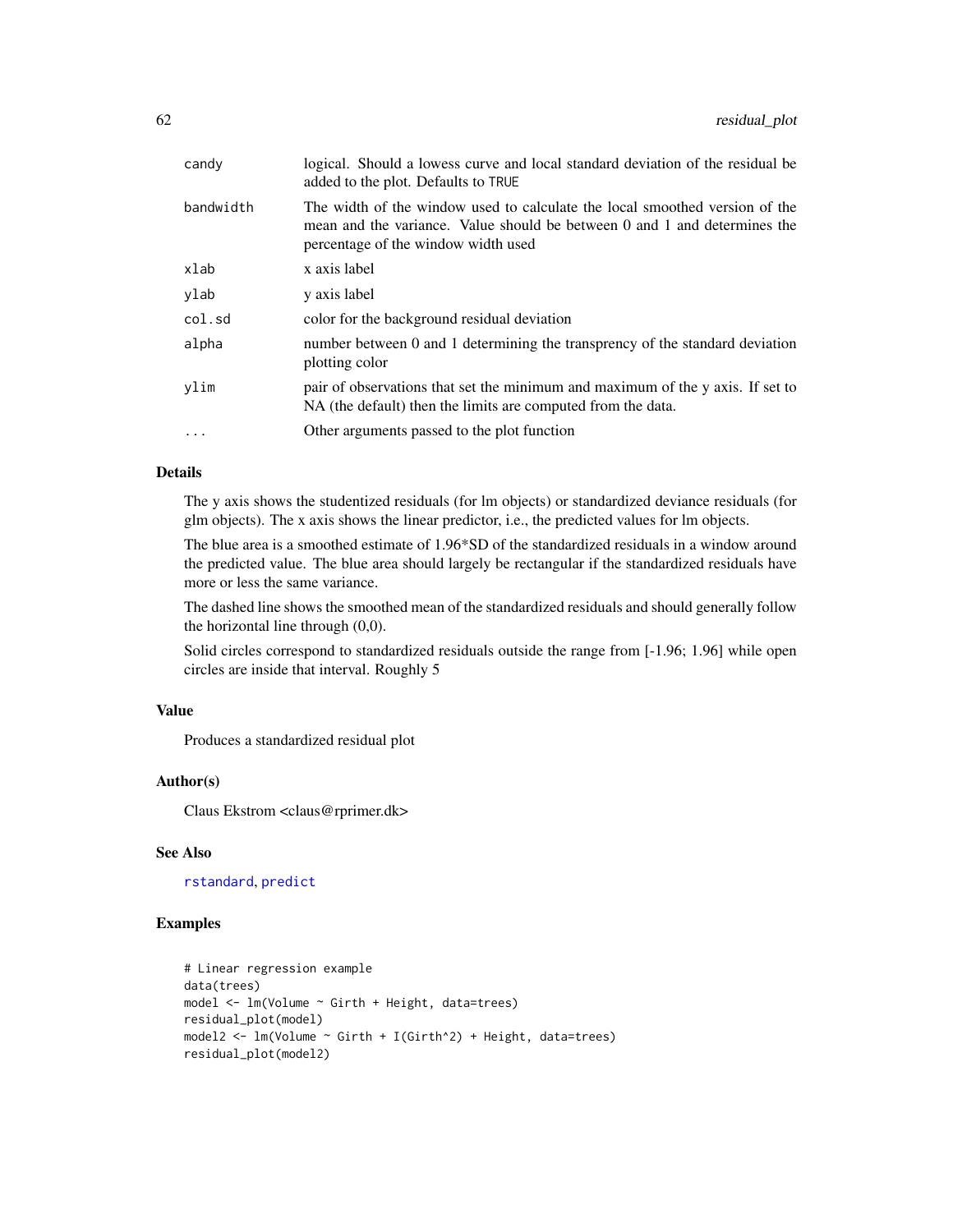# rmvt.pedigree 63

# Add extra information about points by adding geom\_text to the object produced

```
m \leq -\ln(mpg \sim hp + factor(vs), data=mtcars)residual_plot(m) + ggplot2::geom_point(ggplot2::aes(color=factor(cyl)), data=mtcars)
```

| rmvt.pedigree |       |  |  | Simulate residual multivariate t-distributed data from a polygenic |
|---------------|-------|--|--|--------------------------------------------------------------------|
|               | model |  |  |                                                                    |

# Description

Simulates residual multivariate t-distributed response data from a pedigree where the additive genetic, dominance genetic, and shared environmental effects are taken into account.

#### Usage

rmvt.pedigree(n = 1, pedigree, h2 = 0, c2 = 0, d2 = 0, df = 1)

## Arguments

| n              | numeric. The number of simulations to generate         |
|----------------|--------------------------------------------------------|
| pedigree       | a pedigree object                                      |
| h <sub>2</sub> | numeric. The heritability                              |
| c2             | numeric. The environmentability                        |
| d2             | numeric. The dominance deviance effect                 |
| df             | numeric. The degrees of freedom for the t distribution |

# Details

The three parameters should have a sum: h2+c2+d2 that is less than 1. The total variance is set to 1, and the mean is zero.

# Value

Returns a matrix with the simulated values with n columns (one for each simulation) and each row matches the corresponding individual from the pedigree

## Author(s)

Claus Ekstrom <claus@rprimer.dk>

# See Also

pedigree, kinship,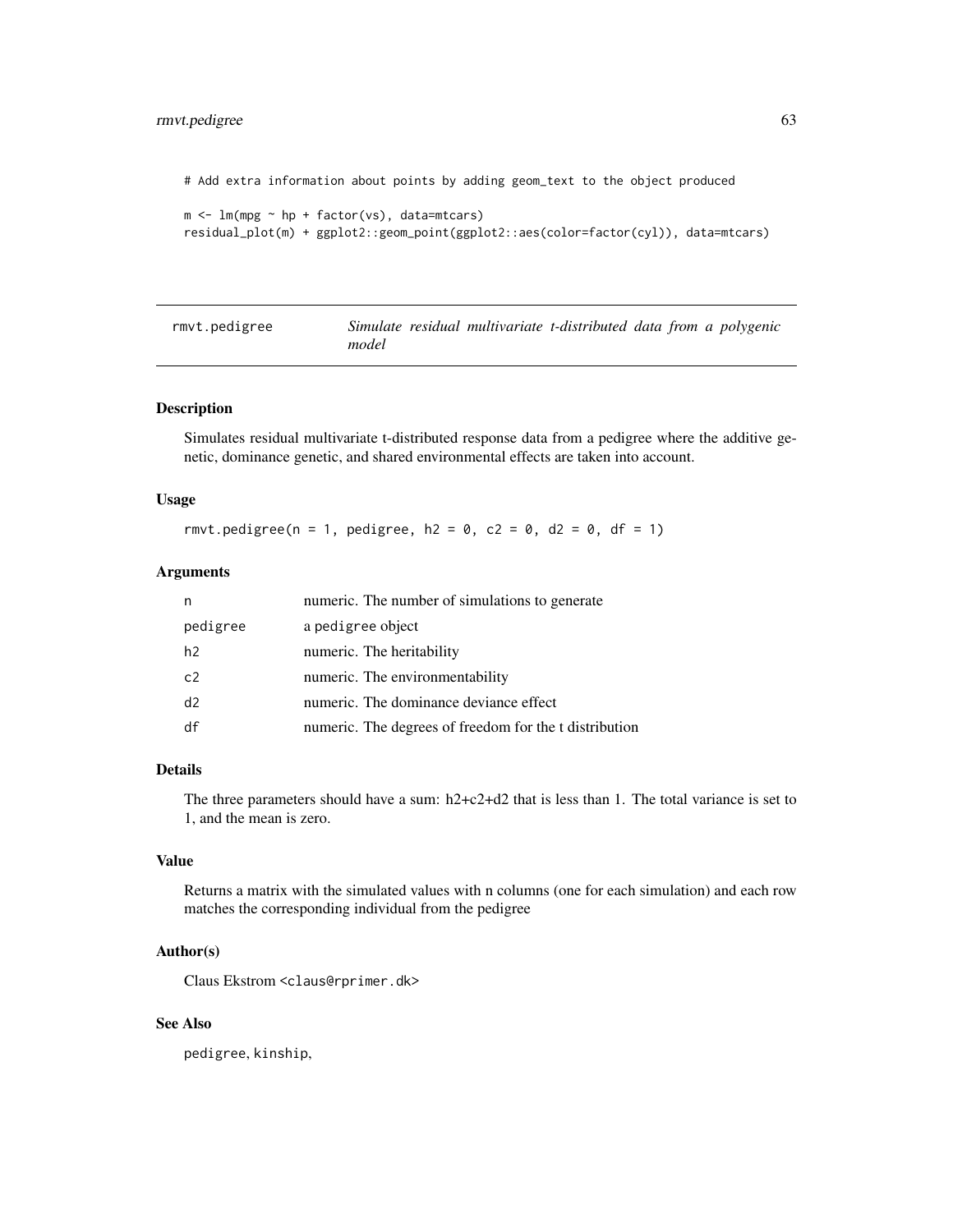## Examples

```
library(kinship2)
library(mvtnorm)
mydata <- data.frame(id=1:5,
                     dadid=c(NA, NA, 1, 1, 1),
                     momid=c(NA, NA, 2, 2, 2),
                     sex=c("male", "female", "male", "male", "male"),
                     famid=c(1,1,1,1,1))
relation \le data.frame(id1=c(3), id2=c(4), famid=c(1), code=c(1))
ped <- pedigree(id=mydata$id, dadid=mydata$dadid, momid=mydata$momid,
                sex=mydata$sex, relation=relation)
rmvt.pedigree(2, ped, h2=.25, df=4)
```
rmvtnorm.pedigree *Simulate residual multivariate Gaussian data from a polygenic model*

#### Description

Simulates residual multivariate Gaussian response data from a pedigree where the additive genetic, dominance genetic, and shared environmental effects are taken into account.

#### Usage

```
rmvtnorm.pedigree(n = 1, pedigree, h2 = 0, c2 = 0, d2 = 0)
```
## Arguments

| n              | numeric. The number of simulations to generate |
|----------------|------------------------------------------------|
| pedigree       | a pedigree object                              |
| h <sub>2</sub> | numeric. The heritability                      |
| c2             | numeric. The environmentability                |
| d2             | numeric. The dominance deviance effect         |

## Details

The three parameters should have a sum: h2+c2+d2 that is less than 1. The total variance is set to 1, and the mean is zero.

#### Value

Returns a matrix with the simulated values with n columns (one for each simulation) and each row matches the corresponding individual from the pedigree

## Author(s)

Claus Ekstrom <claus@rprimer.dk>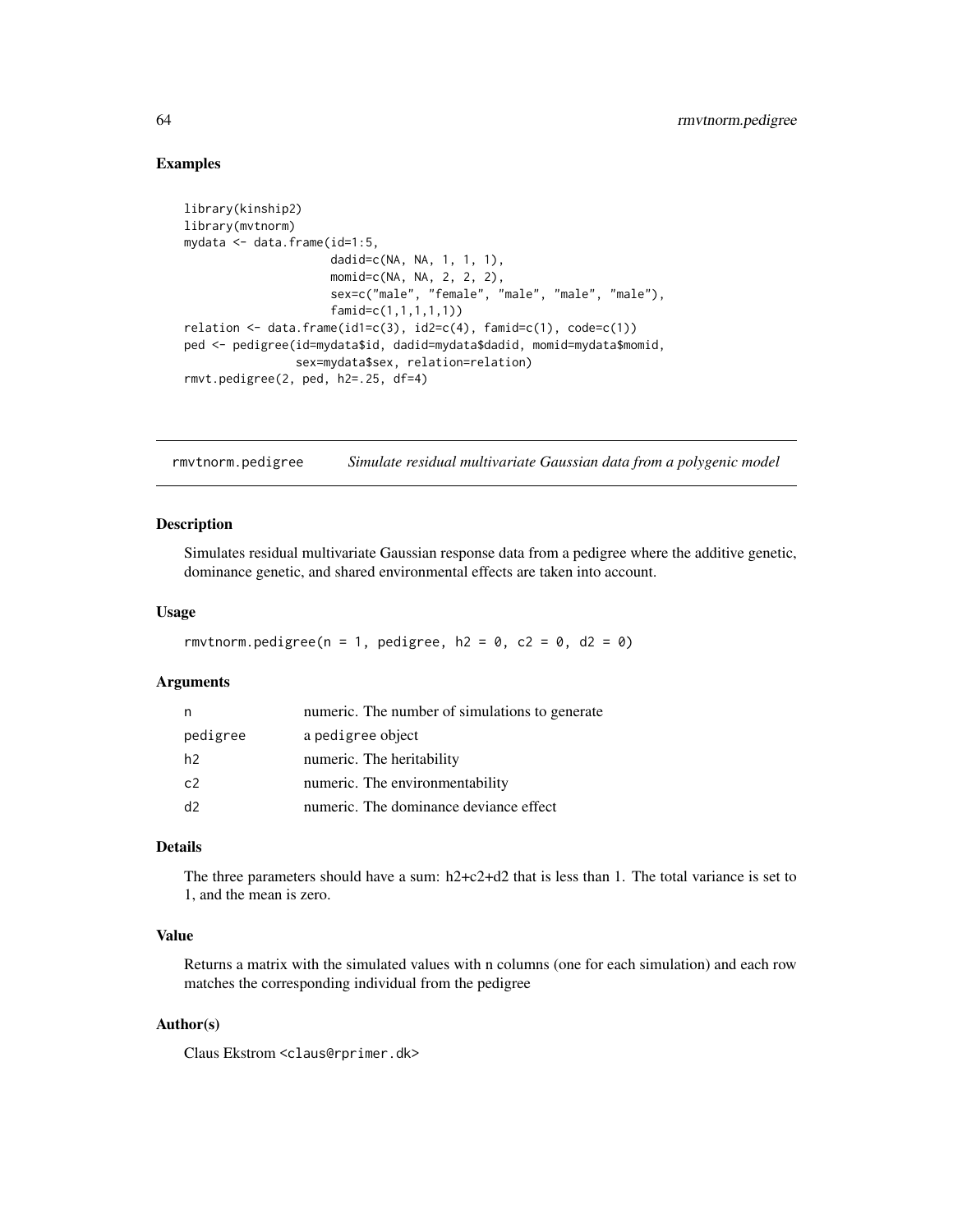# rnorm\_perfect 65

## See Also

pedigree, kinship,

## Examples

```
library(kinship2)
library(mvtnorm)
mydata <- data.frame(id=1:5,
                     dadid=c(NA, NA, 1, 1, 1),
                     momid=c(NA, NA, 2, 2, 2),
                     sex=c("male", "female", "male", "male", "male"),
                     famid=c(1,1,1,1,1))
relation \leftarrow data-frame(id1=c(3), id2=c(4), famil=c(1), code=c(1))ped <- pedigree(id=mydata$id, dadid=mydata$dadid, momid=mydata$momid,
                sex=mydata$sex, relation=relation)
rmvtnorm.pedigree(2, ped, h2=.25)
```
rnorm\_perfect *Simulate values from a perfect normal distribution*

#### Description

Random generation for a perfect normal distribution with mean equal to mean and standard deviation equal to sd.

#### Usage

rnorm\_perfect(n, mean =  $0$ , sd = 1)

## Arguments

|      | number of observations. If length(n) $> 1$ , the length is taken to be the number<br>required. |
|------|------------------------------------------------------------------------------------------------|
| mean | number of mean.                                                                                |
| sd   | number of standard deviation.                                                                  |

# Details

The function will return the same set of quantiles for fixed n. In that sense there is not much randomness going on, and the function is mostly useful for illustrative purposes.

#### Value

Returns a vector of values from a perfect normal distribution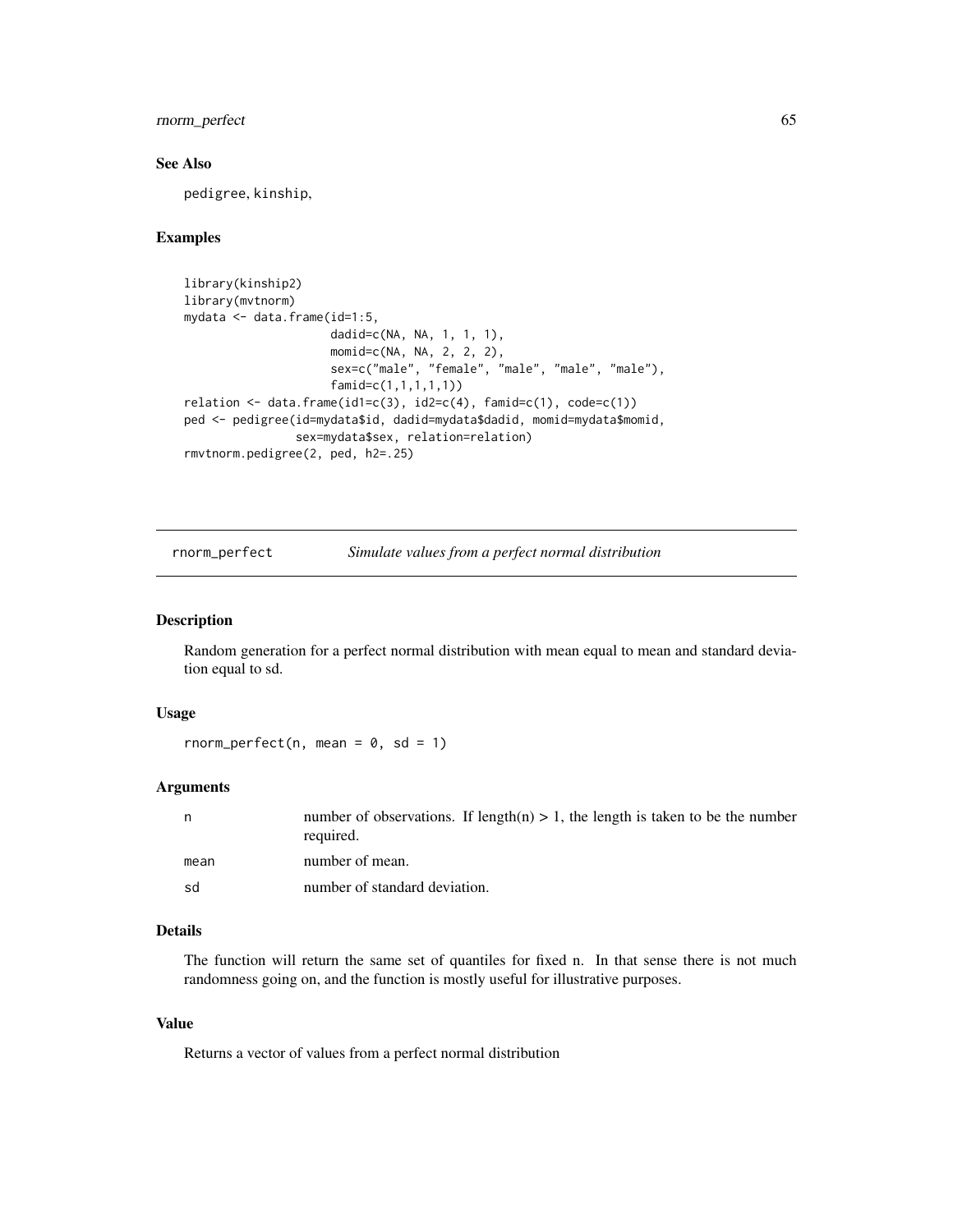#### 66 rootonorm

## Author(s)

Claus Ekstrom <claus@rprimer.dk>

# Examples

rnorm\_perfect(30, mean=10, sd=2)

## rootonorm *Hanging rootogram for normal distribution*

# Description

Create a hanging rootogram for a quantitative numeric vector and compare it to a Gaussian distribution.

# Usage

```
rootonorm(x, breaks = "Sturges", type = c("hanging", "deviation"),scale = c("sqrt", "raw"), zeroline = TRUE, linecol = "red",rectcol = "lightgrey", xlab = xname, ylab = "Sqrt(frequency)",
 yaxt = "n", ylim = NULL, mu = mean(x), s = sd(x), gap = 0.1,
  ...)
```
# Arguments

| X          | a numeric vector of values for which the rootogram is desired                                                                                             |
|------------|-----------------------------------------------------------------------------------------------------------------------------------------------------------|
| breaks     | Either the character string 'Sturges' to use Sturges' algorithm to decide the num-<br>ber of breaks or a positive integer that sets the number of breaks. |
| type       | if "hanging" then a hanging rootogram is plotted, and if "deviation" then<br>deviations from zero are plotted.                                            |
| scale      | The type of transformation. Defaults to "sqrt" which takes square roots of the<br>frequencies. "raw" yields untransformed frequencies.                    |
| zeroline   | logical; if TRUE a horizontal line is added at zero.                                                                                                      |
| linecol    | The color of the density line for the normal distribution. The default is to make<br>a red density line.                                                  |
| rectcol    | a colour to be used to fill the bars. The default of lightgray yields lightgray<br>bars.                                                                  |
| xlab, ylab | plot labels. The x1ab and y1ab refer to the x and y axes respectively                                                                                     |
| yaxt       | Should y axis text be printed. Defaults to n.                                                                                                             |
| ylim       | the range of y values with sensible defaults.                                                                                                             |
| mu         | the mean of the Gaussian distribution. Defaults to the sample mean of x.                                                                                  |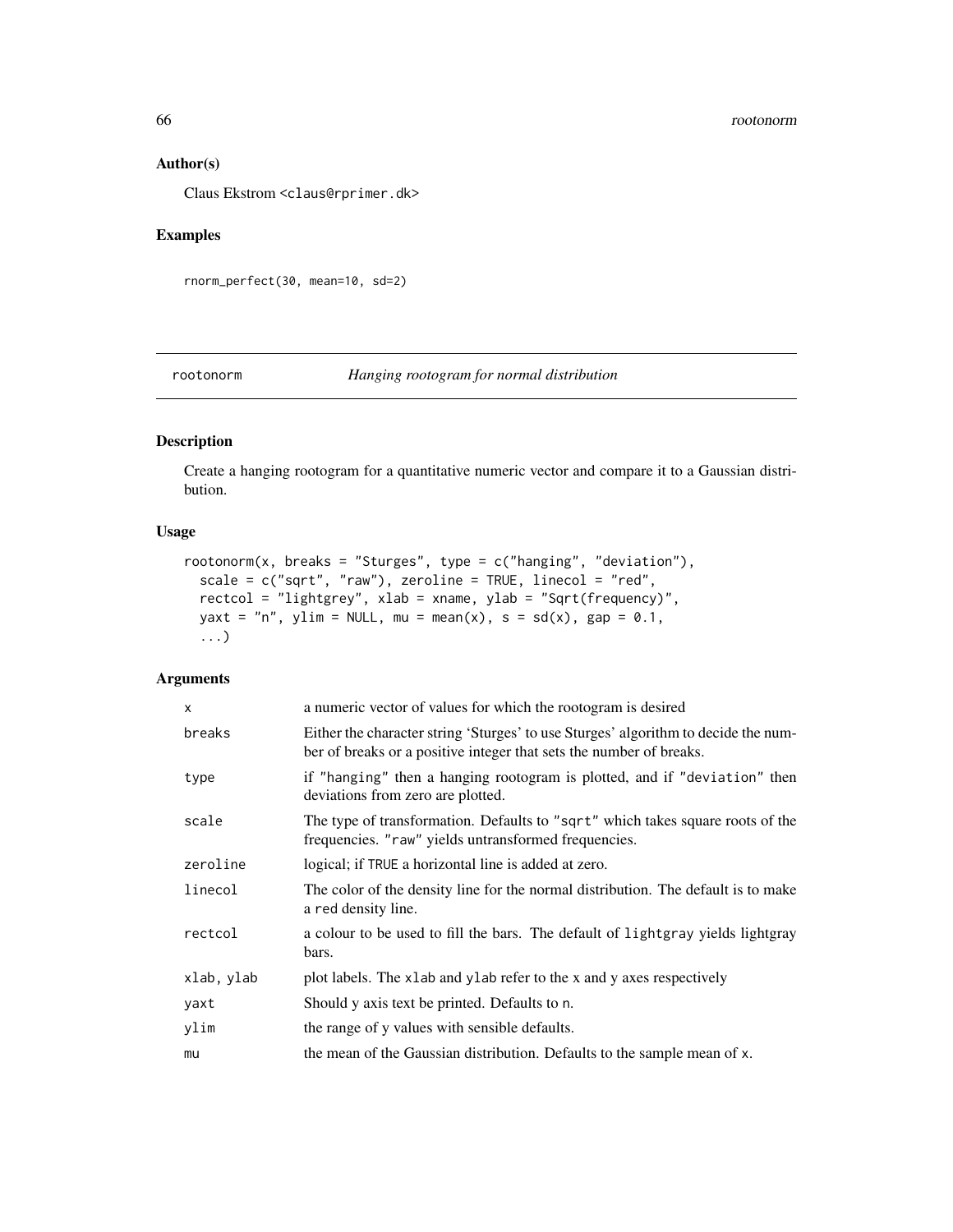# round\_percent 67

| S                 | the standard deivation of the Gaussian distribution. Defaults to the sample<br>std.dev. of x. |
|-------------------|-----------------------------------------------------------------------------------------------|
| gap               | The distance between the rectangles in the histogram.                                         |
| $\cdot\cdot\cdot$ | further arguments and graphical parameters passed to plot.                                    |

## Details

The mean and standard deviation of the Gaussian distribution are calculated from the observed data unless the mu and s arguments are given.

## Value

Returns a vector of counts of each bar. This may be changed in the future. The plot is the primary output of the function.

#### Author(s)

Claus Ekstrom <claus@rprimer.dk>

# References

Tukey, J. W. 1972. *Some Graphic and Semigraphic Displays*. In *Statistical Papers in Honor of George W. Snedecor*, p. 293-316.

# Examples

```
oldpar <- par()
par(mfrow=c(2,2))
rootonorm(rnorm(200))
rootonorm(rnorm(200), type="deviation", scale="raw")
rootonorm(rnorm(200), mu=1)
rootonorm(rexp(200), mu=1)
par(oldpar)
```

| round_percent | Round vector of number to percentages |  |
|---------------|---------------------------------------|--|
|---------------|---------------------------------------|--|

# Description

Rounds a vector of numeric values to percentages ensuring that they add up to 100

### Usage

```
round_percent(x, decimals = 0L, ties = c("random", "last"))
```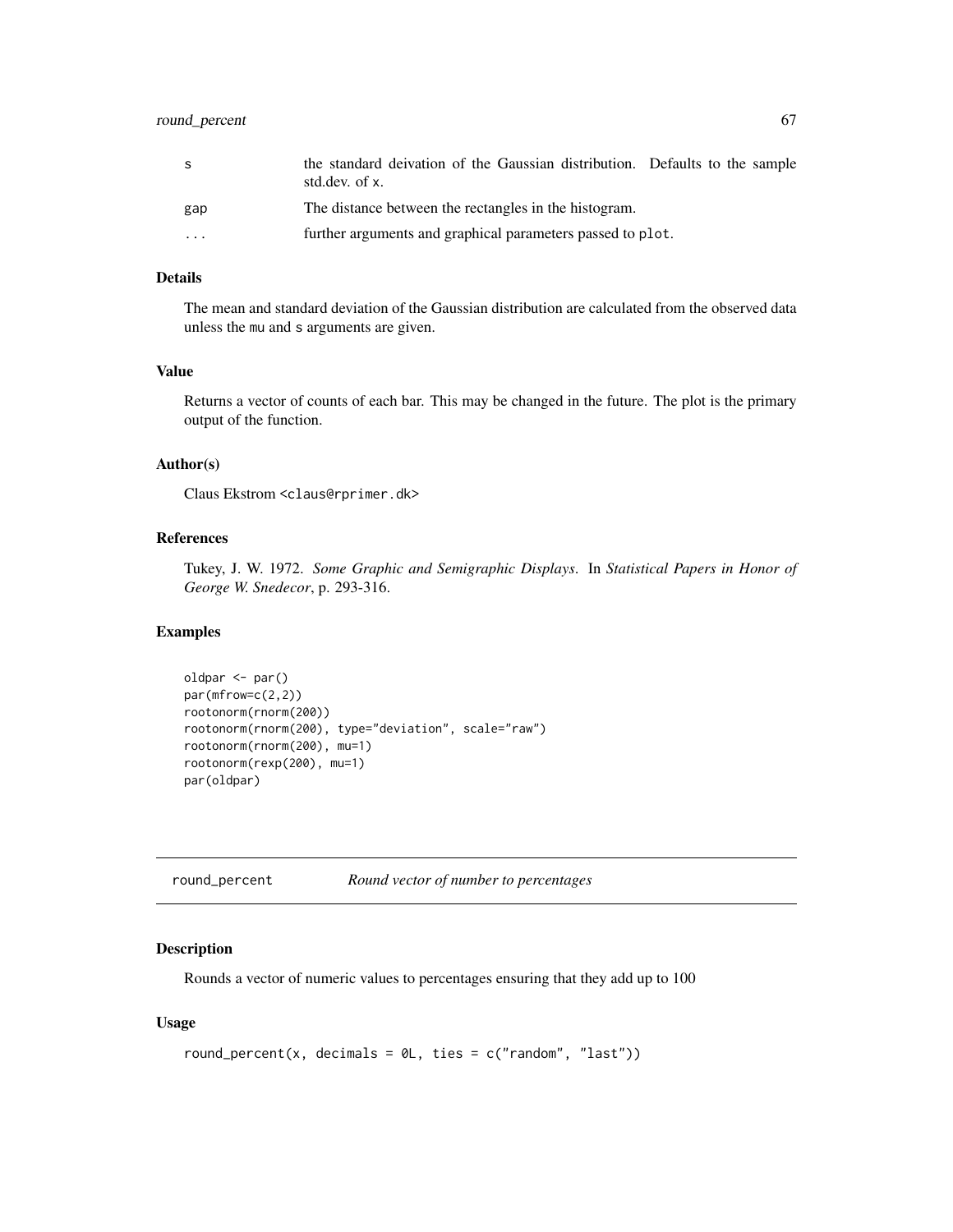# Arguments

|          | A numeric vector with non-negative values.                                                                                                                   |
|----------|--------------------------------------------------------------------------------------------------------------------------------------------------------------|
| decimals | An integer giving the number of decimals that are used                                                                                                       |
| ties     | A string that is either 'random' (the default) or 'last'. Determines how to break<br>ties. Random is random, last prefers to break ties at the last position |

# Details

Returns a vector of numeric values.

# Value

Returns a numeric vector of the same length as x

# Author(s)

Claus Ekstrom <claus@rprimer.dk>

# Examples

```
f <- c(1,2,1,3,2,1,2,3,1)
round_percent(f)
```
rud *Simulate randomized urn design*

# Description

Simulates a randomized treatment based on an urn model.

## Usage

```
rud(n, alpha = c(1, 1), beta = 1, labels = seq(1, length(alpha)),
 data.frame = FALSE, stratid = 1)
```
# Arguments

| n      | the number of individuals to randomize                                                                                                        |
|--------|-----------------------------------------------------------------------------------------------------------------------------------------------|
| alpha  | a non-negative integer vector of weights for each treatment group. The length<br>of the vector corresponds to the number of treatment groups. |
| beta   | a non-negative integer of weights added to the groups that were not given treat-<br>ment                                                      |
| labels | a vector of treatment labels. Must be the same length as the length of alpha.                                                                 |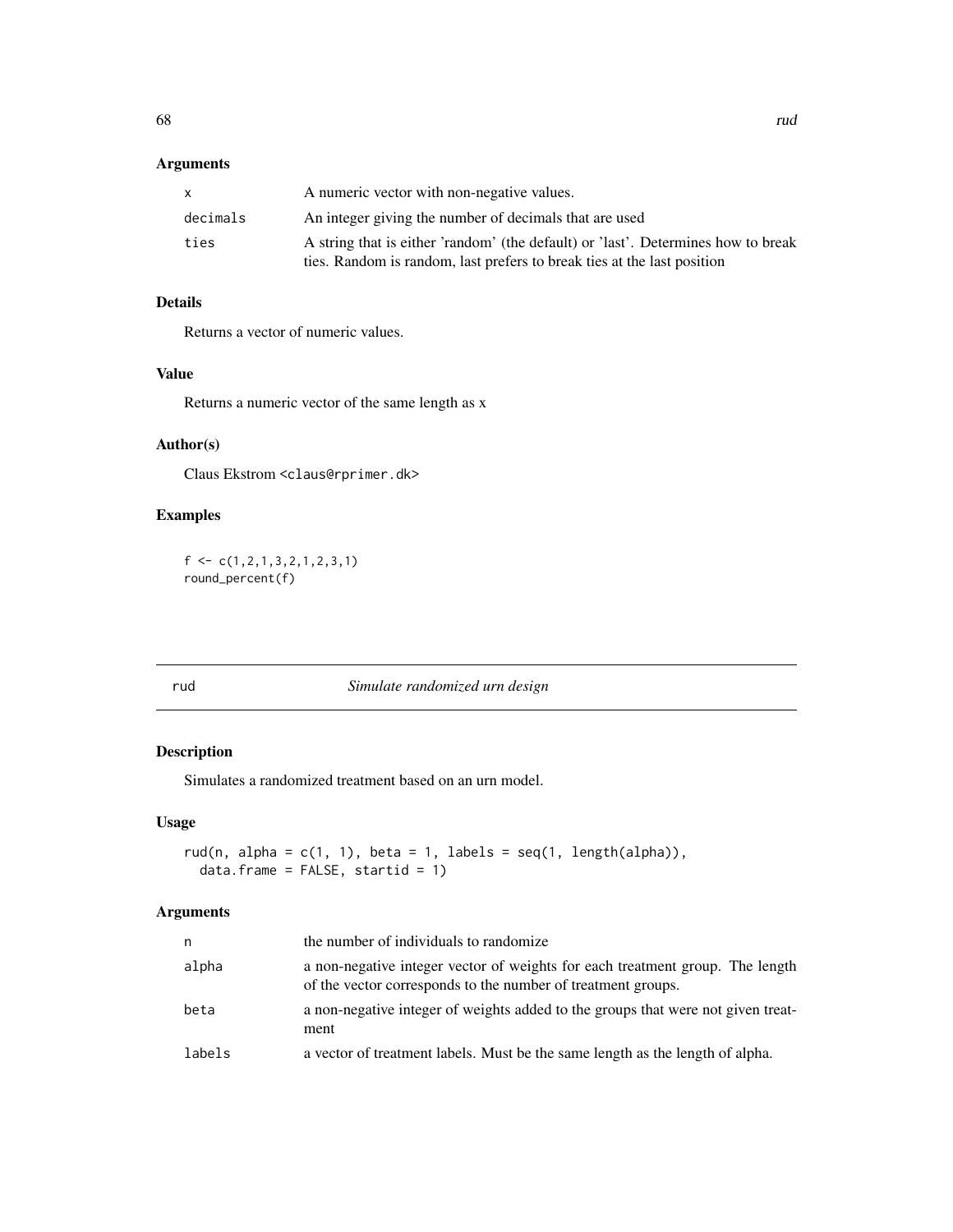#### scorefct 69

| data.frame | A logical that determines if the function should return a vector of group indices |
|------------|-----------------------------------------------------------------------------------|
|            | (the default, if FALSE) or a data frame (if TRUE).                                |
| startid    | margin paramaters; vector of length 4 (see par)                                   |

## Details

The urn model can be described as follows: For k different treatments, the urn design is initiated with a number of balls in an urn corresponding to the start weight (the alpha argument), where each treatment has a specific colour. Whenever a patient arrives, a random ball is drawn from the urn and the colour decides the treatment for the patient. For each of the treatments that weren't chosen we add beta balls of the corresponding colour(s) to the urn to update the probabilities for the next patient.

# Value

A vector with group indices. If the argument data.frame=TRUE is used then a data frame with three variables is returned: id, group, and treatment (the group label).

# Examples

rud(5) rud(5, alpha=c(1,1,10), beta=5)

scorefct *Internal functions for the MESS package*

#### Description

Internal functions for the MESS package

## Usage

 $scorefct(o, beta = NULL, testidx = NULL, sas = FALSE)$ 

# Arguments

| $\circ$ | input geepack object from a geeglm fit.                                                                               |
|---------|-----------------------------------------------------------------------------------------------------------------------|
| beta    | The estimated parameters. If set to NULL then the parameter estimates are ex-<br>tracted from the model fit object o. |
| testidx | Indices of the beta parameters that should be tested equal to zero                                                    |
| sas     | Logical. Should the SAS version of the score test be computed. Defaults to<br>FALSE.                                  |

## Author(s)

Claus Ekstrom <claus@rprimer.dk>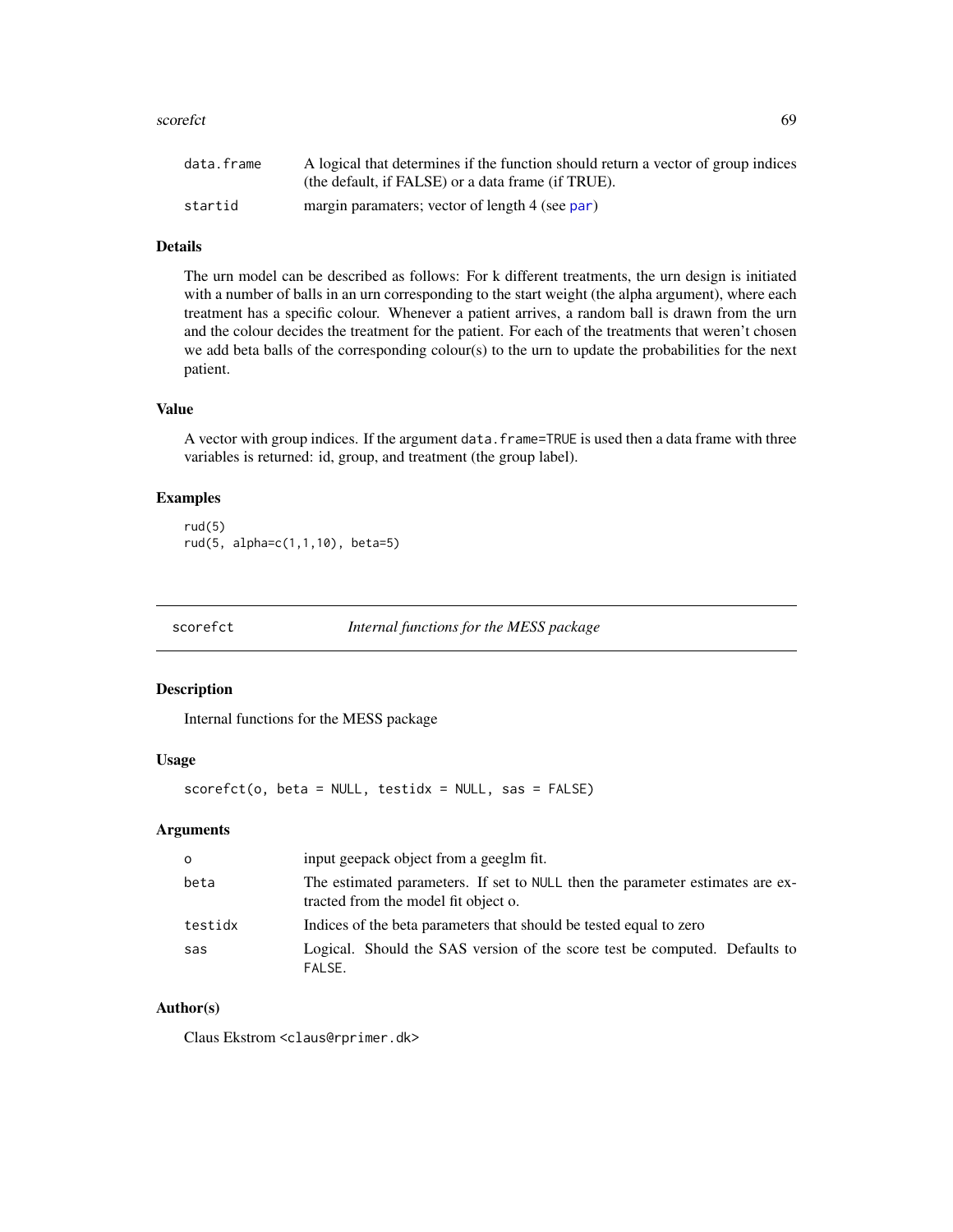Expands a contingency table to a data frame where each observation in the table becomes a single observation in the data frame with corresponding information for each for each combination of the table dimensions.

## Usage

```
screen_variables(x, y, lambda = 0.1, method = c("global-streamg","global-DPP"))
```
#### Arguments

|        | A table or matrix                                                                                         |
|--------|-----------------------------------------------------------------------------------------------------------|
| V      | A vector of outcomes                                                                                      |
| lambda | a vector of positive values used for the penalization parameter.                                          |
| method | a string giving the method used for screening. Two possibilities are "global-<br>strong" and "global-DPP" |

# Details

Note that no standardization is done (not necessary?)

## Value

A list with three elements: lambda which contains the lambda values, selected which contains the indices of the selected variables, and method a string listing the method used.

## Author(s)

Claus Ekstrom <claus@rprimer.dk>

# References

Hastie, Tibshirani and Wainwright (2015). "Statistical Learning with Sparsity". CRC Press.

```
x <- matrix(rnorm(50*100), nrow=50)
y \leftarrow \text{norm}(50, \text{mean}=\times[, 1])screen_variables(x, y, lambda=c(.1, 1, 2))
```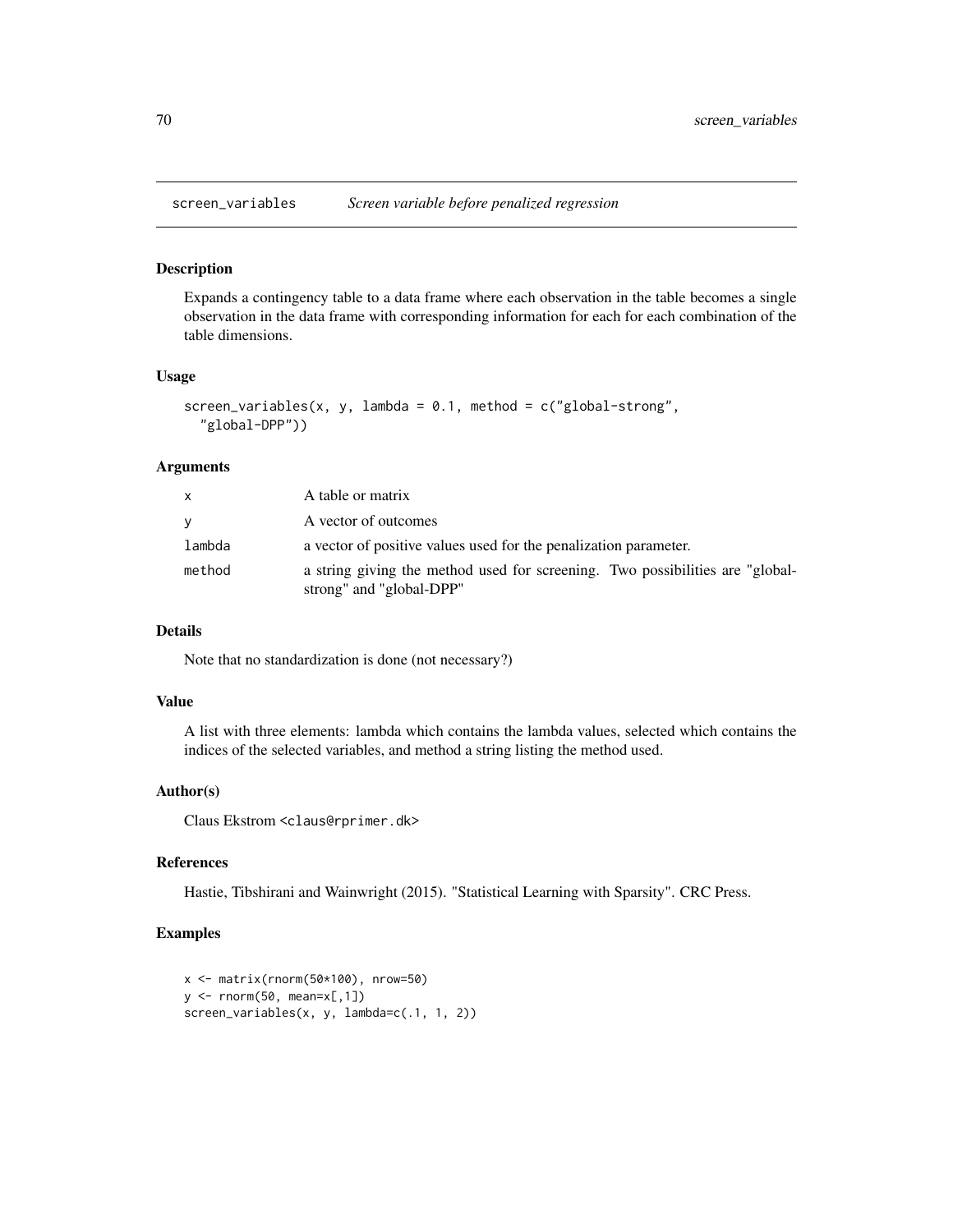segregate.genes *Segregate genes through a pedigree*

#### Description

Segregate di-allelic genes down through the generations of a pedigree. It is assumed that the founders are independent and that the genes are in Hardy Weinberg equilibrium in the population.

#### Usage

```
segregate.genes(pedigree, maf)
```
# Arguments

| pedigree | a pedigree object                                                                                 |
|----------|---------------------------------------------------------------------------------------------------|
| maf      | a vector of minor allele frequencies for each diallelic gene to segregate through<br>the pedigree |

#### Value

Returns a data frame. Each row matches the order of the individuals in the pedigree and each column corresponds to each of the segregated genes. The data frame contains values 0, 1, or 2 corresponding to the number of copies of the minor allele frequency allele that person has.

## Author(s)

Claus Ekstrom <claus@rprimer.dk>

# See Also

pedigree, kinship,

```
library(kinship2)
mydata <- data.frame(id=1:5,
                     dadid=c(NA, NA, 1, 1, 1),
                     momid=c(NA, NA, 2, 2, 2),
                     sex=c("male", "female", "male", "male", "male"),
                     famid=c(1,1,1,1,1))
relation \leftarrow data-frame(id1=c(3), id2=c(4), famil=c(1), code=c(1))ped <- pedigree(id=mydata$id, dadid=mydata$dadid, momid=mydata$momid,
                sex=mydata$sex, relation=relation)
segregate.genes(ped, c(.1, .3, .5))
```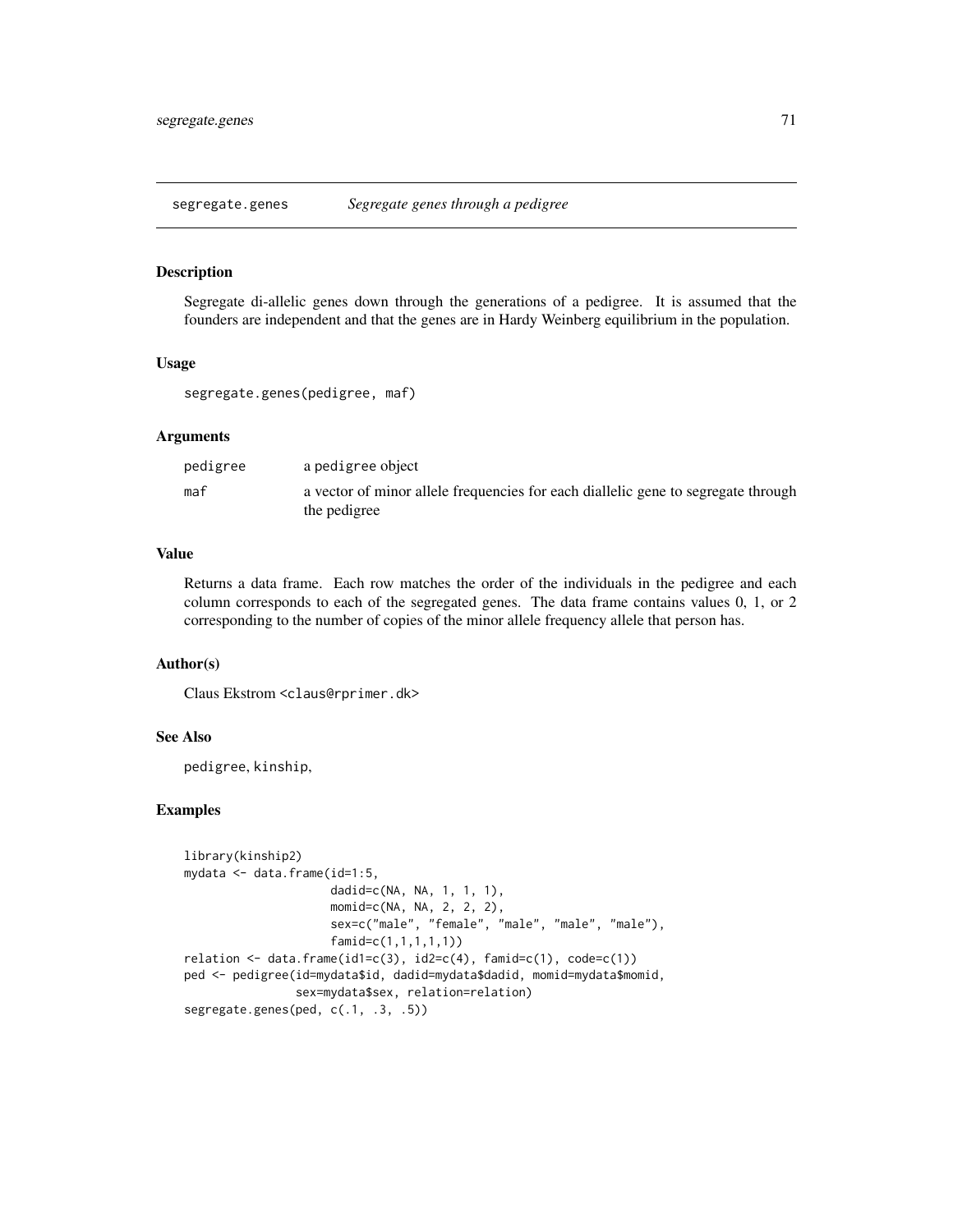Inverts a symmetric positive-definite matrix without requiring the Matrix package.

## Usage

sinv(obj)

## Arguments

obj The symmetric positive-definite matrix

# Details

This function does no error checking and it is up to the user to ensure that the input is indeed symmetric, positive-definite, and a matrix.

# Value

A matrix of the same size as the input object

## Author(s)

Claus Ekstrom, <claus@rprimer.dk>.

#### Examples

```
m <- matrix(c(1, 0, .5, .5, 0, 1, .5, .5, .5, .5, 1, .5, .5, .5, .5, 1), 4)
sinv(m)
```
smokehealth *Effect of smoking on self reported health*

## Description

Effect of smoking at 45 years of age on self reported health five years later. Data are on a sample of males from the Glostrup survey.

#### Format

A table with daily smoking categories for the rows and self reported health five years later as the columns.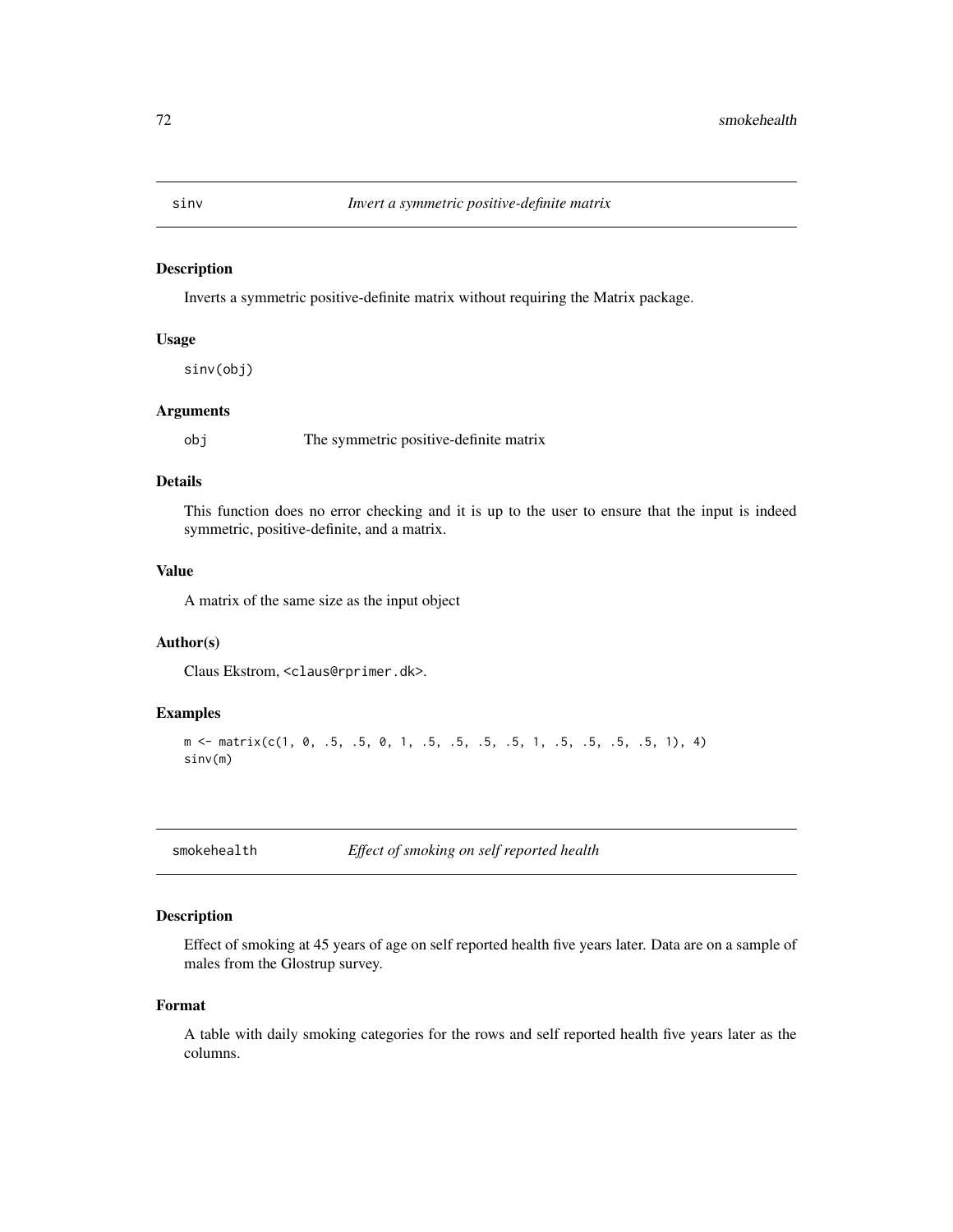#### <span id="page-72-0"></span>soccer 73

#### Source

Data example found on the internet but originates from Svend Kreiner

#### Examples

```
data(smokehealth)
m <- smokehealth
m[, 3] <- m[, 3]+ m[, 4]m[4, ] \leq m[4, ] + m[5, ]m \le m[1:4,1:3]gkgamma(m)
chisq.test(m)
```
soccer *Danish national soccer players*

#### Description

Players on the Danish national soccer team. The dataset consists of all players who have been picked to play on the men's senior A-team, their position, date-of-birth, goals and matches.

#### Format

A data frame with 805 observations on the following 5 variables.

name a factor with names of the players

DoB a Date. The date-of-birth of the player

position a factor with levels Forward Defender Midfielder Goalkeeper

matches a numeric vector. The number of A matches played by the player

goals a numeric vector. The number of goals scored by the player in A matches

#### Source

Data collected from the player database of DBU on March 21st, 2014. See <http://www.dbu.dk> for more information.

# Examples

```
data(soccer)
```

```
birthmonth <- as.numeric(format(soccer$DoB, "%m"))
birthyear <- as.numeric(format(soccer$DoB, "%Y"))
```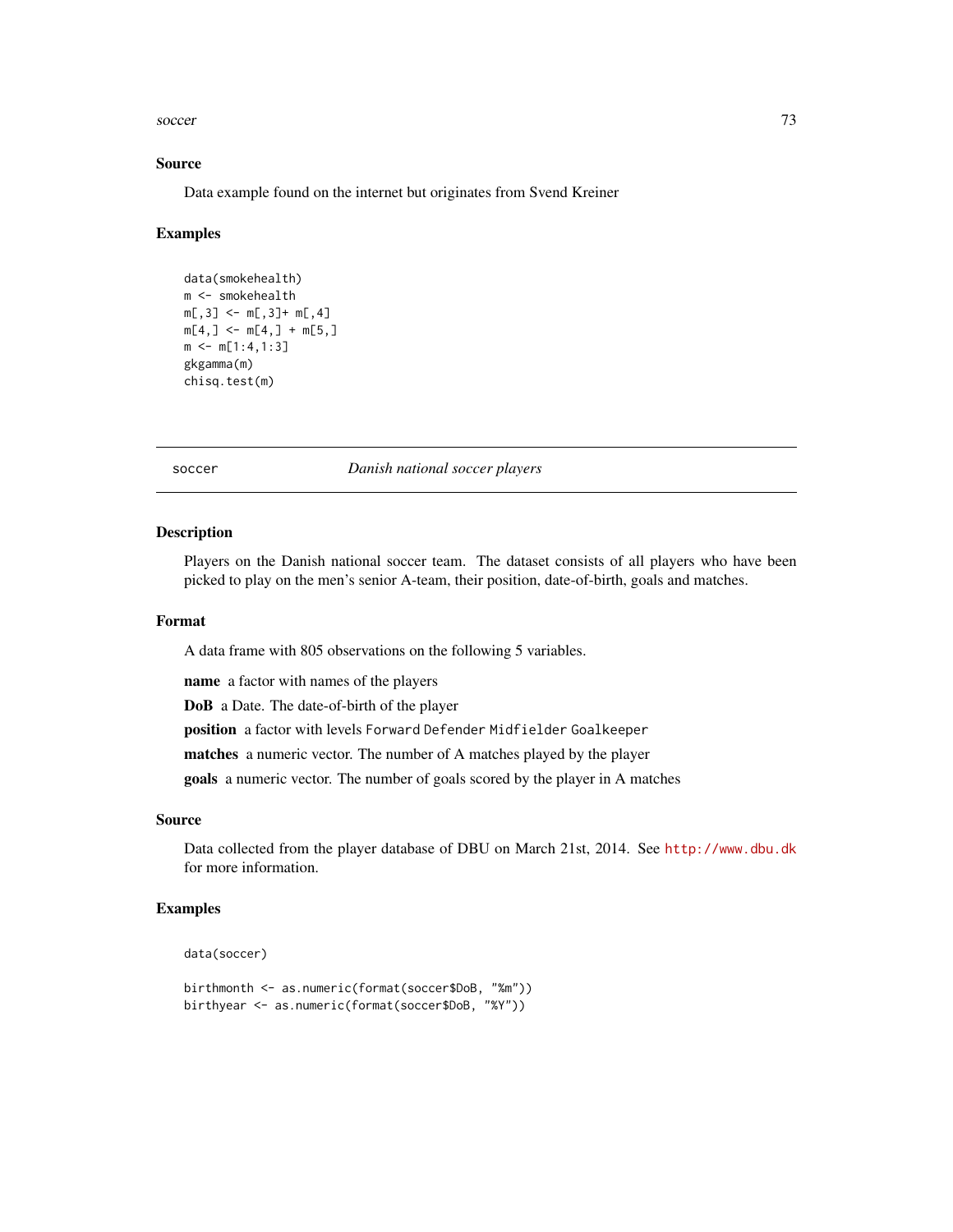<span id="page-73-0"></span>

### Description

Gene expression levels from two-color dye-swap experiment on 6 microarrays. Arrays 1 and 2 represent the first biological sample (ie, the first dye swap), 3 and 4 the second, and arrays 5 and 6 the third.

#### Format

A data frame with 258000 observations on the following 5 variables.

color a factor with levels green red representing the dye used for the gene expression

array a factor with levels 1 2 3 4 5 6 corresponding to the 6 arrays

gene a factor with 21500 levels representing the genes on the arrays

plant a factor with levels rnt wt for the two types of plants: runts and wild type

signal a numeric vector with the gene expression level (normalized but not log transformed)

#### Source

Data provided by Soren Bak <br/> <br/>bak@life.ku.dk>. Added by Claus Ekstrom <ekstrom@sund.ku.dk>

#### References

Morant, M. et al. (2010). Metabolomic, Transcriptional, Hormonal and Signaling Cross-Talk in Superroot2. *Molecular Plant*. 3, p.192–211.

#### Examples

```
data(superroot2)
# Select one gene
g1 <- superroot2[superroot2$gene=="AT2G24000.1",]
model \leq lm(log(signal) \sim plant + color + array, data=g1)
summary(model)
```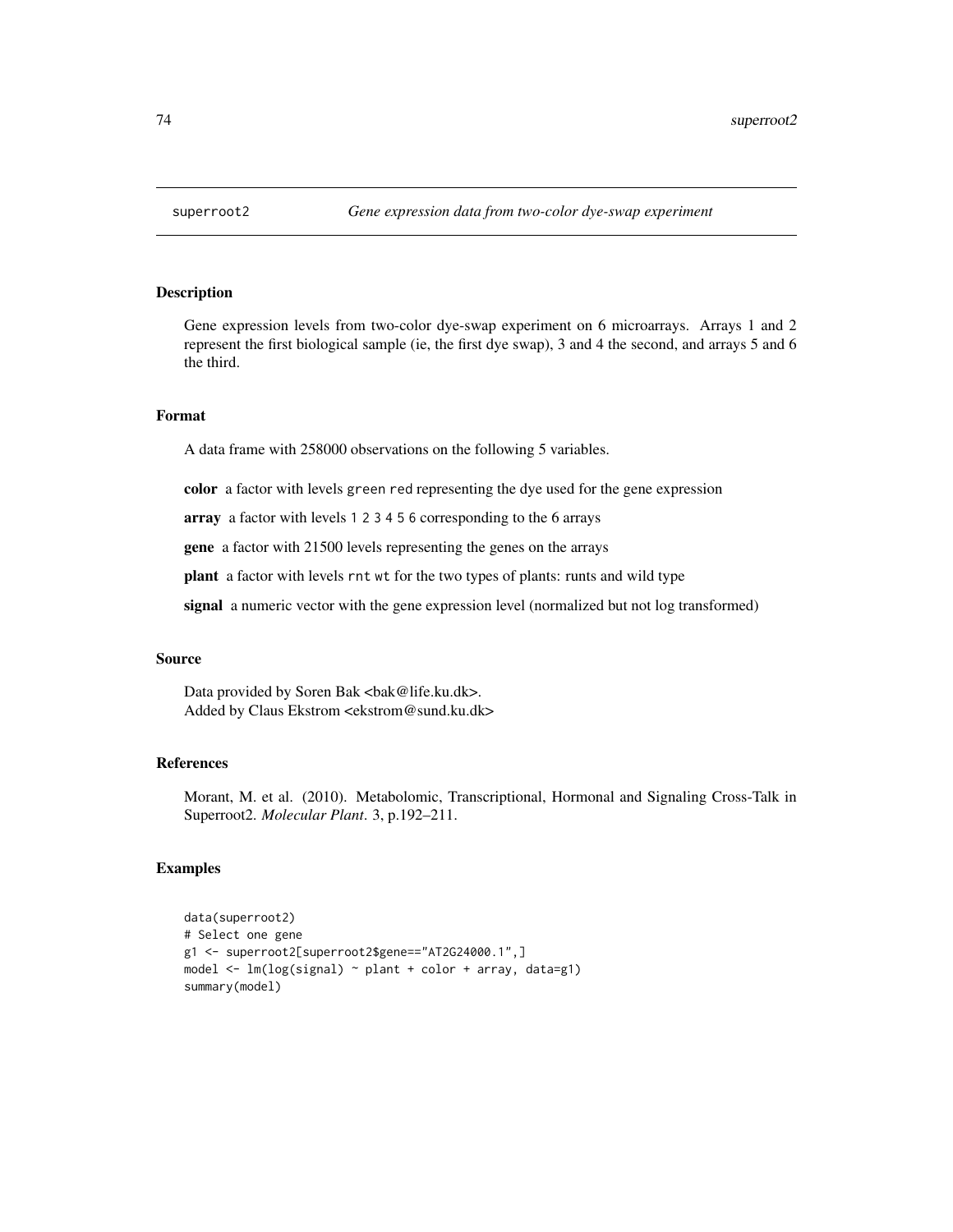<span id="page-74-0"></span>

# Description

Fast computation of the trace of the matrix product trace $(t(A))$ 

#### Usage

tracemp(A, B)

# Arguments

|    | A matrix with dimensions $n*k$ . |
|----|----------------------------------|
| -R | A matrix with dimenions $n*k$ .  |

#### Value

The trace of the matrix product

# Author(s)

Claus Ekstrom <claus@rprimer.dk>

# Examples

```
A \leftarrow matrix(1:12, ncol=3)tracemp(A, A)
```
wallyplot.default *Plots a Wally plot*

# Description

Produces a 3x3 grid of residual- or qq-plots plots from a lm object. One of the nine subfigures is the true residual plot/qqplot while the remaining are plots that fulfill the assumptions of the linear model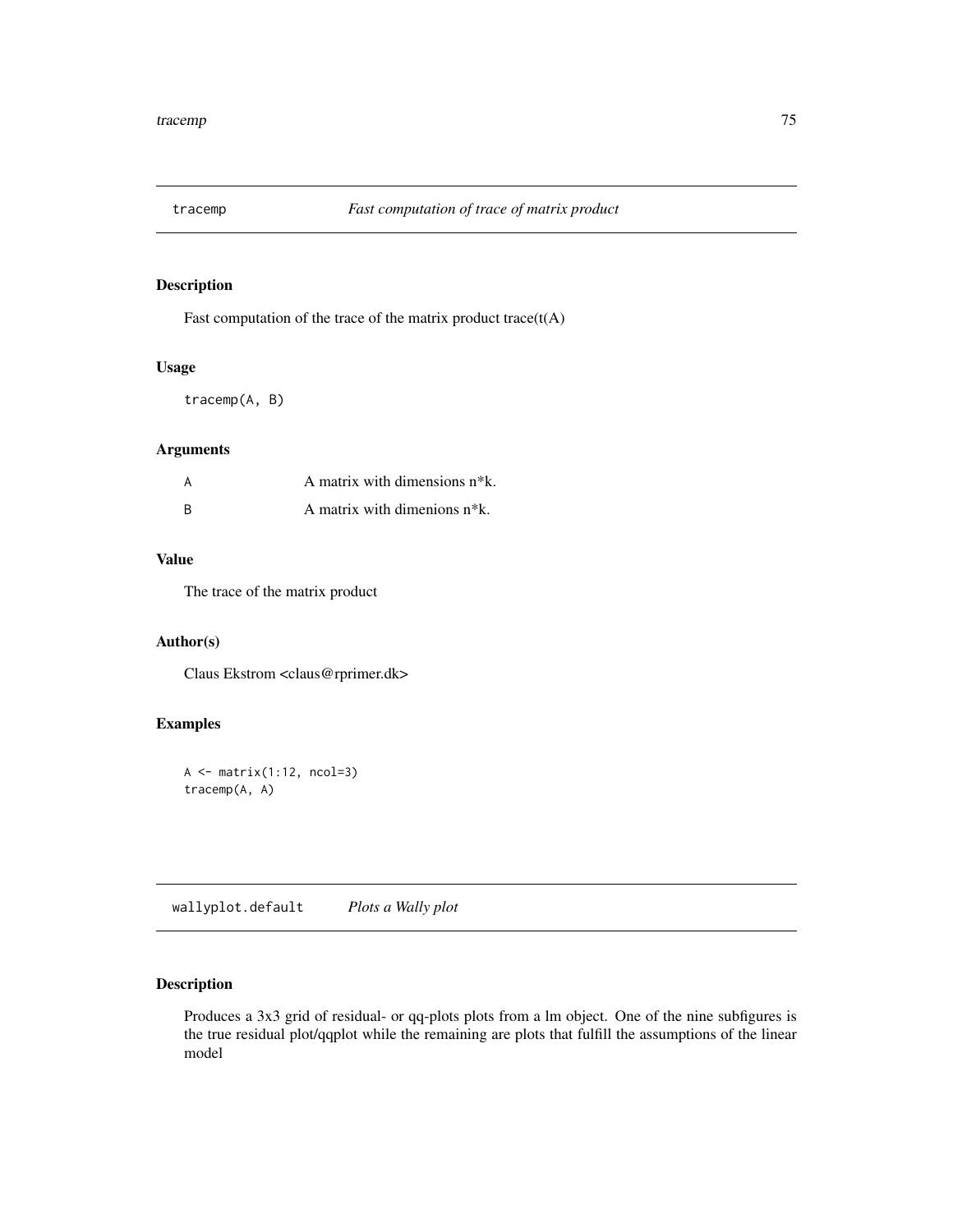#### Usage

```
## Default S3 method:
wallyplot(x, y = x, FUN = residualplot,hide = TRUE, simulateFunction = rnorm, ...)
## S3 method for class 'lm'
wallyplot(x, y = x, FUN = residualplot, hide = TRUE,
  simulateFunction = rnorm, ...)
wallyplot(x, y = x, FUN = residualplot, hide = TRUE,
  simulateFunction = rnorm, ...)
```
#### Arguments

| $\times$         | a numeric vector of x values, or an lm object.                                                                                                                                                                        |
|------------------|-----------------------------------------------------------------------------------------------------------------------------------------------------------------------------------------------------------------------|
| y                | a numeric vector of y values of the same length as x or a $n * 9$ matrix of y values<br>- one column for each of the nine plots to make. The first column is the one<br>corresponding to the results from the dataset |
| <b>FUN</b>       | a function that accepts an x, y and argument and produces a graphical model<br>validation plots from the x and y values.                                                                                              |
| hide             | logical; if TRUE (the default) then the identity of the true residual plot is hidden<br>until the user presses a key. If FALSE then the true residual plot is shown in the<br>center.                                 |
| simulateFunction |                                                                                                                                                                                                                       |
|                  | The function used to produce y values under the null hypothesis. Defaults to<br>rnorm                                                                                                                                 |
| $\cdot$          | Other arguments passed to the plot function FUN                                                                                                                                                                       |
|                  |                                                                                                                                                                                                                       |

#### Details

Users who look at residual plots or qqnorm plots for the first time often feel they lack the experience to determine if the residual plot is okay or if the model assumptions are indeed violated. One way to convey "experience" is to plot a series of graphical model validation plots simulated under the model assumption together with the corresponding plot from the real data and see if the user can pinpoint one of them that looks like an odd-one-out. If the proper plot from the real data does not stand out then the assumptions are not likely to be violated.

The Wallyplot produces a 3x3 grid of plots from a lm object or from a set of pairs of x and y values. One of the nine subfigures is the true plot while the remaining are plots that fulfill the assumptions of the linear model. After the user interactively hits a key the correct residual plot (correponding to the provided data) is shown.

The plotting function can be set using the FUN argument which should be a function that accepts x, y and ... arguments and plots the desired figure. When y is a single vector the same length as x then the function simulateFunction is used to generate the remaining y values corresponding the situations under the null.

For a description of the features of the default residual plot see the help page for [residualplot](#page-58-0).

<span id="page-75-0"></span>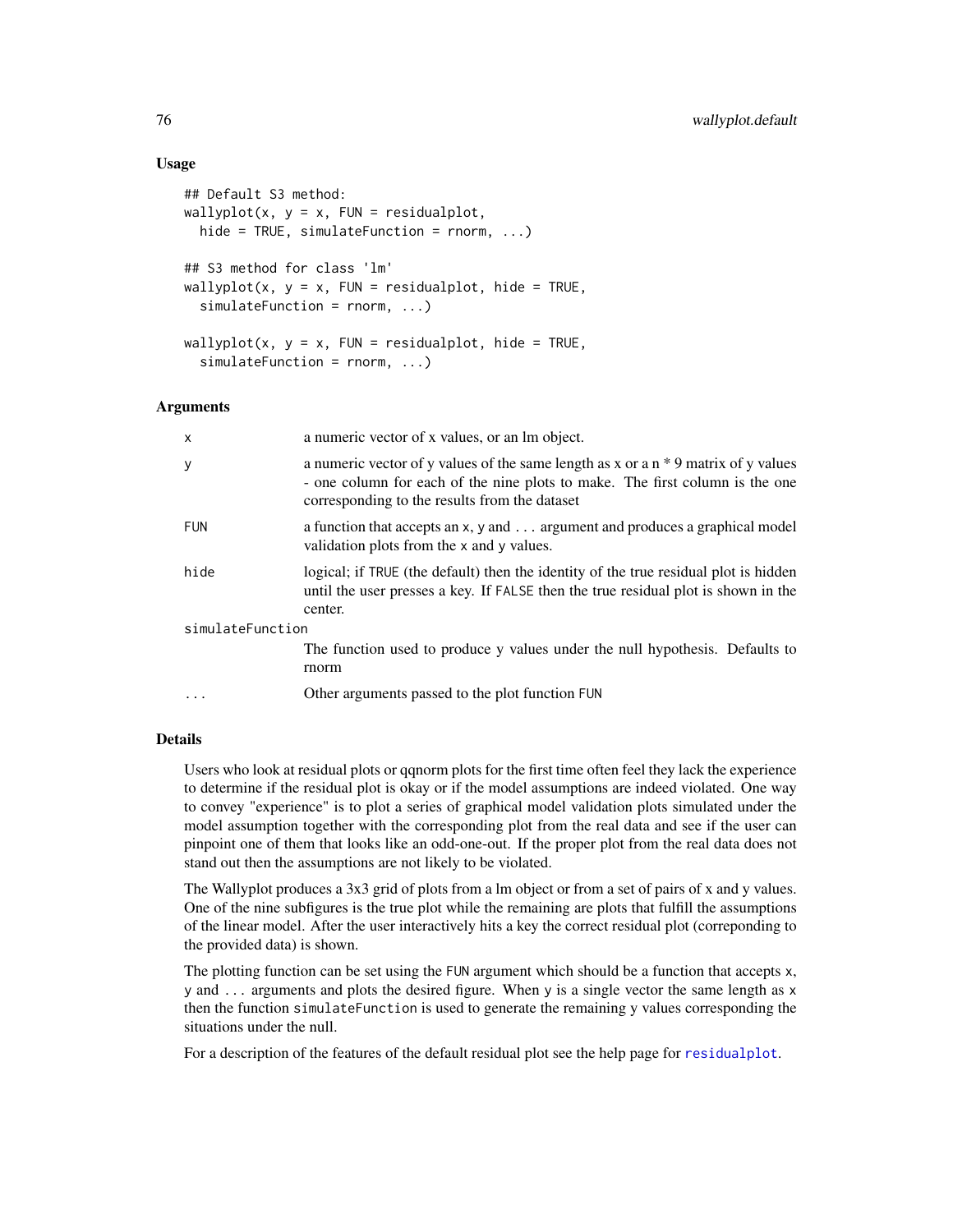#### <span id="page-76-0"></span>write.xml 277

#### Author(s)

Claus Ekstrom <claus@rprimer.dk>

#### References

Ekstrom, CT (2014) *Teaching 'Instant Experience' with Graphical Model Validation Techniques*. Teaching Statistics (36), p 23-26

#### Examples

```
## Not run:
data(trees)
res <- lm(Volume ~ Height + Girth, data=trees)
wallyplot(res)
# Create a grid of QQ-plot figures
# Define function to plot a qq plot with an identity line
qqnorm.wally <- function(x, y, ...) { qqnorm(y, ...) ; abline(a=0, b=1) }
wallyplot(res, FUN=qqnorm.wally, main="")
# Define function to simulate components+residuals for Girth
cprsimulate <- function(n) {rnorm(n)+trees$Girth}
# Create the cpr plotting function
cprplot \leq function(x, y, ...) {plot(x, y, pch=20, ...) ;
                                 lines(lowess(x, y), lty=3)# Create the Wallyplot
wallyplot(trees$Girth, trees$Girth+rstudent(res), FUN=cprplot,
          simulateFunction=cprsimulate, xlab="Girth")
## End(Not run)
```
write.xml *Write a data frame in XML format*

#### Description

Writes the data frame to a file in the XML format.

#### Usage

write.xml(data, file = NULL, collapse = TRUE)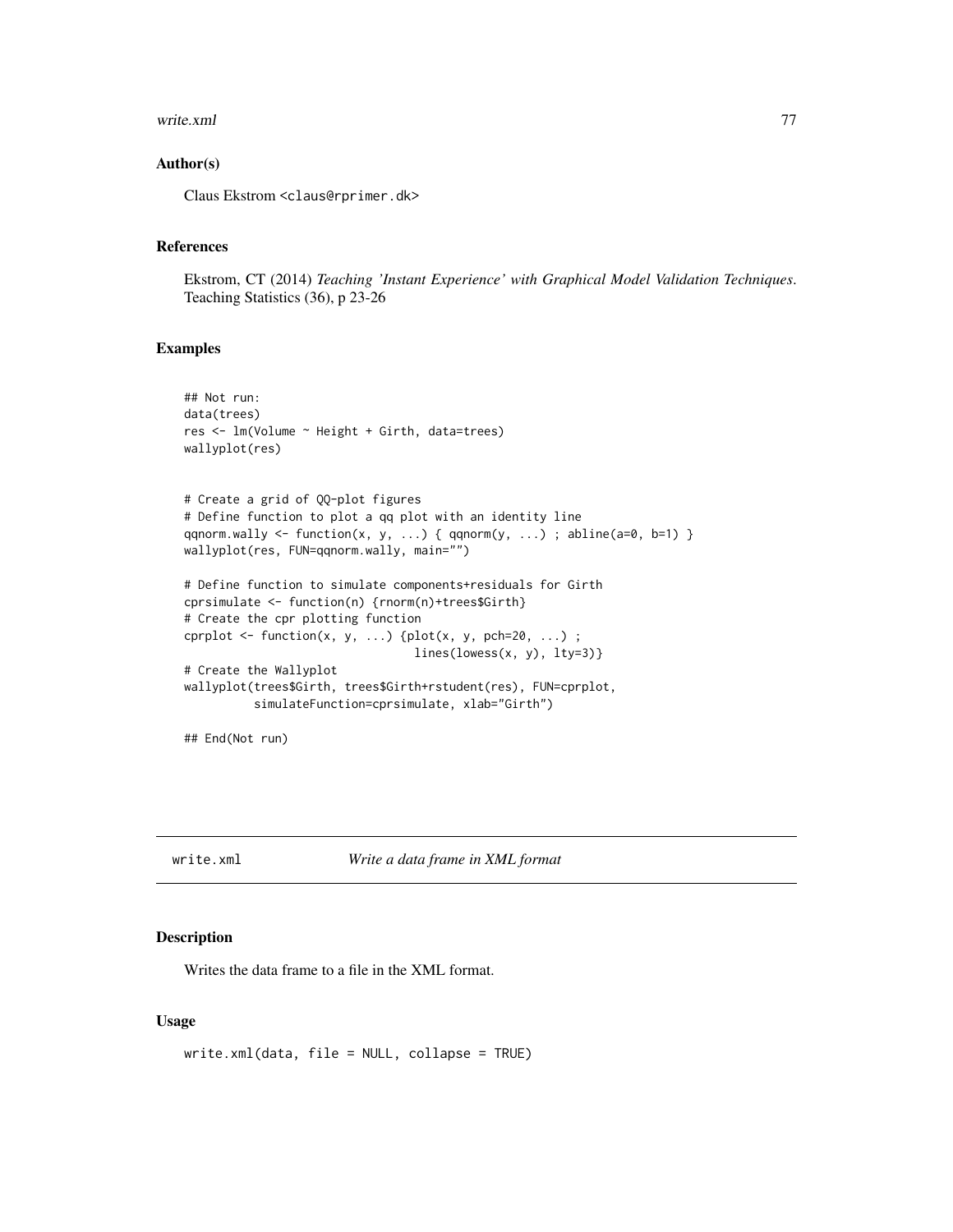78 write.xml

# Arguments

| data     | the data frame object to save                                                             |
|----------|-------------------------------------------------------------------------------------------|
| file     | the file name to be written to.                                                           |
| collapse | logical. Should the output file be collapsed to make it fill less? (Defaults to<br>TRUE). |

# Details

This function does not require the XML package to be installed to function properly.

# Value

None

# Author(s)

Claus Ekstrom, <claus@rprimer.dk> based on previous work by Duncan Temple Lang.

# Examples

```
## Not run:
data(trees)
write.xml(trees, file="mydata.xml")
```
## End(Not run)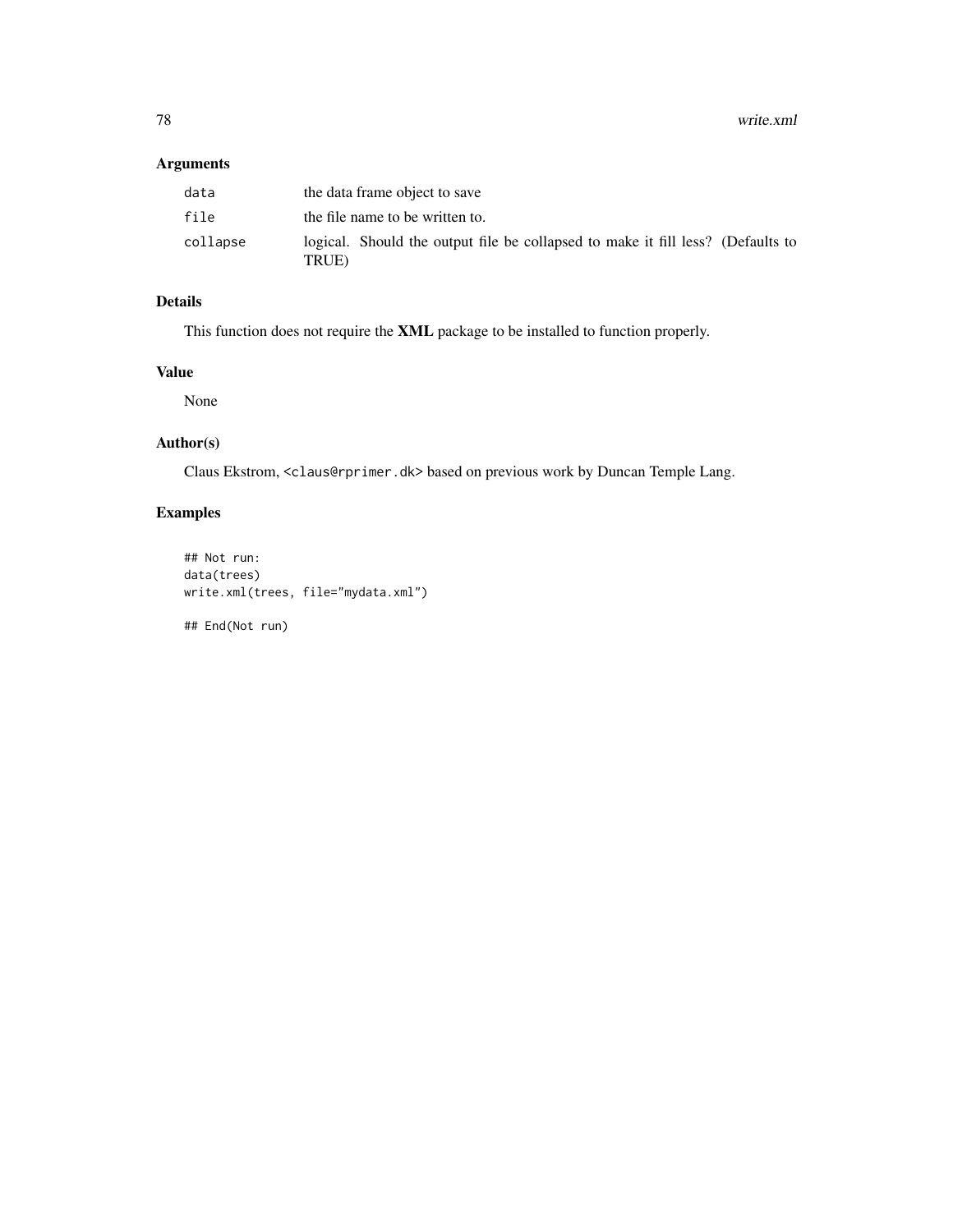# Index

∗Topic ~htests feature.test, [24](#page-23-0) ∗Topic datagen age , [5](#page-4-0) auc , [6](#page-5-0) common.shared, [16](#page-15-0) extended.shared, [22](#page-21-0) rmvt.pedigree , [63](#page-62-0) rmvtnorm.pedigree , [64](#page-63-0) segregate.genes , [71](#page-70-0) ∗Topic datasets bdstat , [7](#page-6-0) bees , [8](#page-7-0) clotting , [11](#page-10-0) earthquakes , [21](#page-20-0) greenland, [30](#page-29-0) happiness , [31](#page-30-0) icecreamads , [33](#page-32-0) kwdata , [34](#page-33-0) lifeexpect , [35](#page-34-0) matched, [36](#page-35-0) nh4 , [39](#page-38-0) picea , [46](#page-45-0) qpcr , [55](#page-54-0) rainman , [57](#page-56-0) smokehealth , [72](#page-71-0) soccer , [73](#page-72-0) superroot2 , [74](#page-73-0) ∗Topic file sinv , [72](#page-71-0) write.xml , [77](#page-76-0) ∗Topic hplot residual\_plot , [61](#page-60-0) residualplot.default , [59](#page-58-1) rnorm\_perfect , [65](#page-64-0) rootonorm , [66](#page-65-0) ∗Topic htest drop1.geeglm , [19](#page-18-0) drop1.geem , [20](#page-19-0)

gkgamma, [29](#page-28-0) power\_binom\_test , [46](#page-45-0) power\_mcnemar\_test , [47](#page-46-0) power\_prop\_test , [49](#page-48-0) power\_t\_test , [50](#page-49-0) prepost.test, <mark>[52](#page-51-0)</mark> QIC.geeglm , [54](#page-53-0) ∗Topic iplot col.alpha , [13](#page-12-0) col.shade , [13](#page-12-0) col.tint , [14](#page-13-0) panel.hist , [44](#page-43-0) panel.r2 , [45](#page-44-0) wallyplot.default , [75](#page-74-0) ∗Topic manip adaptive.weights , [3](#page-2-0) categorize, [10](#page-9-0) expand\_table, [22](#page-21-0) fac2num , [24](#page-23-0) lower.tri.vector , [35](#page-34-0) monte\_carlo\_chisq\_test , [38](#page-37-0) round\_percent , [67](#page-66-0) scorefct , [69](#page-68-0) screen\_variables , [70](#page-69-0) ∗Topic models geekin , [27](#page-26-0) ∗Topic package MESS , [37](#page-36-0) ∗Topic print ht , [32](#page-31-0) ∗Topic univar cmd , [12](#page-11-0) ∗Topic utilities ordered.clusters , [40](#page-39-0) adaptive.weights, [3](#page-2-0) add\_torows , [4](#page-3-0) age , [5](#page-4-0) approx , *[7](#page-6-0)*

as.POSIXlt , *[6](#page-5-0)*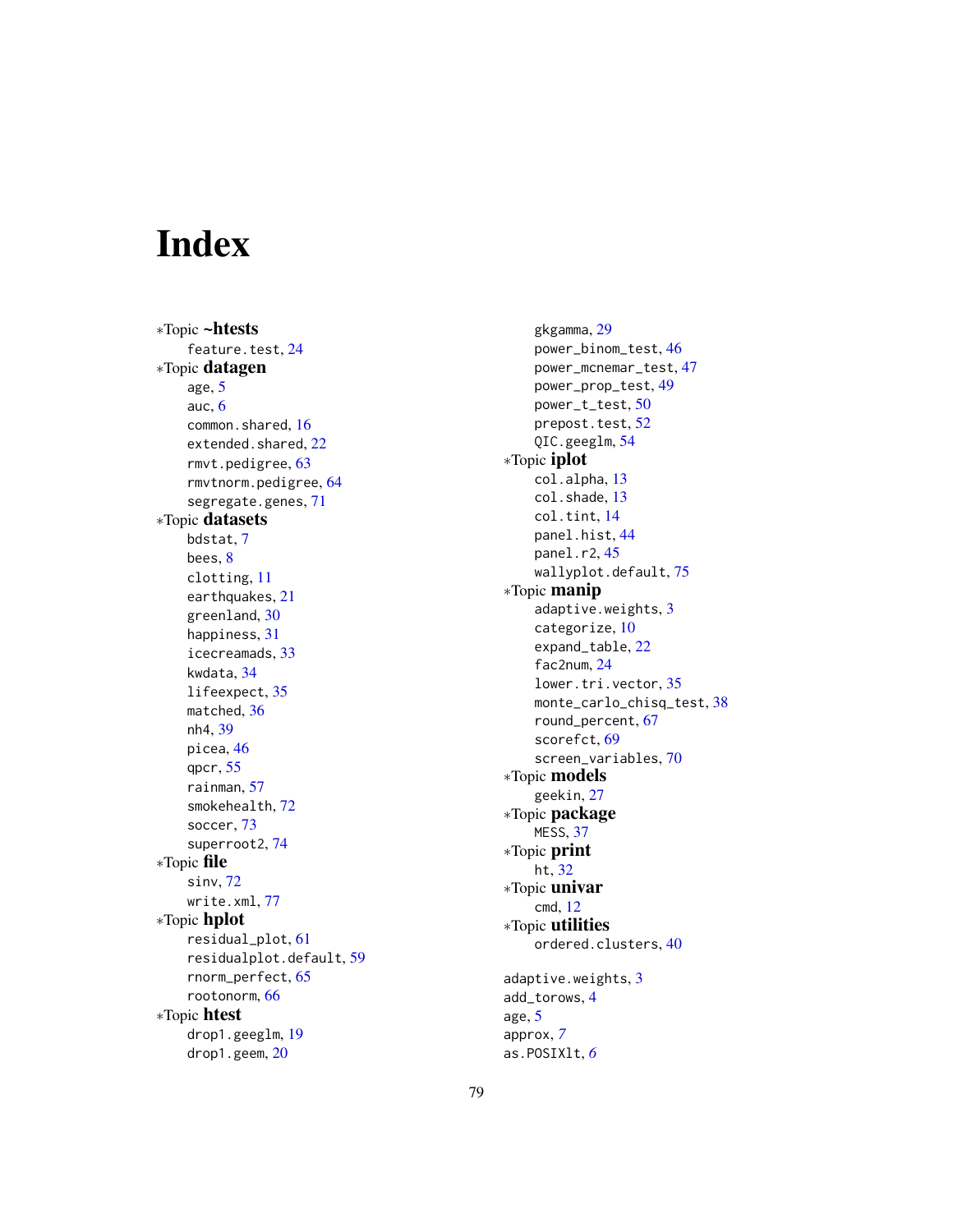### 80 INDEX

# auc , [6](#page-5-0) bdstat , [7](#page-6-0) bees, <mark>[8](#page-7-0)</mark> bin , [9](#page-8-0) binom.test , *[47](#page-46-0)* categorize , [10](#page-9-0) chisq.test , *[30](#page-29-0)* , *[52](#page-51-0)* clotting , [11](#page-10-0) cmd , [12](#page-11-0) col.alpha , [13](#page-12-0) col.shade , [13](#page-12-0) col.tint , [14](#page-13-0) colCumSum , [15](#page-14-0) common.shared, [16](#page-15-0) conditional\_rowMeans , [17](#page-16-0) cor.test , *[41](#page-40-0)* cumsumbinning , [18](#page-17-0) drop1 , *[19](#page-18-0) , [20](#page-19-0)* drop1.geeglm , [19](#page-18-0) drop1.geem, [20](#page-19-0) duplicated , *[40](#page-39-0)* earthquakes , [21](#page-20-0) expand\_table, [22](#page-21-0) extended.shared, [22](#page-21-0) fac2num , [24](#page-23-0) feature.test, [24](#page-23-0) filldown , [26](#page-25-0) geekin , [27](#page-26-0) ginv , *[54](#page-53-0)* gkgamma , [29](#page-28-0) greenland , [30](#page-29-0) happiness , [31](#page-30-0) ht , [32](#page-31-0) icecreamads , [33](#page-32-0) integrate , *[7](#page-6-0)* ks\_cumtest , [33](#page-32-0) kwdata , [34](#page-33-0) lifeexpect , [35](#page-34-0) lower.tri , *[36](#page-35-0)* lower.tri.vector , [35](#page-34-0)

matched, [36](#page-35-0) mcnemar.test , *[48](#page-47-0)* MESS , [37](#page-36-0) MESS-package *(*MESS *)* , [37](#page-36-0) mfastLmCpp , [37](#page-36-0) monte\_carlo\_chisq\_test , [38](#page-37-0) nh4 , [39](#page-38-0) ordered.clusters , [40](#page-39-0) p.adjust , *[41](#page-40-0)* pairwise.cor.test , [41](#page-40-0) pairwise\_combination\_indices , [42](#page-41-0) pairwise\_Schur\_product , [43](#page-42-0) panel.hist , [44](#page-43-0) panel.r2,[45](#page-44-0) par , *[69](#page-68-0)* picea, [46](#page-45-0) power.prop.test , *[50](#page-49-0) , [51](#page-50-0)* power.t.test , *[50](#page-49-0) , [51](#page-50-0)* power\_binom\_test , [46](#page-45-0) power\_mcnemar\_test , [47](#page-46-0) power\_prop\_test , [49](#page-48-0) , *[51](#page-50-0)* power\_t\_test , *[50](#page-49-0)* , [50](#page-49-0) predict , *[61](#page-60-0) , [62](#page-61-0)* prepost.test, <mark>5</mark>2 print.geekin *(*geekin *)* , [27](#page-26-0) qdiag , [53](#page-52-0) QIC *(*QIC.geeglm *)* , [54](#page-53-0) QIC.geeglm , [54](#page-53-0) qpcr , [55](#page-54-0) quadform , [56](#page-55-0) rainman , [57](#page-56-0) repmat , [58](#page-57-0) residual\_plot , [61](#page-60-0) residualplot , *[76](#page-75-0)* residualplot *(*residualplot.default *)* , [59](#page-58-1) residualplot.default , [59](#page-58-1) rmvt.pedigree , [63](#page-62-0) rmvtnorm.pedigree , [64](#page-63-0) rnorm\_perfect , [65](#page-64-0) rootogram *(*rootonorm *)* , [66](#page-65-0) rootonorm , [66](#page-65-0) round\_percent , [67](#page-66-0) rstandard , *[61](#page-60-0) , [62](#page-61-0)* rud , [68](#page-67-0)